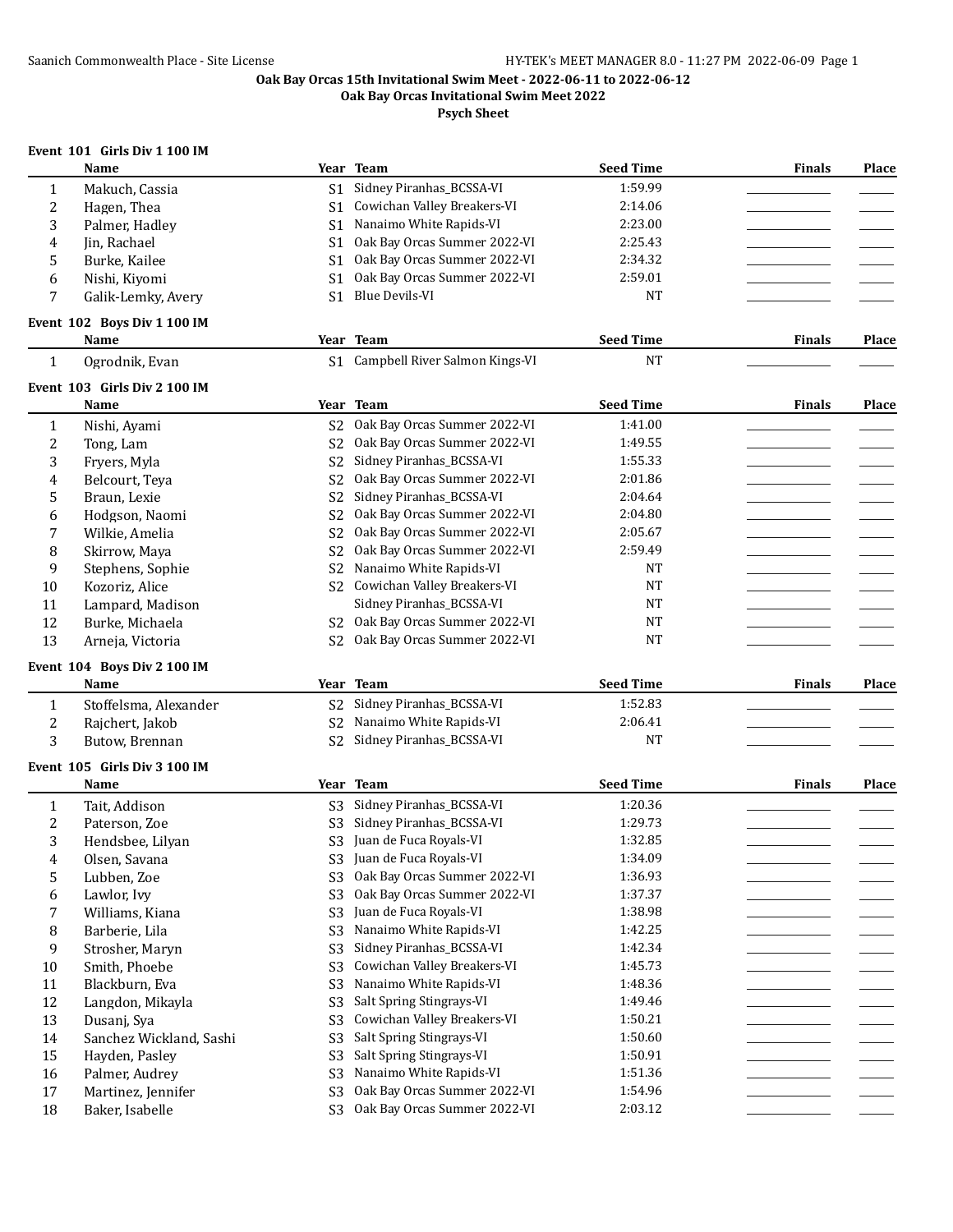**Oak Bay Orcas Invitational Swim Meet 2022**

**Psych Sheet**

## **Event 105 ... (Girls Div 3 100 IM)**

| 19  | TownSchon, Delaila        | S3 Juan de Fuca Royals-VI       | 2:03.29 |  |
|-----|---------------------------|---------------------------------|---------|--|
| 20  | Eygenraam, Myelle         | S3 Sidney Piranhas_BCSSA-VI     | 2:06.07 |  |
| 21  | Fortney, Maya             | S3 Oak Bay Orcas Summer 2022-VI | 2:06.31 |  |
| 22  | Turchanski, Aryn          | S3 Nanaimo White Rapids-VI      | NT      |  |
| 23. | Biggs, Emma               | S3 Sidney Piranhas BCSSA-VI     | NT      |  |
| 24  | Wozniak, Nora             | S3 Sidney Piranhas_BCSSA-VI     | NT      |  |
| 25  | Ruddick, Maddison         | S3 Sidney Piranhas_BCSSA-VI     | NT      |  |
| 26  | DiFelice-Oinonen, Natalie | S3 Oak Bay Orcas Summer 2022-VI | NT      |  |
| 27  | Martin, Sydney            | S3 Oak Bay Orcas Summer 2022-VI | NT      |  |

#### **Event 106 Boys Div 3 100 IM**

 $\overline{\phantom{0}}$ 

| Name                      |     |                              |                                                                                                                                                                                                                      | <b>Finals</b>    | Place |
|---------------------------|-----|------------------------------|----------------------------------------------------------------------------------------------------------------------------------------------------------------------------------------------------------------------|------------------|-------|
| Edgell, Jack              |     | Sidney Piranhas BCSSA-VI     | 1:38.91                                                                                                                                                                                                              |                  |       |
| Wiedemann, Nate           |     | Oak Bay Orcas Summer 2022-VI | 1:51.00                                                                                                                                                                                                              |                  |       |
| Johnston, Jamie           |     |                              | 1:54.23                                                                                                                                                                                                              |                  |       |
| Bishop-Nicol, Ross        |     | Oak Bay Orcas Summer 2022-VI | 1:55.06                                                                                                                                                                                                              |                  |       |
| Beaton, Xavier            |     |                              | 2:03.55                                                                                                                                                                                                              |                  |       |
| Goerzen, Chase            |     |                              | 2:33.34                                                                                                                                                                                                              |                  |       |
| Boychuk, Lucas            |     | Nanaimo White Rapids-VI      | <b>NT</b>                                                                                                                                                                                                            |                  |       |
| Deibert. Jude             |     |                              | <b>NT</b>                                                                                                                                                                                                            |                  |       |
| Parker, Piers             | S3. | Blue Devils-VI               | <b>NT</b>                                                                                                                                                                                                            |                  |       |
| Mills. Adrien             |     |                              | <b>NT</b>                                                                                                                                                                                                            |                  |       |
| Csizmadia, Gabriel (Gabe) |     | Sidney Piranhas BCSSA-VI     | <b>NT</b>                                                                                                                                                                                                            |                  |       |
| MacEachern, Andrew        | S3  | Oak Bay Orcas Summer 2022-VI | <b>NT</b>                                                                                                                                                                                                            |                  |       |
|                           |     |                              | Year Team<br>S3<br>S3.<br>S3 Oak Bay Orcas Summer 2022-VI<br>S <sub>3</sub><br>S <sub>3</sub> Juan de Fuca Royals-VI<br>S3 Nanaimo White Rapids-VI<br>S3.<br>S3 Nanaimo White Rapids-VI<br>S3 Juan de Fuca Royals-VI | <b>Seed Time</b> |       |

## **Event 107 Girls "O" Cat 1 100 IM**

| Name                              | Team<br>Year | <b>Seed Time</b> | --<br>∀mals | <b>Place</b> |
|-----------------------------------|--------------|------------------|-------------|--------------|
| $\mathbf{M}$ o antuica fou arrant |              |                  |             |              |

--- No entries for event

# **Event 108 Boys "O" Cat 1 100 IM**

|     | <b>Name</b>                  |    | Year Team                      | <b>Seed Time</b> | <b>Finals</b> | Place        |
|-----|------------------------------|----|--------------------------------|------------------|---------------|--------------|
| --- | No entries for event         |    |                                |                  |               |              |
|     | Event 109 Girls Div 4 200 IM |    |                                |                  |               |              |
|     | Name                         |    | Year Team                      | <b>Seed Time</b> | <b>Finals</b> | Place        |
| 1   | Postlethwaite, Kate          | S4 | Sidney Piranhas_BCSSA-VI       | 2:49.46          |               |              |
| 2   | Braun, Mackenzie             | S4 | Sidney Piranhas_BCSSA-VI       | 2:51.52          |               |              |
| 3   | Paterson, Mia                | S4 | Sidney Piranhas_BCSSA-VI       | 2:57.71          |               |              |
| 4   | Hogan, Anden                 | S4 | Cowichan Valley Breakers-VI    | 3:07.10          |               |              |
| 5   | Saunderson, Jemma            | S4 | Sidney Piranhas_BCSSA-VI       | 3:20.37          |               |              |
| 6   | Higgins, Cara                | S4 | Sidney Piranhas_BCSSA-VI       | 3:49.87          |               |              |
|     | Telfer, Faith                | S4 | Nanaimo White Rapids-VI        | <b>NT</b>        |               |              |
| 8   | Hayden, ReneÂ'e              | S4 | Salt Spring Stingrays-VI       | <b>NT</b>        |               |              |
| 9   | Ogrodnik, Kate               | S4 | Campbell River Salmon Kings-VI | <b>NT</b>        |               |              |
| 10  | Biggs, Mariella              | S4 | Sidney Piranhas_BCSSA-VI       | <b>NT</b>        |               |              |
| 11  | Jensen, Ashley               | S4 | Sidney Piranhas_BCSSA-VI       | <b>NT</b>        |               |              |
| 12  | McNabb, Nigella              | S4 | Sidney Piranhas_BCSSA-VI       | <b>NT</b>        |               |              |
|     | Event 110 Boys Div 4 200 IM  |    |                                |                  |               |              |
|     | Name                         |    | Year Team                      | <b>Seed Time</b> | <b>Finals</b> | <b>Place</b> |
| 1   | Hunter-Siebert, Owen         | S4 | Sidney Piranhas_BCSSA-VI       | 2:51.94          |               |              |
| 2   | Strosher, Mason              | S4 | Sidney Piranhas_BCSSA-VI       | 3:01.31          |               |              |
| 3   | Hopkins, Torsten             | S4 | Sidney Piranhas_BCSSA-VI       | 3:11.85          |               |              |

4 Palmer, Hudson S4 Nanaimo White Rapids-VI 3:20.00<br>5 Stoffelsma Evan S4 Sidney Piranhas BCSSA-VI 3:23.03

5 Stoffelsma, Evan S4 Sidney Piranhas\_BCSSA-VI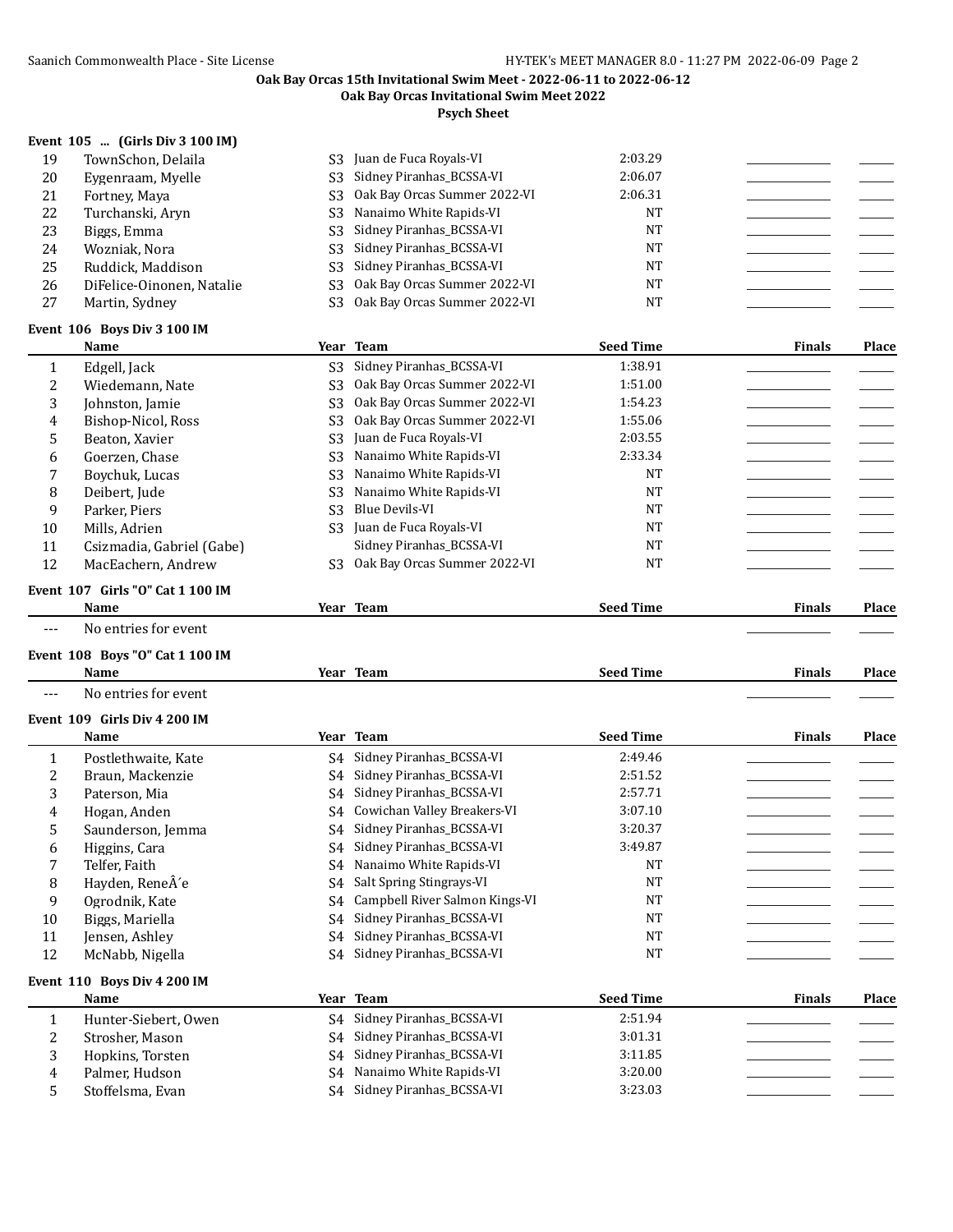**Oak Bay Orcas Invitational Swim Meet 2022**

**Psych Sheet**

#### **Event 110 ... (Boys Div 4 200 IM)**

| 6            | Bishop-Nicol, Callum             |                | S4 Oak Bay Orcas Summer 2022-VI | <b>NT</b>        |               |              |
|--------------|----------------------------------|----------------|---------------------------------|------------------|---------------|--------------|
| 7            | DiFelice-Oinonen, Theodore       |                | S4 Oak Bay Orcas Summer 2022-VI | <b>NT</b>        |               |              |
|              | Event 111 Girls Div 5 200 IM     |                |                                 |                  |               |              |
|              | Name                             | Year           | <b>Team</b>                     | <b>Seed Time</b> | <b>Finals</b> | Place        |
| 1            | Postlethwaite, Sophie            | S <sub>5</sub> | Sidney Piranhas_BCSSA-VI        | 2:45.96          |               |              |
| 2            | Hagen, Sarah                     | S <sub>5</sub> | Cowichan Valley Breakers-VI     | 2:54.50          |               |              |
| 3            | Blasco, Callie                   | S <sub>5</sub> | <b>Blue Devils-VI</b>           | 2:56.97          |               |              |
| 4            | Sanchez Wickland, Zoe            | S <sub>5</sub> | Salt Spring Stingrays-VI        | 2:58.86          |               |              |
| 5            | Lubben, Reese                    | S <sub>5</sub> | Oak Bay Orcas Summer 2022-VI    | 3:05.59          |               |              |
| 6            | Lawlor, Rowan                    | S <sub>5</sub> | Oak Bay Orcas Summer 2022-VI    | 3:17.41          |               |              |
| 7            | Marshall, Indigo                 | S <sub>5</sub> | Salt Spring Stingrays-VI        | 3:20.80          |               |              |
| 8            | Frampton, Elena                  | S <sub>5</sub> | Oak Bay Orcas Summer 2022-VI    | 3:40.15          |               |              |
| 9            | Black, Claire                    | S5             | Oak Bay Orcas Summer 2022-VI    | 3:54.83          |               |              |
| 10           | Beaton, Ariana                   | S <sub>5</sub> | Juan de Fuca Royals-VI          | <b>NT</b>        |               |              |
| 11           | Myette, Aevin                    | S <sub>5</sub> | Sidney Piranhas_BCSSA-VI        | <b>NT</b>        |               |              |
|              | Event 112 Boys Div 5 200 IM      |                |                                 |                  |               |              |
|              | Name                             |                | Year Team                       | <b>Seed Time</b> | <b>Finals</b> | Place        |
| $\mathbf{1}$ | Pinney, Druehn                   | S5             | Salt Spring Stingrays-VI        | 2:41.97          |               |              |
| 2            | Makuch, Simon                    | S <sub>5</sub> | Sidney Piranhas_BCSSA-VI        | 2:43.32          |               |              |
| 3            | Duffell, Drew                    | S <sub>5</sub> | Nanaimo White Rapids-VI         | 2:57.93          |               |              |
| 4            | Gauthier, Mitchell               | S <sub>5</sub> | Nanaimo White Rapids-VI         | 3:06.30          |               |              |
| 5            | Blackburn, Connor                | S <sub>5</sub> | Nanaimo White Rapids-VI         | 3:07.34          |               |              |
| 6            | Goerzen, Connor                  | S <sub>5</sub> | Nanaimo White Rapids-VI         | 3:12.04          |               |              |
| 7            | Parsons, Gabriel                 | S <sub>5</sub> | Nanaimo White Rapids-VI         | 3:25.08          |               |              |
| 8            | Hayden, Emerson                  | S <sub>5</sub> | Salt Spring Stingrays-VI        | 3:36.29          |               |              |
|              | Event 113 Girls Div 6 200 IM     |                |                                 |                  |               |              |
|              | Name                             |                | Year Team                       | <b>Seed Time</b> | <b>Finals</b> | <b>Place</b> |
| 1            | Barberie, Danielle               |                | S6 Nanaimo White Rapids-VI      | 2:32.50          |               |              |
| 2            | Revoy, Kate-Lynn                 | S6             | Campbell River Salmon Kings-VI  | 2:45.81          |               |              |
| 3            | Larkin, Rowan                    | S <sub>6</sub> | Oak Bay Orcas Summer 2022-VI    | 2:53.30          |               |              |
| 4            | Scholefield, Charlotte           | S6             | Juan de Fuca Royals-VI          | 3:13.68          |               |              |
| 5            | Fournier, Katherine              | S <sub>6</sub> | Nanaimo White Rapids-VI         | 3:23.85          |               |              |
| 6            | Bishop-Nicol, McKechnie          | S6             | Oak Bay Orcas Summer 2022-VI    | 3:43.14          |               |              |
| 7            | Threlfall, Lauren                | S <sub>6</sub> | Oak Bay Orcas Summer 2022-VI    | 4:01.76          |               |              |
|              | Event 114 Boys Div 6 200 IM      |                |                                 |                  |               |              |
|              | <b>Name</b>                      |                | Year Team                       | <b>Seed Time</b> | <b>Finals</b> | <b>Place</b> |
|              | Edgell, Frank                    |                | S6 Sidney Piranhas_BCSSA-VI     | 2:43.04          |               |              |
| 2            | Telfer, Aiden                    |                | S6 Nanaimo White Rapids-VI      | 2:47.83          |               |              |
| 3            | Williams, Brent                  | S6             | Nanaimo White Rapids-VI         | 2:54.55          |               |              |
| 4            | Tam, Jacob                       | S <sub>6</sub> | Oak Bay Orcas Summer 2022-VI    | 2:57.09          |               |              |
| 5            | Holland, Henry                   | S <sub>6</sub> | <b>Blue Devils-VI</b>           | 2:59.64          |               |              |
| 6            | Rankin, Liam                     | S6             | Sidney Piranhas_BCSSA-VI        | 3:01.96          |               |              |
| 7            | Brozuk, Kai                      | S6             | Oak Bay Orcas Summer 2022-VI    | 3:17.07          |               |              |
| 8            | Otsubo-Papp, Keegan              | S6             | Salt Spring Stingrays-VI        | 3:30.20          |               |              |
|              | Event 115 Girls "O" Cat 2 200 IM |                |                                 |                  |               |              |
|              | Name                             |                | Year Team                       | <b>Seed Time</b> | <b>Finals</b> | Place        |
| $\mathbf{1}$ | Sheppard, Kennadie               | 02             | Nanaimo White Rapids-VI         | 2:33.04          |               |              |
| 2            | Dion, Teegan                     | 02             | Campbell River Salmon Kings-VI  | NT               |               |              |
| 3            | Trevena, Maggie                  | 02             | Campbell River Salmon Kings-VI  | <b>NT</b>        |               |              |
| 4            | Vose, Ella                       | 02             | Campbell River Salmon Kings-VI  | <b>NT</b>        |               |              |
|              |                                  |                |                                 |                  |               |              |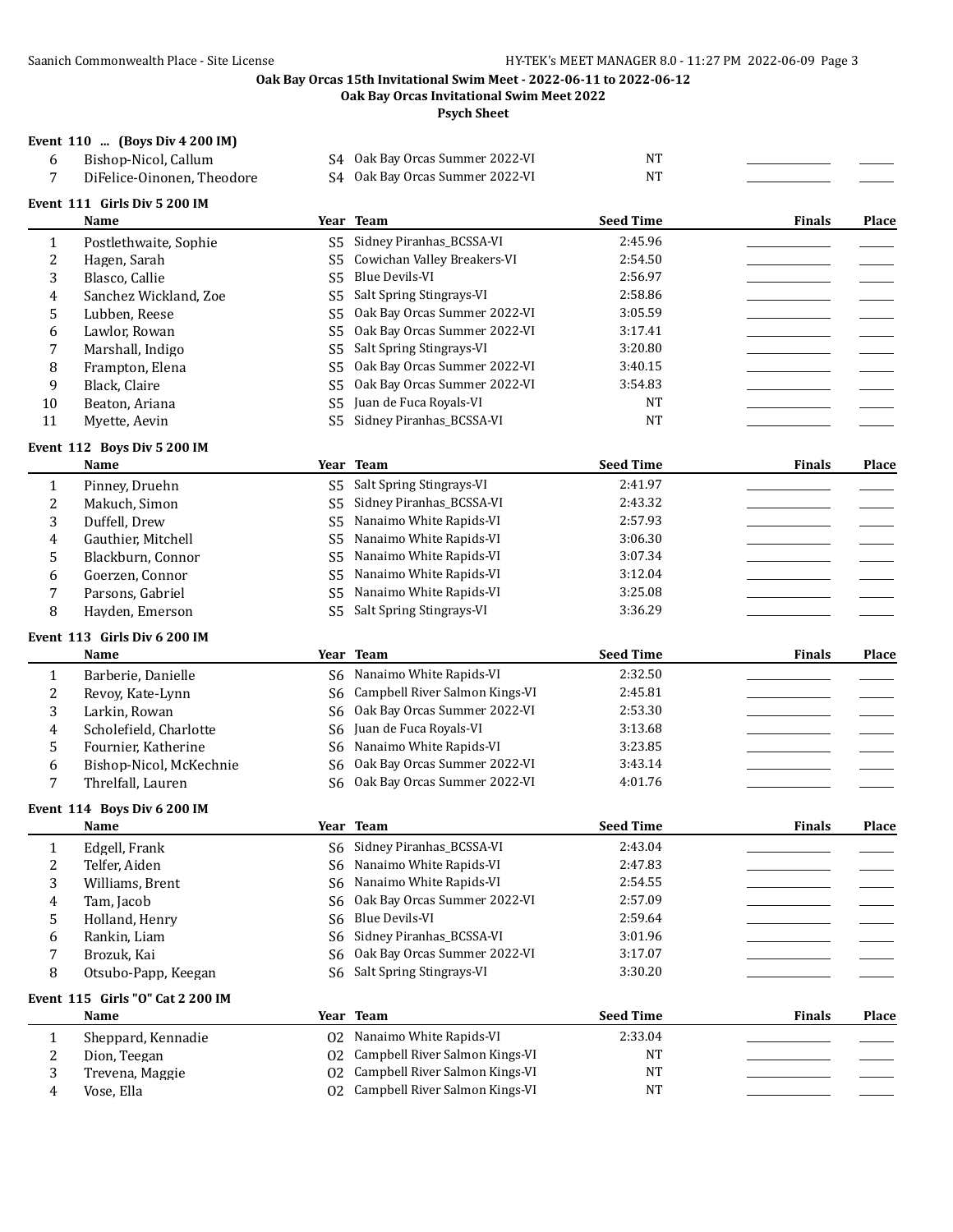**Oak Bay Orcas Invitational Swim Meet 2022**

|                | Event 116 Boys "O" Cat 2 200 IM      |                |                                   |                  |               |              |
|----------------|--------------------------------------|----------------|-----------------------------------|------------------|---------------|--------------|
|                | Name                                 |                | Year Team                         | <b>Seed Time</b> | Finals        | <b>Place</b> |
| $\mathbf{1}$   | Wright, Grayson                      |                | 02 Campbell River Salmon Kings-VI | <b>NT</b>        |               |              |
|                | Event 117 Girls Div 7 200 IM         |                |                                   |                  |               |              |
|                | Name                                 |                | Year Team                         | <b>Seed Time</b> | <b>Finals</b> | Place        |
| $---$          | No entries for event                 |                |                                   |                  |               |              |
|                | Event 118 Boys Div 7 200 IM          |                |                                   |                  |               |              |
|                | Name                                 |                | Year Team                         | <b>Seed Time</b> | <b>Finals</b> | Place        |
| $\mathbf{1}$   | Otsubo-Papp, Aiden                   | S7             | Salt Spring Stingrays-VI          | 2:38.46          |               |              |
| 2              | Rithaler, William                    | S7             | Salt Spring Stingrays-VI          | 3:17.06          |               |              |
|                | Event 119 Girls "O" Cat Div 8 200 IM |                |                                   |                  |               |              |
|                | Name                                 |                | Year Team                         | <b>Seed Time</b> | <b>Finals</b> | <b>Place</b> |
| $---$          | No entries for event                 |                |                                   |                  |               |              |
|                | Event 120 Boys "O" Cat Div 8 200 IM  |                |                                   |                  |               |              |
|                | Name                                 |                | Year Team                         | <b>Seed Time</b> | <b>Finals</b> | <b>Place</b> |
| ---            | No entries for event                 |                |                                   |                  |               |              |
|                | Event 121 Girls Div 1 50 Freestyle   |                |                                   |                  |               |              |
|                | Name                                 |                | Year Team                         | <b>Seed Time</b> | <b>Finals</b> | <b>Place</b> |
| 1              | Makuch, Cassia                       |                | S1 Sidney Piranhas_BCSSA-VI       | 46.65            |               |              |
| 2              | Galik-Lemky, Avery                   | S1             | <b>Blue Devils-VI</b>             | 49.46            |               |              |
| 3              | Jin, Rachael                         | S1             | Oak Bay Orcas Summer 2022-VI      | 53.54            |               |              |
| 4              | Hagen, Thea                          | S <sub>1</sub> | Cowichan Valley Breakers-VI       | 56.71            |               |              |
| 5              | Palmer, Hadley                       | S <sub>1</sub> | Nanaimo White Rapids-VI           | 57.11            |               |              |
| 6              | Nelson, Everly                       | S1             | Sidney Piranhas_BCSSA-VI          | 1:00.23          |               |              |
| 7              | Burke, Kailee                        | S1             | Oak Bay Orcas Summer 2022-VI      | 1:03.10          |               |              |
| 8              | Paterson, Ivy                        | S <sub>1</sub> | Sidney Piranhas_BCSSA-VI          | 1:04.82          |               |              |
| 9              | Nishi, Kiyomi                        | S <sub>1</sub> | Oak Bay Orcas Summer 2022-VI      | 1:17.70          |               |              |
| 10             | Deibert, Piper                       | S <sub>1</sub> | Nanaimo White Rapids-VI           | <b>NT</b>        |               |              |
| 11             | Rajchert, Miia                       | S1             | Nanaimo White Rapids-VI           | <b>NT</b>        |               |              |
| 12             | Lee, Taylor                          | S1             | Oak Bay Orcas Summer 2022-VI      | <b>NT</b>        |               |              |
| 13             | Smecher, Nico                        | S <sub>1</sub> | Oak Bay Orcas Summer 2022-VI      | <b>NT</b>        |               |              |
| 14             | Goldman, Malaila                     | S <sub>1</sub> | Oak Bay Orcas Summer 2022-VI      | <b>NT</b>        |               |              |
| 15             | Sanche, Adelaide                     | S <sub>1</sub> | Oak Bay Orcas Summer 2022-VI      | <b>NT</b>        |               |              |
|                | Event 122 Boys Div 1 50 Freestyle    |                |                                   |                  |               |              |
|                | Name                                 |                | Year Team                         | <b>Seed Time</b> | <b>Finals</b> | Place        |
| 1              | Deibert, Briggs                      |                | S1 Nanaimo White Rapids-VI        | <b>NT</b>        |               |              |
| $\overline{c}$ | Ogrodnik, Evan                       | S <sub>1</sub> | Campbell River Salmon Kings-VI    | <b>NT</b>        |               |              |
| 3              | Lafreniere, Haden                    | S <sub>1</sub> | Oak Bay Orcas Summer 2022-VI      | <b>NT</b>        |               |              |
| 4              | Smith, Sebastian                     | S <sub>1</sub> | Cowichan Valley Breakers-VI       | <b>NT</b>        |               |              |
|                | Event 123 Girls Div 2 50 Freestyle   |                |                                   |                  |               |              |
|                | Name                                 |                | Year Team                         | <b>Seed Time</b> | <b>Finals</b> | Place        |
| $\mathbf{1}$   | Nishi, Ayami                         | S <sub>2</sub> | Oak Bay Orcas Summer 2022-VI      | 42.21            |               |              |
| 2              | Hodgson, Naomi                       | S <sub>2</sub> | Oak Bay Orcas Summer 2022-VI      | 42.34            |               |              |
| 3              | Tong, Lam                            | S <sub>2</sub> | Oak Bay Orcas Summer 2022-VI      | 44.01            |               |              |
| 4              | Belcourt, Teya                       | S <sub>2</sub> | Oak Bay Orcas Summer 2022-VI      | 47.27            |               |              |
| 5              | Wilkie, Amelia                       | S <sub>2</sub> | Oak Bay Orcas Summer 2022-VI      | 48.74            |               |              |
| 6              | Fryers, Myla                         | S <sub>2</sub> | Sidney Piranhas_BCSSA-VI          | 50.97            |               |              |
| 7              | Kozoriz, Alice                       | S <sub>2</sub> | Cowichan Valley Breakers-VI       | 53.23            |               |              |
| 8              | Burke, Michaela                      | S <sub>2</sub> | Oak Bay Orcas Summer 2022-VI      | 54.18            |               |              |
| 9              | Arneja, Victoria                     | S <sub>2</sub> | Oak Bay Orcas Summer 2022-VI      | 1:13.47          |               |              |
| 10             | Stephens, Sophie                     | S <sub>2</sub> | Nanaimo White Rapids-VI           | <b>NT</b>        |               |              |
| 11             | Tulloch, Brianna                     |                | S2 Juan de Fuca Royals-VI         | <b>NT</b>        |               |              |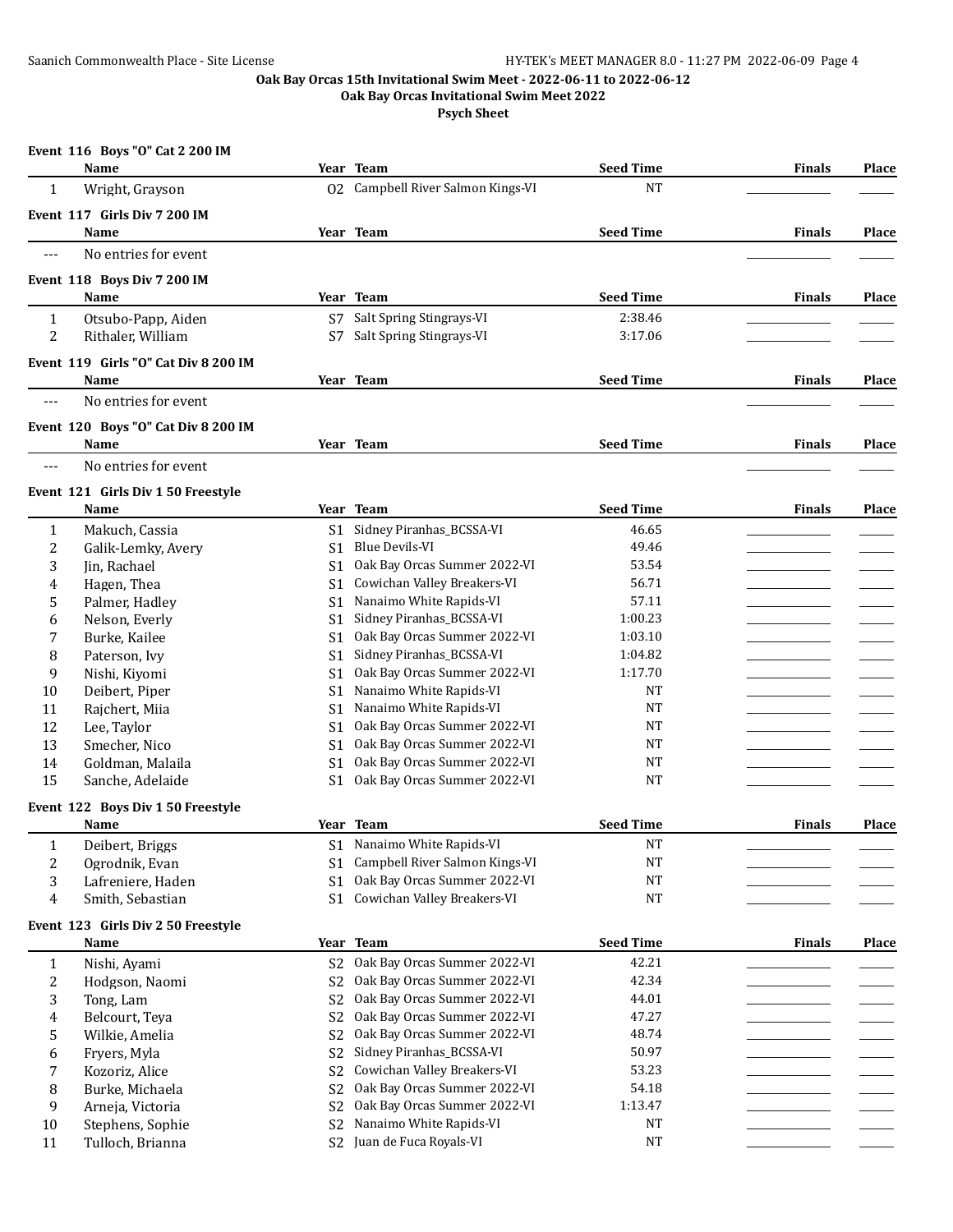**Oak Bay Orcas Invitational Swim Meet 2022**

**Psych Sheet**

## **Event 123 ... (Girls Div 2 50 Freestyle)**

| 12 | Fleming, Cali       | S <sub>2</sub> Juan de Fuca Royals-VI       | NT |  |
|----|---------------------|---------------------------------------------|----|--|
|    | 13 Lampard, Madison | Sidney Piranhas BCSSA-VI                    | NΤ |  |
| 14 | Barber, Olivia      | S <sub>2</sub> Oak Bay Orcas Summer 2022-VI | NT |  |
| 15 | Skirrow, Maya       | S <sub>2</sub> Oak Bay Orcas Summer 2022-VI | NT |  |

## **Event 124 Boys Div 2 50 Freestyle**

|    | <b>Name</b>           |                | Year Team                       | <b>Seed Time</b> | <b>Finals</b> | Place |
|----|-----------------------|----------------|---------------------------------|------------------|---------------|-------|
|    | Stoffelsma, Alexander | S <sub>2</sub> | Sidney Piranhas_BCSSA-VI        | 42.11            |               |       |
|    | Rajchert, Jakob       | S2             | Nanaimo White Rapids-VI         | 49.17            |               |       |
| 3  | Arndt, John           | S2             | Sidney Piranhas_BCSSA-VI        | 52.03            |               |       |
| 4  | Moore, Kai            | S <sub>2</sub> | Juan de Fuca Royals-VI          | 54.53            |               |       |
| 5  | Rouget, Leon          | S <sub>2</sub> | Oak Bay Orcas Summer 2022-VI    | 57.39            |               |       |
| 6  | Moore, Asher          | S2             | Oak Bay Orcas Summer 2022-VI    | 1:11.49          |               |       |
|    | Yates, Oliver         | S <sub>2</sub> | Juan de Fuca Royals-VI          | 1:14.80          |               |       |
| 8  | Butow, Brennan        | S <sub>2</sub> | Sidney Piranhas_BCSSA-VI        | <b>NT</b>        |               |       |
| 9  | Hanna-Lloyd, Henry    | S <sub>2</sub> | Oak Bay Orcas Summer 2022-VI    | <b>NT</b>        |               |       |
| 10 | Alexander, Bradley    | S2             | Oak Bay Orcas Summer 2022-VI    | <b>NT</b>        |               |       |
| 11 | Hachey, Finn          | S2             | Oak Bay Orcas Summer 2022-VI    | <b>NT</b>        |               |       |
| 12 | Davis, Charles        |                | S2 Oak Bay Orcas Summer 2022-VI | <b>NT</b>        |               |       |

#### **Event 125 Girls Div 3 50 Freestyle**

|    | <b>Name</b>               |                | Year Team                    | <b>Seed Time</b> | <b>Finals</b> | Place |
|----|---------------------------|----------------|------------------------------|------------------|---------------|-------|
| 1  | Tait, Addison             | S <sub>3</sub> | Sidney Piranhas_BCSSA-VI     | 32.55            |               |       |
| 2  | Paterson, Zoe             | S <sub>3</sub> | Sidney Piranhas_BCSSA-VI     | 35.44            |               |       |
| 3  | Lubben, Zoe               | S <sub>3</sub> | Oak Bay Orcas Summer 2022-VI | 36.18            |               |       |
| 4  | Barberie, Lila            | S <sub>3</sub> | Nanaimo White Rapids-VI      | 36.37            |               |       |
| 5  | Olsen, Savana             | S <sub>3</sub> | Juan de Fuca Royals-VI       | 36.69            |               |       |
| 6  | Strosher, Maryn           | S <sub>3</sub> | Sidney Piranhas_BCSSA-VI     | 38.06            |               |       |
| 7  | Hendsbee, Lilyan          | S3             | Juan de Fuca Royals-VI       | 38.83            |               |       |
| 8  | Williams, Kiana           | S <sub>3</sub> | Juan de Fuca Royals-VI       | 39.28            |               |       |
| 9  | Lawlor, Ivy               | S <sub>3</sub> | Oak Bay Orcas Summer 2022-VI | 39.44            |               |       |
| 10 | Hayden, Pasley            | S3             | Salt Spring Stingrays-VI     | 40.95            |               |       |
| 11 | Sanchez Wickland, Sashi   | S3             | Salt Spring Stingrays-VI     | 41.51            |               |       |
| 12 | Blackburn, Eva            | S <sub>3</sub> | Nanaimo White Rapids-VI      | 41.58            |               |       |
| 13 | Dusanj, Sya               | S3             | Cowichan Valley Breakers-VI  | 42.16            |               |       |
| 14 | Palmer, Audrey            | S <sub>3</sub> | Nanaimo White Rapids-VI      | 42.67            |               |       |
| 15 | Langdon, Mikayla          | S <sub>3</sub> | Salt Spring Stingrays-VI     | 43.39            |               |       |
| 16 | Baker, Isabelle           | S3             | Oak Bay Orcas Summer 2022-VI | 43.66            |               |       |
| 17 | Martinez, Jennifer        | S <sub>3</sub> | Oak Bay Orcas Summer 2022-VI | 44.00            |               |       |
| 18 | Eygenraam, Myelle         | S <sub>3</sub> | Sidney Piranhas_BCSSA-VI     | 45.96            |               |       |
| 19 | Smith, Phoebe             | S <sub>3</sub> | Cowichan Valley Breakers-VI  | 46.70            |               |       |
| 20 | Biggs, Emma               | S <sub>3</sub> | Sidney Piranhas_BCSSA-VI     | 47.12            |               |       |
| 21 | Ruddick, Maddison         | S3             | Sidney Piranhas_BCSSA-VI     | 47.84            |               |       |
| 22 | TownSchon, Delaila        | S3             | Juan de Fuca Royals-VI       | 47.89            |               |       |
| 23 | Fortney, Maya             | S3             | Oak Bay Orcas Summer 2022-VI | 49.09            |               |       |
| 24 | Macdonald, Anna           | S <sub>3</sub> | Juan de Fuca Royals-VI       | 51.68            |               |       |
| 25 | Postings, Chelsea         | S <sub>3</sub> | Cowichan Valley Breakers-VI  | 58.53            |               |       |
| 26 | Van Horne, Miley          | S <sub>3</sub> | Cowichan Valley Breakers-VI  | 1:00.72          |               |       |
| 27 | Turchanski, Aryn          | S <sub>3</sub> | Nanaimo White Rapids-VI      | <b>NT</b>        |               |       |
| 28 | Bell, Lily                | S3             | Juan de Fuca Royals-VI       | <b>NT</b>        |               |       |
| 29 | DiFelice-Oinonen, Natalie | S <sub>3</sub> | Oak Bay Orcas Summer 2022-VI | <b>NT</b>        |               |       |
| 30 | Martin, Sydney            | S <sub>3</sub> | Oak Bay Orcas Summer 2022-VI | <b>NT</b>        |               |       |
|    |                           |                |                              |                  |               |       |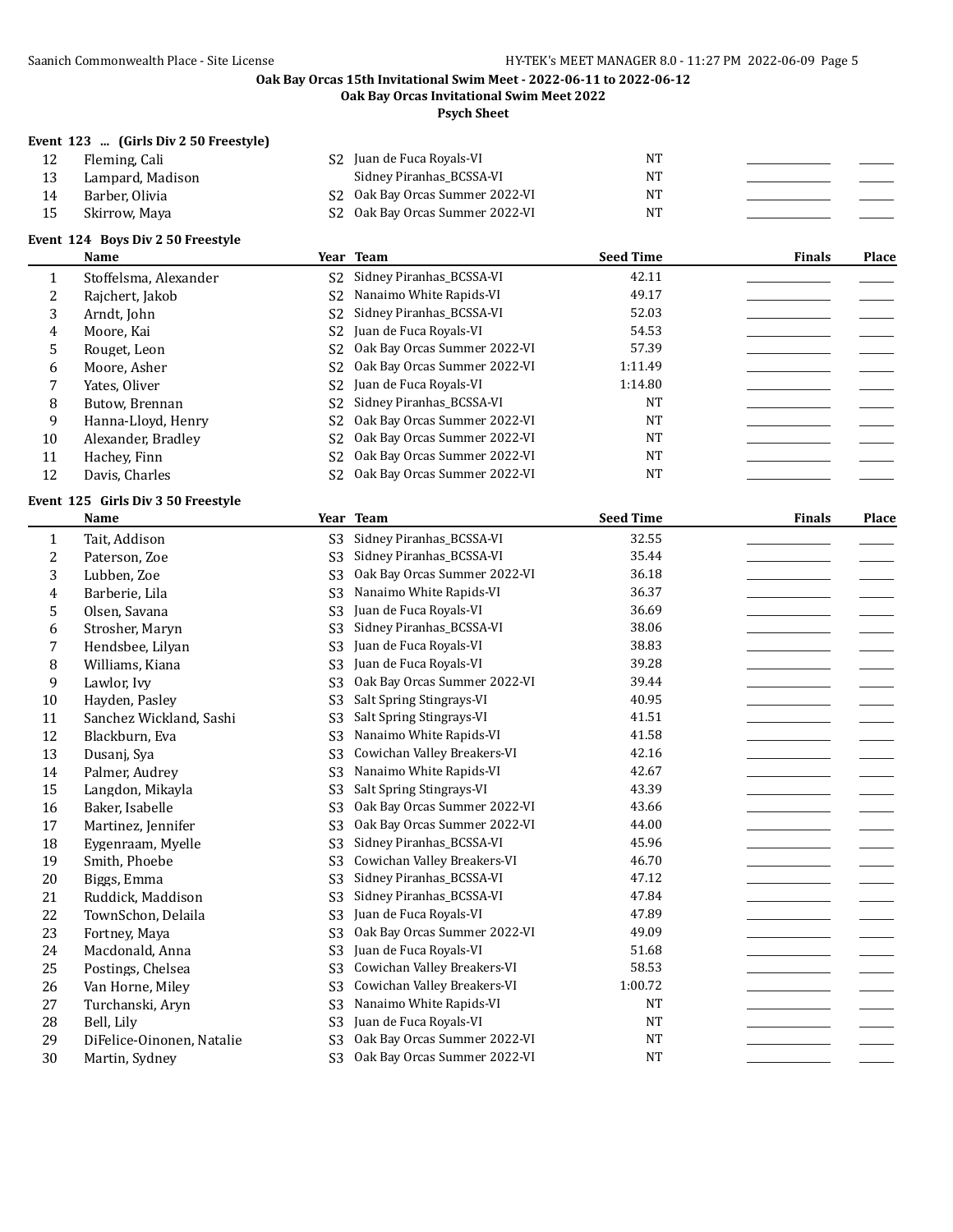**Oak Bay Orcas Invitational Swim Meet 2022**

**Psych Sheet**

## **Event 126 Boys Div 3 50 Freestyle**

|                  | <b>Name</b>                                    |                | Year Team                      | <b>Seed Time</b> | <b>Finals</b> | <b>Place</b> |
|------------------|------------------------------------------------|----------------|--------------------------------|------------------|---------------|--------------|
| $\mathbf{1}$     | Edgell, Jack                                   | S3             | Sidney Piranhas_BCSSA-VI       | 38.58            |               |              |
| $\boldsymbol{2}$ | Johnston, Jamie                                | S <sub>3</sub> | Oak Bay Orcas Summer 2022-VI   | 43.98            |               |              |
| 3                | Bishop-Nicol, Ross                             | S <sub>3</sub> | Oak Bay Orcas Summer 2022-VI   | 44.22            |               |              |
| $\pmb{4}$        | Parker, Piers                                  | S <sub>3</sub> | <b>Blue Devils-VI</b>          | 52.60            |               |              |
| 5                | Beaton, Xavier                                 | S <sub>3</sub> | Juan de Fuca Royals-VI         | 52.92            |               |              |
| 6                | Csizmadia, Gabriel (Gabe)                      |                | Sidney Piranhas_BCSSA-VI       | 57.90            |               |              |
| $\boldsymbol{7}$ | Goerzen, Chase                                 | S <sub>3</sub> | Nanaimo White Rapids-VI        | 58.35            |               |              |
| 8                | Boychuk, Lucas                                 | S <sub>3</sub> | Nanaimo White Rapids-VI        | 1:00.42          |               |              |
| 9                | Black, Daniel                                  | S <sub>3</sub> | Oak Bay Orcas Summer 2022-VI   | 1:01.15          |               |              |
| $10\,$           | Deibert, Jude                                  | S <sub>3</sub> | Nanaimo White Rapids-VI        | <b>NT</b>        |               |              |
| 11               | Mills, Adrien                                  | S <sub>3</sub> | Juan de Fuca Royals-VI         | <b>NT</b>        |               |              |
| 12               | Wiedemann, Nate                                | S <sub>3</sub> | Oak Bay Orcas Summer 2022-VI   | <b>NT</b>        |               |              |
| 13               | MacEachern, Andrew                             | S <sub>3</sub> | Oak Bay Orcas Summer 2022-VI   | <b>NT</b>        |               |              |
|                  |                                                |                |                                |                  |               |              |
|                  | Event 127 Girls "O" Cat 1 50 Freestyle<br>Name |                | Year Team                      | <b>Seed Time</b> | <b>Finals</b> | <b>Place</b> |
| $---$            | No entries for event                           |                |                                |                  |               |              |
|                  |                                                |                |                                |                  |               |              |
|                  | Event 128 Boys "O" Cat 1 50 Freestyle          |                |                                |                  |               |              |
|                  | Name                                           |                | Year Team                      | <b>Seed Time</b> | <b>Finals</b> | Place        |
| $---$            | No entries for event                           |                |                                |                  |               |              |
|                  | Event 129 Girls Div 4 50 Freestyle             |                |                                |                  |               |              |
|                  | Name                                           |                | Year Team                      | <b>Seed Time</b> | <b>Finals</b> | Place        |
| $\mathbf{1}$     | Braun, Mackenzie                               | S4             | Sidney Piranhas_BCSSA-VI       | 31.03            |               |              |
| $\boldsymbol{2}$ | Postlethwaite, Kate                            | S4             | Sidney Piranhas_BCSSA-VI       | 31.34            |               |              |
| 3                | Telfer, Faith                                  | S4             | Nanaimo White Rapids-VI        | 31.86            |               |              |
| $\pmb{4}$        | Paterson, Mia                                  | S4             | Sidney Piranhas_BCSSA-VI       | 32.11            |               |              |
| 5                | Hogan, Anden                                   | S4             | Cowichan Valley Breakers-VI    | 33.26            |               |              |
| 6                | Lott, Addison                                  | S4             | Sidney Piranhas_BCSSA-VI       | 34.08            |               |              |
| 7                | Saunderson, Jemma                              | S4             | Sidney Piranhas_BCSSA-VI       | 34.67            |               |              |
| 8                | Biggs, Mariella                                | S4             | Sidney Piranhas_BCSSA-VI       | 35.52            |               |              |
| 9                | Eldridge-Holland, Adelina                      | S4             | Sidney Piranhas_BCSSA-VI       | 37.08            |               |              |
| $10\,$           | McNabb, Nigella                                | S4             | Sidney Piranhas_BCSSA-VI       | 37.35            |               |              |
| 11               | Widdifield, Bailee                             | S4             | Sidney Piranhas_BCSSA-VI       | 37.36            |               |              |
| 12               | Higgins, Cara                                  | S4             | Sidney Piranhas_BCSSA-VI       | 39.67            |               |              |
| 13               | Edgell, Kiva                                   | S4             | Sidney Piranhas_BCSSA-VI       | 40.79            |               |              |
| 14               | Hayden, ReneÂ'e                                | S4             | Salt Spring Stingrays-VI       | 42.12            |               |              |
| 15               | Arndt, Margot                                  |                | S4 Sidney Piranhas_BCSSA-VI    | 42.88            |               |              |
| 16               | Wallace, Rachel                                | S4             | Sidney Piranhas_BCSSA-VI       | 58.30            |               |              |
| 17               | Magley, Molly                                  | S4             | Salt Spring Stingrays-VI       | $_{\rm NT}$      |               |              |
| 18               | Ogrodnik, Kate                                 | S4             | Campbell River Salmon Kings-VI | NT               |               |              |
| 19               | Poulin, Holli                                  | S4             | Juan de Fuca Royals-VI         | $\rm{NT}$        |               |              |
| $20\,$           | Jensen, Ashley                                 | S4             | Sidney Piranhas_BCSSA-VI       | $_{\rm NT}$      |               |              |
| 21               | Ellis, Bronwyn                                 | S4             | Oak Bay Orcas Summer 2022-VI   | NT               |               |              |
|                  | Event 130 Boys Div 4 50 Freestyle              |                |                                |                  |               |              |
|                  | Name                                           |                | Year Team                      | <b>Seed Time</b> | <b>Finals</b> | Place        |
| $\mathbf{1}$     | Hunter-Siebert, Owen                           | S4             | Sidney Piranhas_BCSSA-VI       | 31.48            |               |              |
| $\boldsymbol{2}$ | Strosher, Mason                                | S4             | Sidney Piranhas_BCSSA-VI       | 32.47            |               |              |
| 3                | Hopkins, Torsten                               | S4             | Sidney Piranhas_BCSSA-VI       | 33.21            |               |              |
| $\pmb{4}$        | Palmer, Hudson                                 | S4             | Nanaimo White Rapids-VI        | 35.63            |               |              |
| 5                | DiFelice-Oinonen, Theodore                     | S4             | Oak Bay Orcas Summer 2022-VI   | 36.00            |               |              |
| 6                | Stoffelsma, Evan                               |                | S4 Sidney Piranhas_BCSSA-VI    | 36.87            |               |              |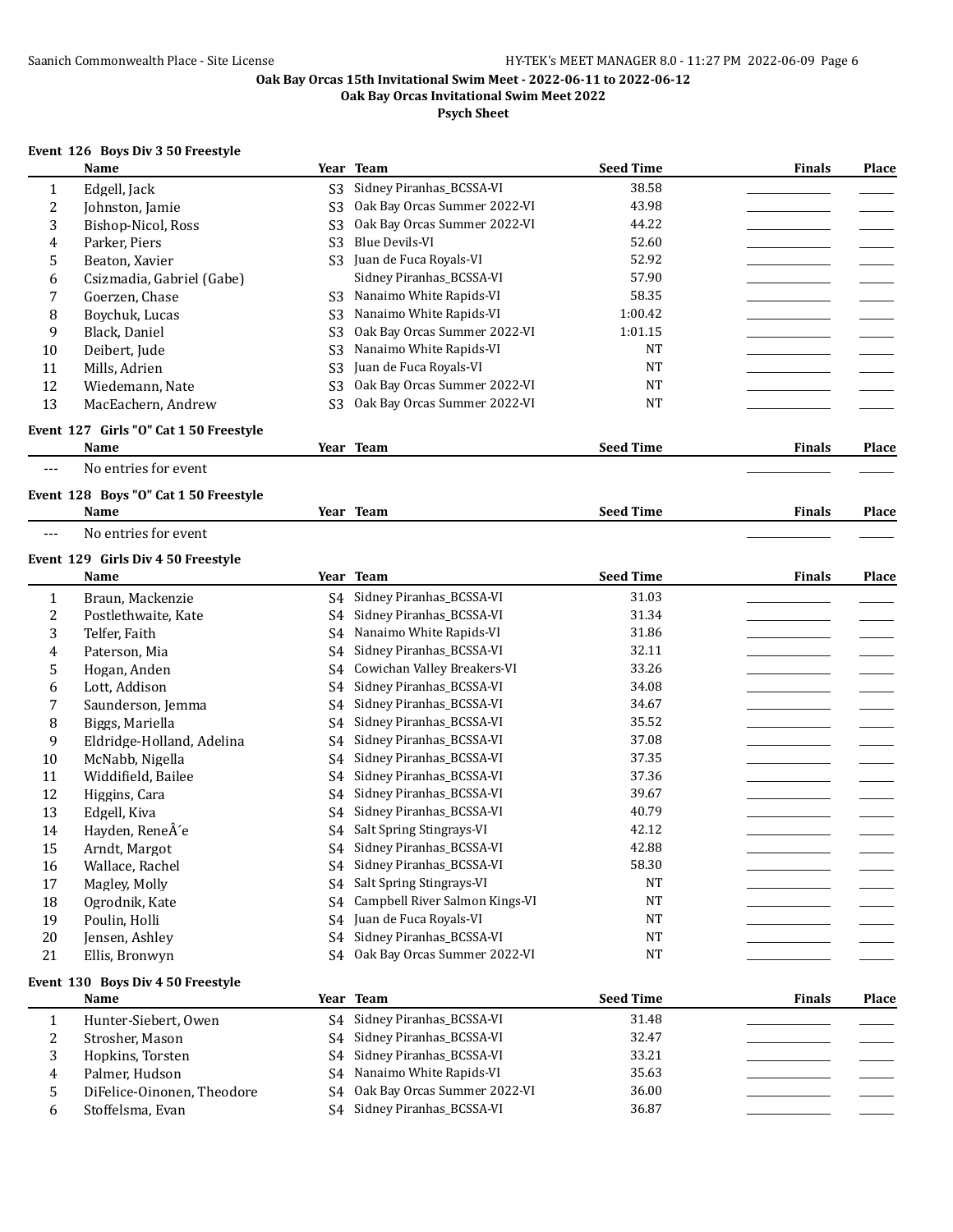**Oak Bay Orcas Invitational Swim Meet 2022**

**Psych Sheet**

## **Event 130 ... (Boys Div 4 50 Freestyle)**

|   | Bishop-Nicol, Callum | S4 Oak Bay Orcas Summer 2022-VI | 39.83 |  |
|---|----------------------|---------------------------------|-------|--|
| 8 | Kinnear, LuoYuan     | Sidney Piranhas_BCSSA-VI        | 43.13 |  |
|   | Brunette, Brage      | S4 Nanaimo White Rapids-VI      | NΊ    |  |
|   | Deibert, Gavin       | S4 Nanaimo White Rapids-VI      | NΊ    |  |

## **Event 131 Girls Div 5 50 Freestyle**

| Blasco, Callie<br>Hagen, Sarah | S5. | Blue Devils-VI               |                                                            |  |
|--------------------------------|-----|------------------------------|------------------------------------------------------------|--|
|                                |     |                              | 29.98                                                      |  |
|                                | S5  | Cowichan Valley Breakers-VI  | 30.17                                                      |  |
| Postlethwaite, Sophie          | S5  | Sidney Piranhas_BCSSA-VI     | 30.32                                                      |  |
| Sanchez Wickland, Zoe          | S5. | Salt Spring Stingrays-VI     | 33.45                                                      |  |
| Dusani, Avava                  | S5  | Cowichan Valley Breakers-VI  | 34.03                                                      |  |
| Frampton, Elena                | S5. | Oak Bay Orcas Summer 2022-VI | 34.65                                                      |  |
| Marshall, Indigo               | S5. | Salt Spring Stingrays-VI     | 35.35                                                      |  |
| Lubben, Reese                  | S5  | Oak Bay Orcas Summer 2022-VI | 36.09                                                      |  |
| Lawlor, Rowan                  | S5  | Oak Bay Orcas Summer 2022-VI | 36.55                                                      |  |
| Myette, Aevin                  | S5  | Sidney Piranhas BCSSA-VI     | 37.88                                                      |  |
| Beaton, Ariana                 | S5  | Juan de Fuca Royals-VI       | 39.19                                                      |  |
| Black, Claire                  | S5. | Oak Bay Orcas Summer 2022-VI | 39.47                                                      |  |
| Macdonald, Rebecca             |     |                              | 40.00                                                      |  |
| Brown, Magnolia                | S5. | Cowichan Valley Breakers-VI  | 44.21                                                      |  |
| Safranyik, Natalie             |     |                              | <b>NT</b>                                                  |  |
|                                |     |                              | Juan de Fuca Royals-VI<br>S5.<br>S5 Juan de Fuca Royals-VI |  |

#### **Event 132 Boys Div 5 50 Freestyle**

|                | Name               |     | Year Team                   | <b>Seed Time</b> | <b>Finals</b> | <b>Place</b> |
|----------------|--------------------|-----|-----------------------------|------------------|---------------|--------------|
|                | Pinney, Druehn     |     | S5 Salt Spring Stingrays-VI | 27.66            |               |              |
| $\overline{2}$ | Makuch, Simon      |     | S5 Sidney Piranhas_BCSSA-VI | 28.93            |               |              |
| 3              | Duffell, Drew      | S5. | Nanaimo White Rapids-VI     | 30.17            |               |              |
| 4              | Gauthier, Mitchell | S5. | Nanaimo White Rapids-VI     | 30.27            |               |              |
| 5              | Blackburn, Connor  | S5. | Nanaimo White Rapids-VI     | 31.83            |               |              |
| 6.             | Goerzen, Connor    | S5. | Nanaimo White Rapids-VI     | 34.51            |               |              |
|                | Hayden, Emerson    |     | S5 Salt Spring Stingrays-VI | 35.55            |               |              |
| 8              | Parsons, Gabriel   | S5. | Nanaimo White Rapids-VI     | 36.16            |               |              |
| 9.             | Schandl, Ethan     |     | Sidney Piranhas_BCSSA-VI    | NT               |               |              |

## **Event 133 Girls Div 6 50 Freestyle**

|    | Name                    | Year Team                         | <b>Seed Time</b> | <b>Finals</b> | <b>Place</b> |
|----|-------------------------|-----------------------------------|------------------|---------------|--------------|
|    | Revoy, Kate-Lynn        | S6 Campbell River Salmon Kings-VI | 28.45            |               |              |
|    | Barberie, Danielle      | S6 Nanaimo White Rapids-VI        | 29.51            |               |              |
| 3  | Larkin, Rowan           | S6 Oak Bay Orcas Summer 2022-VI   | 29.56            |               |              |
| 4  | Hopkins, Linnea         | S6 Sidney Piranhas_BCSSA-VI       | 29.88            |               |              |
| 5  | Dusani, Iyshana         | S6 Cowichan Valley Breakers-VI    | 33.54            |               |              |
| 6  | Scholefield, Charlotte  | S6 Juan de Fuca Royals-VI         | 34.41            |               |              |
|    | Bishop-Nicol, McKechnie | S6 Oak Bay Orcas Summer 2022-VI   | 35.53            |               |              |
| 8  | Fournier, Katherine     | S6 Nanaimo White Rapids-VI        | 36.14            |               |              |
| 9  | Threlfall, Lauren       | S6 Oak Bay Orcas Summer 2022-VI   | 36.28            |               |              |
| 10 | Evdaeva, Liliya         | S6 Juan de Fuca Royals-VI         | <b>NT</b>        |               |              |

#### **Event 134 Boys Div 6 50 Freestyle**

|     | <b>Name</b>         | Team<br>Year                | <b>Seed Time</b> | <b>Finals</b> | Place |
|-----|---------------------|-----------------------------|------------------|---------------|-------|
|     | Telfer. Aiden       | S6 Nanaimo White Rapids-VI  | 27.29            |               |       |
| ∼   | Edgell, Frank       | S6 Sidney Piranhas_BCSSA-VI | 28.36            |               |       |
| . . | Otsubo-Papp, Keegan | S6 Salt Spring Stingrays-VI | 28.93            |               |       |
| Щ   | Rankin, Liam        | S6 Sidney Piranhas_BCSSA-VI | 29.06            |               |       |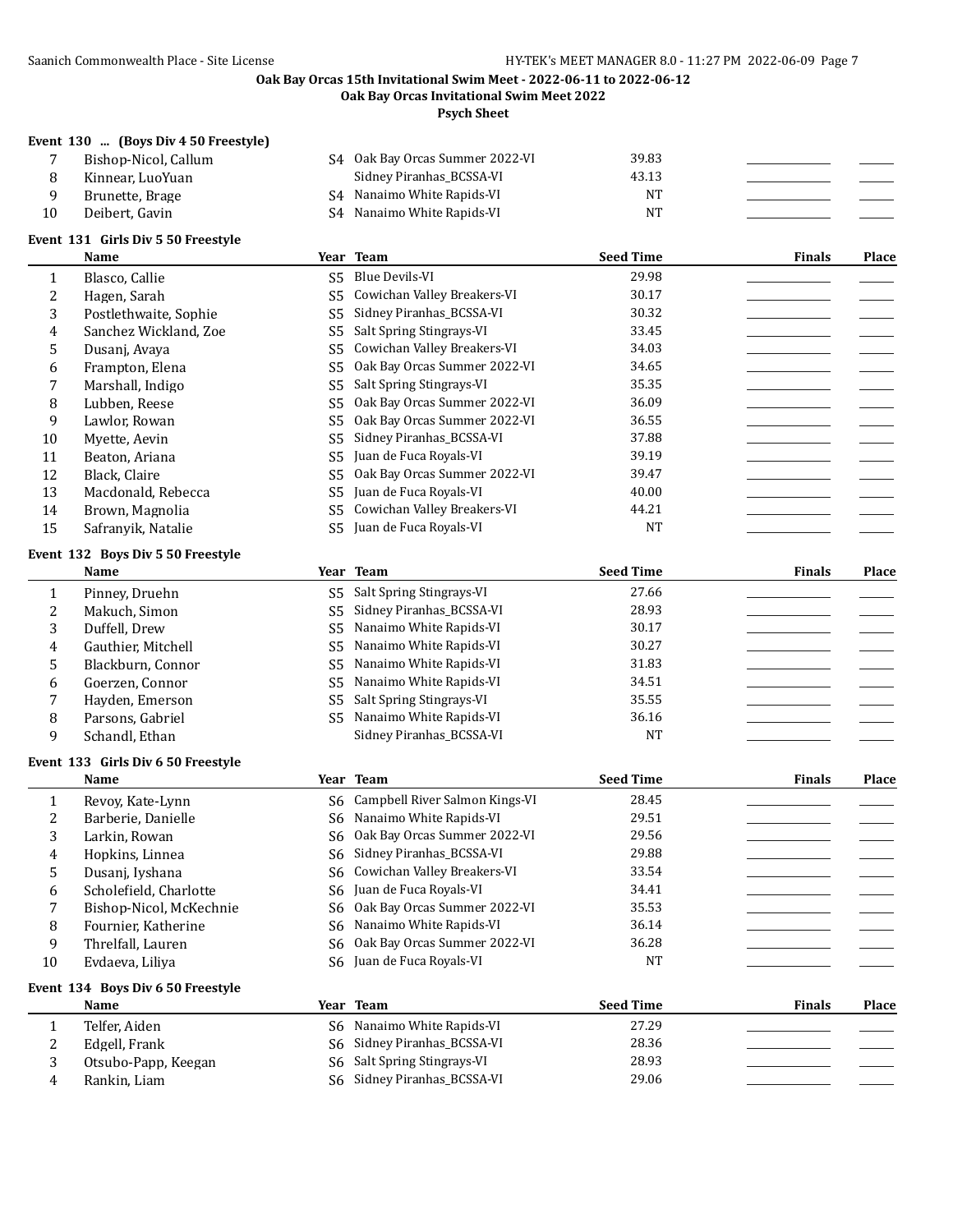#### **Oak Bay Orcas 15th Invitational Swim Meet - 2022-06-11 to 2022-06-12 Oak Bay Orcas Invitational Swim Meet 2022**

**Psych Sheet**

## **Event 134 ... (Boys Div 6 50 Freestyle)**

| Williams, Brent | S6 Nanaimo White Rapids-VI      | 30.13 |  |
|-----------------|---------------------------------|-------|--|
| Tam. Jacob      | S6 Oak Bay Orcas Summer 2022-VI | 30.73 |  |
| Holland, Henry  | S6 Blue Devils-VI               | 32.05 |  |
| Brozuk. Kai     | S6 Oak Bay Orcas Summer 2022-VI | 34.32 |  |

# **Event 135 Girls "O" Cat 2 50 Freestyle**

|       | Name                                       |                | Year Team                         | <b>Seed Time</b> | <b>Finals</b> | Place        |
|-------|--------------------------------------------|----------------|-----------------------------------|------------------|---------------|--------------|
| 1     | Sheppard, Kennadie                         | 02             | Nanaimo White Rapids-VI           | 28.84            |               |              |
| 2     | Vose, Ella                                 | 02             | Campbell River Salmon Kings-VI    | 44.04            |               |              |
| 3     | Garside, Leili                             | 02             | Cowichan Valley Breakers-VI       | 47.71            |               |              |
| 4     | Dion, Teegan                               | 02             | Campbell River Salmon Kings-VI    | <b>NT</b>        |               |              |
| 5     | Trevena, Maggie                            | 02             | Campbell River Salmon Kings-VI    | <b>NT</b>        |               |              |
|       | Event 136 Boys "O" Cat 2 50 Freestyle      |                |                                   |                  |               |              |
|       | Name                                       | Year           | <b>Team</b>                       | <b>Seed Time</b> | <b>Finals</b> | Place        |
| 1     | Wright, Grayson                            |                | 02 Campbell River Salmon Kings-VI | 48.85            |               |              |
|       | Event 137 Girls Div 7 50 Freestyle         |                |                                   |                  |               |              |
|       | Name                                       |                | Year Team                         | <b>Seed Time</b> | <b>Finals</b> | Place        |
| 1     | Coogan, Brynna                             |                | S7 Cowichan Valley Breakers-VI    | 29.60            |               |              |
| 2     | Peer, Sophie                               |                | S7 Nanaimo White Rapids-VI        | 29.71            |               |              |
| 3     | Parsons, Isabelle                          | S7             | Nanaimo White Rapids-VI           | 30.34            |               |              |
| 4     | Weir, Johanna                              | S7             | Oak Bay Orcas Summer 2022-VI      | 30.40            |               |              |
| 5     | Hamill, Jasmine                            | S7             | Cowichan Valley Breakers-VI       | 34.31            |               |              |
| 6     | De Pol, Nyah                               | S7             | Nanaimo White Rapids-VI           | NT               |               |              |
|       | Event 138 Boys Div 7 50 Freestyle          |                |                                   |                  |               |              |
|       | Name                                       |                | Year Team                         | <b>Seed Time</b> | <b>Finals</b> | <b>Place</b> |
| 1     | Otsubo-Papp, Aiden                         |                | S7 Salt Spring Stingrays-VI       | 26.92            |               |              |
| 2     | Rithaler, William                          | S7             | Salt Spring Stingrays-VI          | 32.30            |               |              |
| 3     | Martin, Ethan                              | S7             | Cowichan Valley Breakers-VI       | 42.41            |               |              |
|       | Event 139 Girls "O" Cat Div 8 50 Freestyle |                |                                   |                  |               |              |
|       | Name                                       |                | Year Team                         | <b>Seed Time</b> | <b>Finals</b> | Place        |
| 1     | Thomas-Perry, McKinley                     |                | 08 Cowichan Valley Breakers-VI    | 29.31            |               |              |
| 2     | Hampton, Allison                           |                | 08 Oak Bay Orcas Summer 2022-VI   | <b>NT</b>        |               |              |
|       | Event 140 Boys "O" Cat Div 8 50 Freestyle  |                |                                   |                  |               |              |
|       | Name                                       |                | Year Team                         | <b>Seed Time</b> | <b>Finals</b> | Place        |
| $---$ | No entries for event                       |                |                                   |                  |               |              |
|       | Event 141 Girls Div 1 50 Butterfly         |                |                                   |                  |               |              |
|       | Name                                       |                | Year Team                         | <b>Seed Time</b> | <b>Finals</b> | Place        |
| 1     | Galik-Lemky, Avery                         |                | S1 Blue Devils-VI                 | 58.62            |               |              |
| 2     | Makuch, Cassia                             | S <sub>1</sub> | Sidney Piranhas_BCSSA-VI          | 1:00.93          |               |              |
| 3     | Palmer, Hadley                             | S1             | Nanaimo White Rapids-VI           | 1:07.80          |               |              |
| 4     | Hagen, Thea                                | S <sub>1</sub> | Cowichan Valley Breakers-VI       | 1:09.99          |               |              |
|       | Event 142 Boys Div 1 50 Butterfly          |                |                                   |                  |               |              |
|       | Name                                       |                | Year Team                         | <b>Seed Time</b> | Finals        | Place        |
| ---   | No entries for event                       |                |                                   |                  |               |              |
|       | Event 143 Girls Div 2 50 Butterfly         |                |                                   |                  |               |              |
|       | Name                                       |                | Year Team                         | <b>Seed Time</b> | <b>Finals</b> | Place        |
| 1     | Nishi, Ayami                               |                | S2 Oak Bay Orcas Summer 2022-VI   | 52.97            |               |              |
| 2     | Tong, Lam                                  |                | S2 Oak Bay Orcas Summer 2022-VI   | 53.17            |               |              |
| 3     | Hodgson, Naomi                             | S <sub>2</sub> | Oak Bay Orcas Summer 2022-VI      | 57.40            |               |              |
| 4     | Braun, Lexie                               |                | S2 Sidney Piranhas_BCSSA-VI       | 1:01.81          |               |              |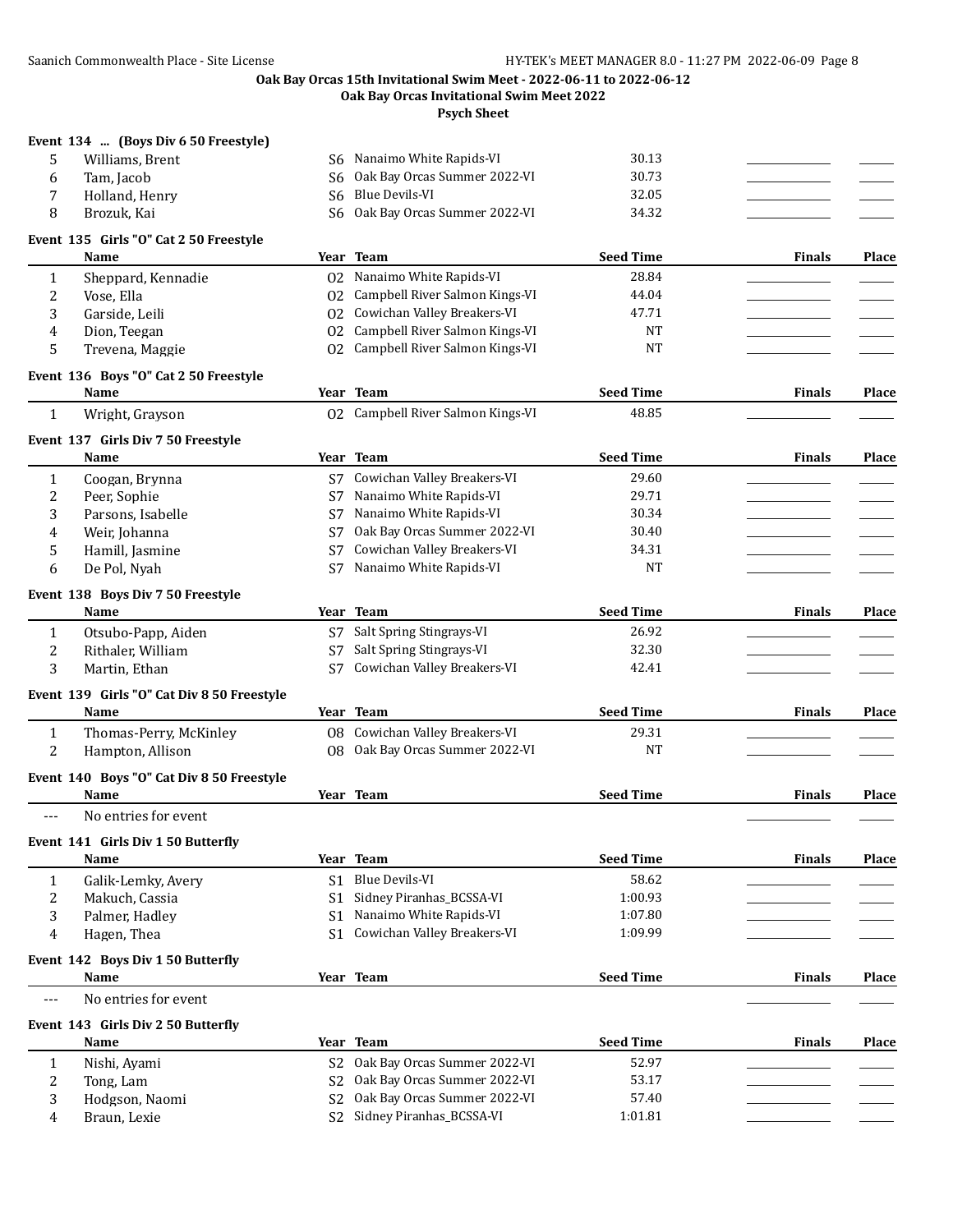**Oak Bay Orcas Invitational Swim Meet 2022**

**Psych Sheet**

## **Event 143 ... (Girls Div 2 50 Butterfly)**

| Fryers, Myla     | S2 Sidney Piranhas_BCSSA-VI            | 1:06.11 |  |
|------------------|----------------------------------------|---------|--|
| Kozoriz. Alice   | S2 Cowichan Valley Breakers-VI         | 1:12.81 |  |
| Stephens, Sophie | S <sub>2</sub> Nanaimo White Rapids-VI | NT      |  |
| Tulloch. Brianna | S <sub>2</sub> Juan de Fuca Royals-VI  | NT      |  |
|                  |                                        |         |  |

## **Event 144 Boys Div 2 50 Butterfly**

|   | Name                  | Year | Team                        | Seed Time | <b>Finals</b> | Place |
|---|-----------------------|------|-----------------------------|-----------|---------------|-------|
|   | Stoffelsma, Alexander |      | S2 Sidney Piranhas_BCSSA-VI | 57.17     |               |       |
| ∼ | Rajchert, Jakob       |      | S2 Nanaimo White Rapids-VI  | 1:08.27   |               |       |
|   | Arndt, John           |      | S2 Sidney Piranhas_BCSSA-VI | NT        |               |       |

#### **Event 145 Girls Div 3 50 Butterfly**

|    | <b>Name</b>               | Year           | <b>Team</b>                  | <b>Seed Time</b> | <b>Finals</b> | Place |
|----|---------------------------|----------------|------------------------------|------------------|---------------|-------|
| 1  | Tait, Addison             | S <sub>3</sub> | Sidney Piranhas_BCSSA-VI     | 35.67            |               |       |
| 2  | Paterson, Zoe             | S <sub>3</sub> | Sidney Piranhas_BCSSA-VI     | 38.53            |               |       |
| 3  | Hendsbee, Lilyan          | S <sub>3</sub> | Juan de Fuca Royals-VI       | 42.96            |               |       |
| 4  | Olsen, Savana             | S <sub>3</sub> | Juan de Fuca Royals-VI       | 43.83            |               |       |
| 5  | Barberie, Lila            | S <sub>3</sub> | Nanaimo White Rapids-VI      | 46.36            |               |       |
| 6  | Williams, Kiana           | S <sub>3</sub> | Juan de Fuca Royals-VI       | 49.28            |               |       |
| 7  | Strosher, Maryn           | S <sub>3</sub> | Sidney Piranhas_BCSSA-VI     | 49.31            |               |       |
| 8  | Blackburn, Eva            | S <sub>3</sub> | Nanaimo White Rapids-VI      | 53.65            |               |       |
| 9  | Palmer, Audrey            | S <sub>3</sub> | Nanaimo White Rapids-VI      | 54.03            |               |       |
| 10 | Lawlor, Ivy               | S <sub>3</sub> | Oak Bay Orcas Summer 2022-VI | 54.67            |               |       |
| 11 | Smith, Phoebe             | S <sub>3</sub> | Cowichan Valley Breakers-VI  | 56.39            |               |       |
| 12 | Martinez, Jennifer        | S <sub>3</sub> | Oak Bay Orcas Summer 2022-VI | 57.16            |               |       |
| 13 | Sanchez Wickland, Sashi   | S <sub>3</sub> | Salt Spring Stingrays-VI     | 57.83            |               |       |
| 14 | Hayden, Pasley            | S <sub>3</sub> | Salt Spring Stingrays-VI     | 59.23            |               |       |
| 15 | Ruddick, Maddison         | S <sub>3</sub> | Sidney Piranhas_BCSSA-VI     | 1:03.11          |               |       |
| 16 | Turchanski, Aryn          | S <sub>3</sub> | Nanaimo White Rapids-VI      | <b>NT</b>        |               |       |
| 17 | Langdon, Mikayla          | S <sub>3</sub> | Salt Spring Stingrays-VI     | <b>NT</b>        |               |       |
| 18 | Macdonald, Anna           | S <sub>3</sub> | Juan de Fuca Royals-VI       | NT               |               |       |
| 19 | Van Horne, Miley          | S <sub>3</sub> | Cowichan Valley Breakers-VI  | <b>NT</b>        |               |       |
| 20 | Biggs, Emma               | S3             | Sidney Piranhas_BCSSA-VI     | <b>NT</b>        |               |       |
| 21 | Wozniak, Nora             | S <sub>3</sub> | Sidney Piranhas_BCSSA-VI     | <b>NT</b>        |               |       |
| 22 | Eygenraam, Myelle         | S <sub>3</sub> | Sidney Piranhas_BCSSA-VI     | <b>NT</b>        |               |       |
| 23 | DiFelice-Oinonen, Natalie | S <sub>3</sub> | Oak Bay Orcas Summer 2022-VI | <b>NT</b>        |               |       |
| 24 | Fortney, Maya             | S <sub>3</sub> | Oak Bay Orcas Summer 2022-VI | <b>NT</b>        |               |       |
| 25 | Lubben, Zoe               | S <sub>3</sub> | Oak Bay Orcas Summer 2022-VI | <b>NT</b>        |               |       |

#### **Event 146 Boys Div 3 50 Butterfly**

|    | Name               |     | Year Team                             | <b>Seed Time</b> | <b>Finals</b> | <b>Place</b> |
|----|--------------------|-----|---------------------------------------|------------------|---------------|--------------|
|    | Edgell, Jack       | S3  | Sidney Piranhas_BCSSA-VI              | 49.34            |               |              |
|    | Wiedemann, Nate    | S3  | Oak Bay Orcas Summer 2022-VI          | 54.50            |               |              |
| 3  | Beaton, Xavier     |     | S <sub>3</sub> Juan de Fuca Royals-VI | 59.54            |               |              |
| 4  | Bishop-Nicol, Ross | S3- | Oak Bay Orcas Summer 2022-VI          | 1:00.27          |               |              |
| 5  | Johnston, Jamie    | S3  | Oak Bay Orcas Summer 2022-VI          | 1:07.38          |               |              |
| 6  | Parker, Piers      | S3  | Blue Devils-VI                        | 1:23.56          |               |              |
|    | Boychuk, Lucas     |     | S3 Nanaimo White Rapids-VI            | 1:30.23          |               |              |
| 8  | Goerzen, Chase     |     | S3 Nanaimo White Rapids-VI            | 1:30.43          |               |              |
| 9  | Deibert, Jude      | S3. | Nanaimo White Rapids-VI               | NT               |               |              |
| 10 | Mills, Adrien      |     | S <sub>3</sub> Juan de Fuca Royals-VI | NT               |               |              |
|    |                    |     |                                       |                  |               |              |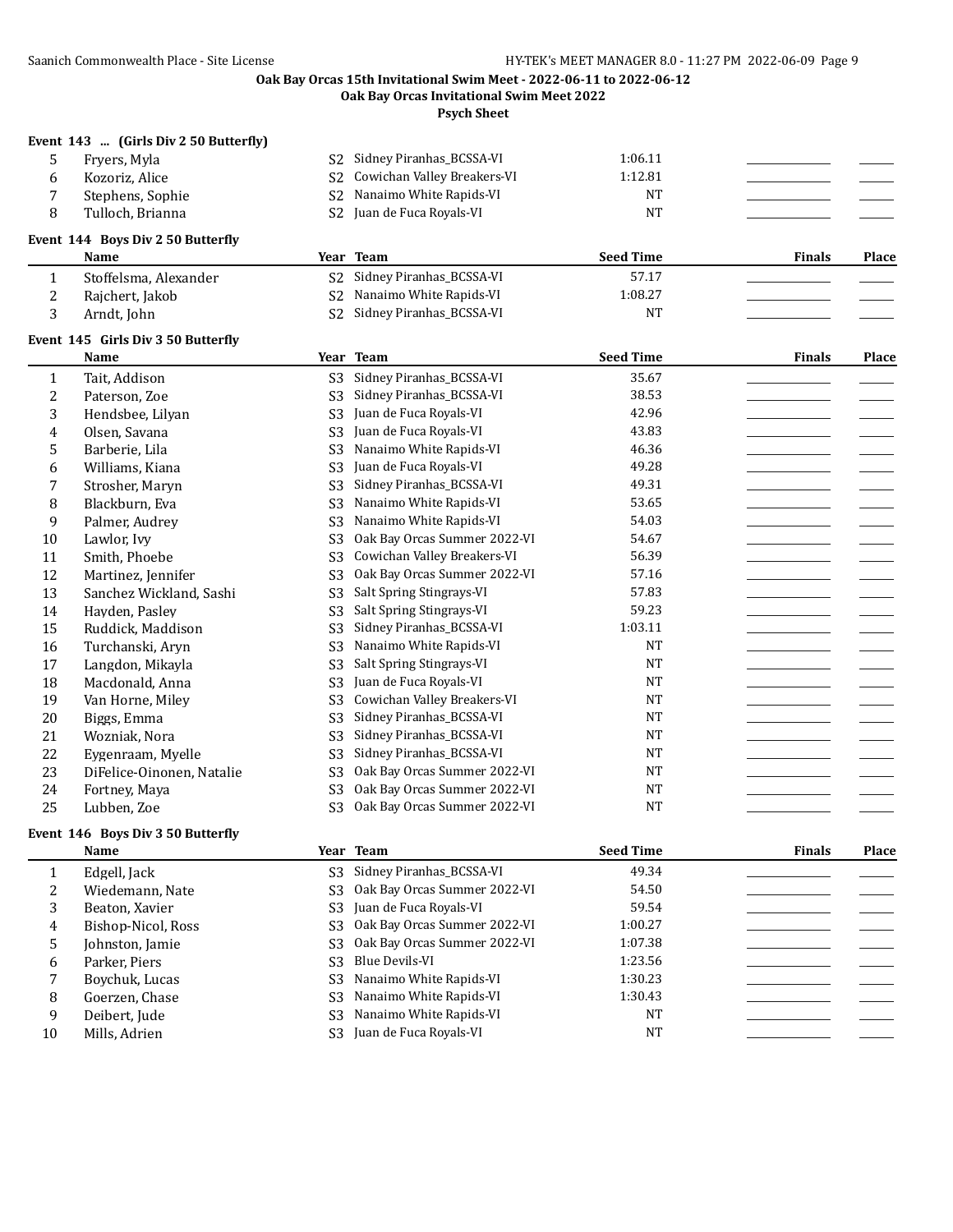**Oak Bay Orcas Invitational Swim Meet 2022**

|       | Event 147 Girls "O" Cat 1 50 Butterfly<br>Name |                | Year Team                      | <b>Seed Time</b> | <b>Finals</b> | Place        |
|-------|------------------------------------------------|----------------|--------------------------------|------------------|---------------|--------------|
| $---$ | No entries for event                           |                |                                |                  |               |              |
|       |                                                |                |                                |                  |               |              |
|       | Event 148 Boys "O" Cat 1 50 Butterfly<br>Name  |                | Year Team                      | <b>Seed Time</b> | <b>Finals</b> | Place        |
| ---   | No entries for event                           |                |                                |                  |               |              |
|       |                                                |                |                                |                  |               |              |
|       | Event 149 Girls Div 4 50 Butterfly             |                |                                |                  |               |              |
|       | Name                                           |                | Year Team                      | <b>Seed Time</b> | <b>Finals</b> | Place        |
| 1     | Postlethwaite, Kate                            | S4             | Sidney Piranhas_BCSSA-VI       | 34.70            |               |              |
| 2     | Paterson, Mia                                  | S4             | Sidney Piranhas_BCSSA-VI       | 36.13            |               |              |
| 3     | Telfer, Faith                                  | S4             | Nanaimo White Rapids-VI        | 36.80            |               |              |
| 4     | Lott, Addison                                  | S <sub>4</sub> | Sidney Piranhas_BCSSA-VI       | 42.00            |               |              |
| 5     | Eldridge-Holland, Adelina                      | S <sub>4</sub> | Sidney Piranhas_BCSSA-VI       | 43.53            |               |              |
| 6     | Saunderson, Jemma                              | S4             | Sidney Piranhas_BCSSA-VI       | 43.88            |               |              |
| 7     | McNabb, Nigella                                | S <sub>4</sub> | Sidney Piranhas_BCSSA-VI       | 43.99            |               |              |
| 8     | Widdifield, Bailee                             | S4             | Sidney Piranhas_BCSSA-VI       | 45.65            |               |              |
| 9     | Higgins, Cara                                  | S4             | Sidney Piranhas_BCSSA-VI       | 47.10            |               |              |
| 10    | Arndt, Margot                                  | S <sub>4</sub> | Sidney Piranhas_BCSSA-VI       | 53.10            |               |              |
| 11    | Edgell, Kiva                                   | S4             | Sidney Piranhas_BCSSA-VI       | 55.77            |               |              |
| 12    | Hayden, ReneÂ'e                                | S4             | Salt Spring Stingrays-VI       | 58.12            |               |              |
| 13    | Wallace, Rachel                                | S4             | Sidney Piranhas_BCSSA-VI       | 1:01.96          |               |              |
| 14    | Magley, Molly                                  | S4             | Salt Spring Stingrays-VI       | <b>NT</b>        |               |              |
| 15    | Ogrodnik, Kate                                 | S4             | Campbell River Salmon Kings-VI | <b>NT</b>        |               |              |
| 16    | Biggs, Mariella                                | S <sub>4</sub> | Sidney Piranhas_BCSSA-VI       | <b>NT</b>        |               |              |
|       | Event 150 Boys Div 4 50 Butterfly              |                |                                |                  |               |              |
|       | <b>Name</b>                                    |                | Year Team                      | <b>Seed Time</b> | <b>Finals</b> | <b>Place</b> |
| 1     | Strosher, Mason                                | S4             | Sidney Piranhas_BCSSA-VI       | 37.11            |               |              |
| 2     | Hunter-Siebert, Owen                           | S4             | Sidney Piranhas_BCSSA-VI       | 37.40            |               |              |
| 3     | Hopkins, Torsten                               | S4             | Sidney Piranhas_BCSSA-VI       | 38.35            |               |              |
| 4     | Palmer, Hudson                                 | S4             | Nanaimo White Rapids-VI        | 44.04            |               |              |
| 5     | Stoffelsma, Evan                               | S4             | Sidney Piranhas_BCSSA-VI       | 44.64            |               |              |
| 6     | Bishop-Nicol, Callum                           | S4             | Oak Bay Orcas Summer 2022-VI   | 52.26            |               |              |
| 7     | Brunette, Brage                                | S4             | Nanaimo White Rapids-VI        | <b>NT</b>        |               |              |
| 8     | Kinnear, LuoYuan                               |                | Sidney Piranhas_BCSSA-VI       | <b>NT</b>        |               |              |
|       | Event 151 Girls Div 5 100 Butterfly            |                |                                |                  |               |              |
|       | Name                                           |                | Year Team                      | <b>Seed Time</b> | <b>Finals</b> | <b>Place</b> |
| 1     | Postlethwaite, Sophie                          | S5             | Sidney Piranhas_BCSSA-VI       | 1:13.51          |               |              |
| 2     | Sanchez Wickland, Zoe                          | S <sub>5</sub> | Salt Spring Stingrays-VI       | 1:22.44          |               |              |
| 3     | Marshall, Indigo                               | S5             | Salt Spring Stingrays-VI       | 1:39.55          |               |              |
| 4     | Blasco, Callie                                 | S <sub>5</sub> | <b>Blue Devils-VI</b>          | NT               |               |              |
| 5     | Myette, Aevin                                  | S <sub>5</sub> | Sidney Piranhas_BCSSA-VI       | $\rm{NT}$        |               |              |
| 6     | Frampton, Elena                                | S <sub>5</sub> | Oak Bay Orcas Summer 2022-VI   | NT               |               |              |
| 7     | Lubben, Reese                                  | S <sub>5</sub> | Oak Bay Orcas Summer 2022-VI   | NT               |               |              |
| 8     | Black, Claire                                  | S <sub>5</sub> | Oak Bay Orcas Summer 2022-VI   | NT               |               |              |
| 9     | Lawlor, Rowan                                  | S <sub>5</sub> | Oak Bay Orcas Summer 2022-VI   | NT               |               |              |
|       | Event 152 Boys Div 5 100 Butterfly             |                |                                |                  |               |              |
|       | Name                                           |                | Year Team                      | <b>Seed Time</b> | <b>Finals</b> | <b>Place</b> |
| 1     | Makuch, Simon                                  | S5             | Sidney Piranhas_BCSSA-VI       | 1:12.60          |               |              |
| 2     | Pinney, Druehn                                 | S5             | Salt Spring Stingrays-VI       | 1:12.91          |               |              |
| 3     | Duffell, Drew                                  | S5             | Nanaimo White Rapids-VI        | 1:30.14          |               |              |
| 4     | Blackburn, Connor                              | S5             | Nanaimo White Rapids-VI        | 1:37.16          |               |              |
| 5     | Hayden, Emerson                                | S <sub>5</sub> | Salt Spring Stingrays-VI       | 1:42.88          |               |              |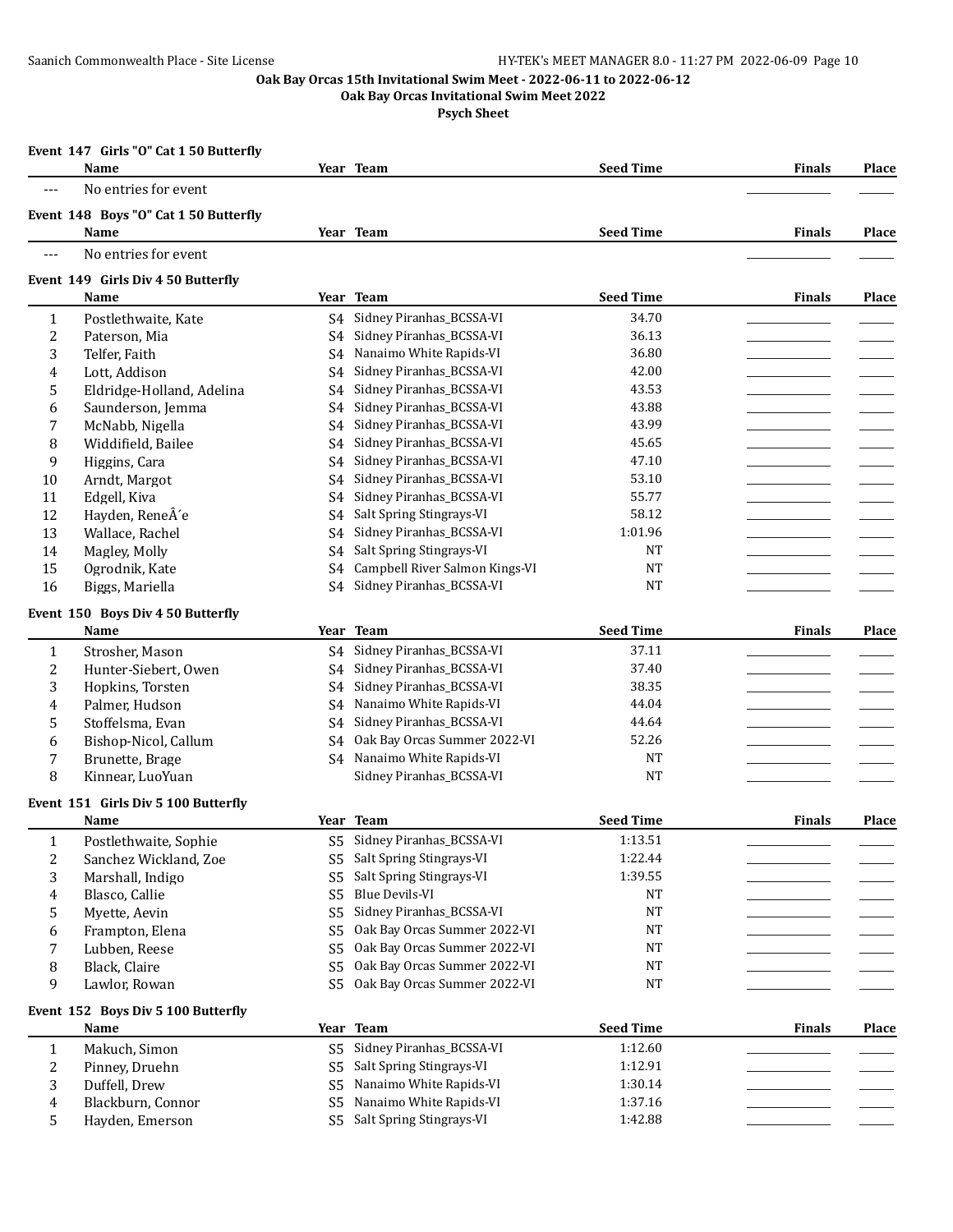**Oak Bay Orcas Invitational Swim Meet 2022**

**Psych Sheet**

| 6              | Parsons, Gabriel                                                           |                | S5 Nanaimo White Rapids-VI        | 1:48.06           |               |              |
|----------------|----------------------------------------------------------------------------|----------------|-----------------------------------|-------------------|---------------|--------------|
| 7              | Gauthier, Mitchell                                                         | S <sub>5</sub> | Nanaimo White Rapids-VI           | <b>NT</b>         |               |              |
| 8              | Goerzen, Connor                                                            | S <sub>5</sub> | Nanaimo White Rapids-VI           | <b>NT</b>         |               |              |
|                | Event 153 Girls Div 6 100 Butterfly                                        |                |                                   |                   |               |              |
|                | Name                                                                       |                | Year Team                         | <b>Seed Time</b>  | <b>Finals</b> | Place        |
| 1              | Revoy, Kate-Lynn                                                           |                | S6 Campbell River Salmon Kings-VI | 1:12.57           |               |              |
| 2              | Larkin, Rowan                                                              | S6             | Oak Bay Orcas Summer 2022-VI      | 1:13.50           |               |              |
| 3              | Hopkins, Linnea                                                            | S <sub>6</sub> | Sidney Piranhas_BCSSA-VI          | 1:24.16           |               |              |
| 4              | Barberie, Danielle                                                         | S6             | Nanaimo White Rapids-VI           | 1:25.14           |               |              |
| 5              | Fournier, Katherine                                                        | S6             | Nanaimo White Rapids-VI           | <b>NT</b>         |               |              |
|                | Event 154 Boys Div 6 100 Butterfly                                         |                |                                   |                   |               |              |
|                | Name                                                                       |                | Year Team                         | <b>Seed Time</b>  | <b>Finals</b> | Place        |
| $\mathbf{1}$   | Telfer, Aiden                                                              | S6             | Nanaimo White Rapids-VI           | 1:09.31           |               |              |
| $\overline{c}$ | Edgell, Frank                                                              | S6.            | Sidney Piranhas_BCSSA-VI          | 1:10.79           |               |              |
| 3              | Williams, Brent                                                            | S6             | Nanaimo White Rapids-VI           | 1:15.29           |               |              |
| 4              | Holland, Henry                                                             | S6             | <b>Blue Devils-VI</b>             | 1:34.47           |               |              |
| 5              | Otsubo-Papp, Keegan                                                        | S6             | Salt Spring Stingrays-VI          | <b>NT</b>         |               |              |
| 6              | Rankin, Liam                                                               | S6             | Sidney Piranhas_BCSSA-VI          | <b>NT</b>         |               |              |
| 7              | Brozuk, Kai                                                                | S6             | Oak Bay Orcas Summer 2022-VI      | <b>NT</b>         |               |              |
|                |                                                                            |                |                                   |                   |               |              |
|                | Event 155 Girls "O" Cat 2 100 Butterfly                                    |                |                                   |                   |               |              |
|                | Name                                                                       |                | Year Team                         | <b>Seed Time</b>  | <b>Finals</b> | Place        |
| 1              | Sheppard, Kennadie                                                         | 02             | Nanaimo White Rapids-VI           | 1:09.92           |               |              |
| 2              | Dion, Teegan                                                               | 02             | Campbell River Salmon Kings-VI    | <b>NT</b>         |               |              |
| 3              | Trevena, Maggie                                                            | 02             | Campbell River Salmon Kings-VI    | <b>NT</b>         |               |              |
| 4              | Vose, Ella                                                                 | 02             | Campbell River Salmon Kings-VI    | <b>NT</b>         |               |              |
|                | Event 156 Boys "O" Cat 2 100 Butterfly                                     |                |                                   |                   |               |              |
|                | Name                                                                       |                | Year Team                         | <b>Seed Time</b>  | <b>Finals</b> | Place        |
| ---            | No entries for event                                                       |                |                                   |                   |               |              |
|                | Event 157 Girls Div 7 100 Butterfly                                        |                |                                   |                   |               |              |
|                | Name                                                                       |                | Year Team                         | <b>Seed Time</b>  | <b>Finals</b> | Place        |
| $\mathbf{1}$   | Weir, Johanna                                                              |                | S7 Oak Bay Orcas Summer 2022-VI   | 1:12.77           |               |              |
|                |                                                                            |                |                                   |                   |               |              |
|                | Event 158 Boys Div 7 100 Butterfly                                         |                |                                   |                   |               |              |
|                | Name                                                                       |                | Year Team                         | <b>Seed Time</b>  | <b>Finals</b> | Place        |
| $\mathbf{1}$   | Otsubo-Papp, Aiden                                                         |                | S7 Salt Spring Stingrays-VI       | 1:22.77           |               |              |
| 2              | Rithaler, William                                                          |                | S7 Salt Spring Stingrays-VI       | 1:54.77           |               |              |
|                | Event 159 Girls "O" Cat Div 8 100 Butterfly                                |                |                                   |                   |               |              |
|                | Name                                                                       |                | Year Team                         | <b>Seed Time</b>  | <b>Finals</b> | Place        |
| $---$          | No entries for event                                                       |                |                                   |                   |               |              |
|                | Event 160 Boys "O" Cat Div 8 100 Butterfly                                 |                |                                   |                   |               |              |
|                | Name                                                                       |                | Year Team                         | <b>Seed Time</b>  | <b>Finals</b> | <b>Place</b> |
| $---$          | No entries for event                                                       |                |                                   |                   |               |              |
|                | Event 161 Girls Div 1 200 Medley Relay                                     |                |                                   |                   |               |              |
|                | <b>Team</b>                                                                |                | Relay                             | <b>Seed Time</b>  | <b>Finals</b> | <b>Place</b> |
|                |                                                                            |                | A                                 | <b>NT</b>         |               |              |
| $\mathbf{1}$   | Oak Bay Orcas Summer 2022-VI<br>1) Nishi, Kiyomi S1<br>2) Burke, Kailee S1 |                | 3) Jin, Rachael S1                | 4) Lee, Taylor S1 |               |              |
|                |                                                                            |                |                                   |                   |               |              |
|                | Event 162 Boys Div 1 200 Medley Relay                                      |                |                                   |                   |               |              |
|                | <b>Team</b>                                                                |                | Relay                             | <b>Seed Time</b>  | <b>Finals</b> | Place        |
|                |                                                                            |                |                                   |                   |               |              |

--- No entries for event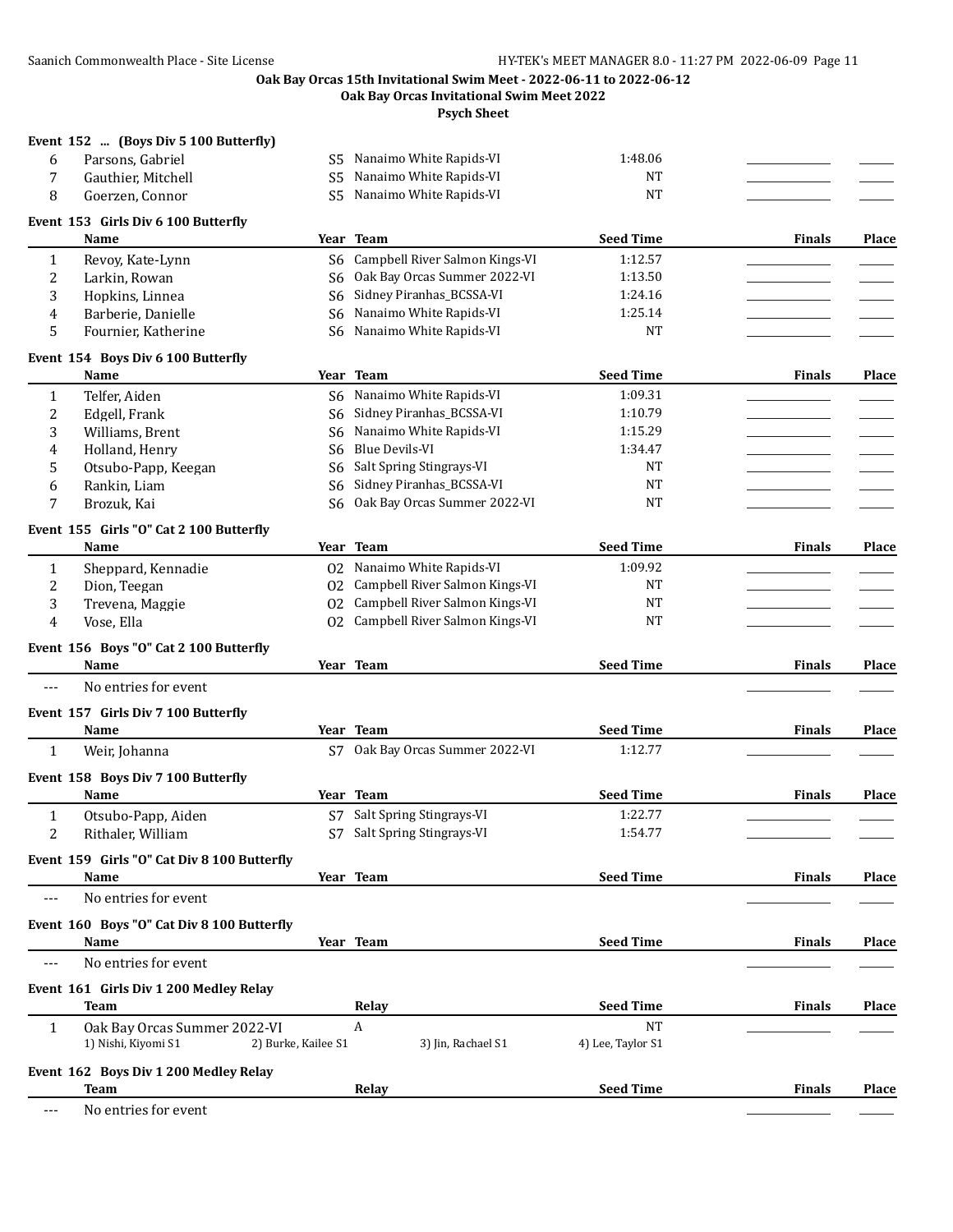**Oak Bay Orcas Invitational Swim Meet 2022**

**Psych Sheet**

|                | Event 163 Girls Div 2 200 Medley Relay<br>Team                         | Relay          |                                                      | <b>Seed Time</b>             | <b>Finals</b> | <b>Place</b> |
|----------------|------------------------------------------------------------------------|----------------|------------------------------------------------------|------------------------------|---------------|--------------|
| $\mathbf{1}$   | Sidney Piranhas_BCSSA-VI                                               | $\overline{A}$ |                                                      | 3:44.55                      |               |              |
|                | 1) Nelson, Everly S1<br>2) Fryers, Myla S2                             |                | 3) Makuch, Cassia S1                                 | 4) Braun, Lexie S2           |               |              |
| 2              | Oak Bay Orcas Summer 2022-VI                                           | A              |                                                      | <b>NT</b>                    |               |              |
| 3              | Oak Bay Orcas Summer 2022-VI                                           | B              |                                                      | <b>NT</b>                    |               |              |
|                | Event 164 Boys Div 2 200 Medley Relay                                  |                |                                                      |                              |               |              |
|                | <b>Team</b>                                                            | Relay          |                                                      | <b>Seed Time</b>             | <b>Finals</b> | Place        |
| 1              | Nanaimo White Rapids-VI                                                | А              |                                                      | 3:22.24                      |               |              |
| 2              | Oak Bay Orcas Summer 2022-VI                                           | A              |                                                      | <b>NT</b>                    |               |              |
|                |                                                                        |                |                                                      |                              |               |              |
|                | Event 165 Girls Div 3 200 Medley Relay<br><b>Team</b>                  | Relay          |                                                      | <b>Seed Time</b>             | <b>Finals</b> | <b>Place</b> |
| 1              | Nanaimo White Rapids-VI                                                | A              |                                                      | 2:44.09                      |               |              |
|                |                                                                        | A              |                                                      | 2:49.26                      |               |              |
| 2              | Sidney Piranhas_BCSSA-VI<br>1) Wozniak, Nora S3<br>2) Tait, Addison S3 |                | 3) Paterson, Zoe S3                                  | 4) Strosher, Maryn S3        |               |              |
|                |                                                                        |                |                                                      |                              |               |              |
| 3              | Sidney Piranhas_BCSSA-VI                                               | B              |                                                      | 3:56.17                      |               |              |
|                | 1) Eygenraam, Myelle S3<br>2) Paterson, Ivy S1                         |                | 3) Ruddick, Maddison S3                              | 4) Biggs, Emma S3            |               |              |
| 4              | Cowichan Valley Breakers-VI                                            | A              |                                                      | 4:15.00                      |               |              |
|                | 1) Hagen, Thea S1<br>2) Van Horne, Miley S3                            |                | 3) Postings, Chelsea S3                              | 4) Kozoriz, Alice S2         |               |              |
| 5              | Oak Bay Orcas Summer 2022-VI                                           | A              |                                                      | <b>NT</b>                    |               |              |
|                | Event 166 Boys Div 3 200 Medley Relay                                  |                |                                                      |                              |               |              |
|                | Team                                                                   | Relay          |                                                      | <b>Seed Time</b>             | <b>Finals</b> | <b>Place</b> |
| 1              | Sidney Piranhas_BCSSA-VI                                               | A              |                                                      | 3:43.82                      |               |              |
|                | 1) Arndt, John S2<br>2) Edgell, Jack S3                                |                | 3) Stoffelsma, Alexander S2                          | 4) Csizmadia, Gabriel (Gabe) |               |              |
| 2              | Oak Bay Orcas Summer 2022-VI                                           | A              |                                                      | NT                           |               |              |
|                | Event 167 Girls "O" Cat 1 200 Medley Relay                             |                |                                                      |                              |               |              |
|                | Team                                                                   | Relay          |                                                      | <b>Seed Time</b>             | <b>Finals</b> | Place        |
| $---$          | No entries for event                                                   |                |                                                      |                              |               |              |
|                | Event 168 Boys "O" Cat 1 200 Medley Relay                              |                |                                                      |                              |               |              |
|                | Team                                                                   | Relay          |                                                      | <b>Seed Time</b>             | <b>Finals</b> | <b>Place</b> |
| $---$          | No entries for event                                                   |                |                                                      |                              |               |              |
|                |                                                                        |                |                                                      |                              |               |              |
|                | Event 169 Girls Div 4 200 Medley Relay<br>Team                         | Relay          |                                                      | <b>Seed Time</b>             | <b>Finals</b> | <b>Place</b> |
|                |                                                                        | A              |                                                      | 2:28.69                      |               |              |
| 1              | Sidney Piranhas_BCSSA-VI<br>1) Paterson, Mia S4                        |                | 3) Postlethwaite, Kate S4                            | 4) Braun, Mackenzie S4       |               |              |
|                |                                                                        |                |                                                      |                              |               |              |
| $\overline{c}$ | Sidney Piranhas_BCSSA-VI                                               | B              |                                                      | 2:50.12                      |               |              |
|                | 1) Saunderson, Jemma S4<br>2) Lott, Addison S4                         |                | 3) Eldridge-Holland, Adelina S44) Biggs, Mariella S4 |                              |               |              |
| 3              | Sidney Piranhas_BCSSA-VI                                               | C              |                                                      | 3:02.88                      |               |              |
|                | 1) Widdifield, Bailee S4<br>2) Arndt, Margot S4                        |                | 3) McNabb, Nigella S4                                | 4) Wallace, Rachel S4        |               |              |
| 4              | Sidney Piranhas_BCSSA-VI                                               | D              |                                                      | <b>NT</b>                    |               |              |
|                | 1) Lampard, Madison<br>2) Jensen, Ashley S4                            |                | 3) Higgins, Cara S4                                  | 4) Edgell, Kiva S4           |               |              |
| 5              | Oak Bay Orcas Summer 2022-VI                                           | A              |                                                      | NT                           |               |              |
|                | Event 170 Boys Div 4 200 Medley Relay                                  |                |                                                      |                              |               |              |
|                | Team                                                                   | Relay          |                                                      | <b>Seed Time</b>             | <b>Finals</b> | Place        |
| 1              | Sidney Piranhas_BCSSA-VI                                               | A              |                                                      | 2:33.39                      |               |              |
|                | 1) Hopkins, Torsten S4<br>2) Hunter-Siebert, Owen S4                   |                | 3) Strosher, Mason S4                                | 4) Stoffelsma, Evan S4       |               |              |
|                | Event 171 Girls Div 5 200 Medley Relay                                 |                |                                                      |                              |               |              |
|                | Team                                                                   | Relay          |                                                      | <b>Seed Time</b>             | <b>Finals</b> | <b>Place</b> |
| 1              | Cowichan Valley Breakers-VI                                            | A              |                                                      | 3:40.00                      |               |              |
|                | 1) Brown, Magnolia S5<br>2) Dusanj, Sya S3                             |                | 3) Smith, Phoebe S3                                  |                              |               |              |

2 Oak Bay Orcas Summer 2022-VI A NT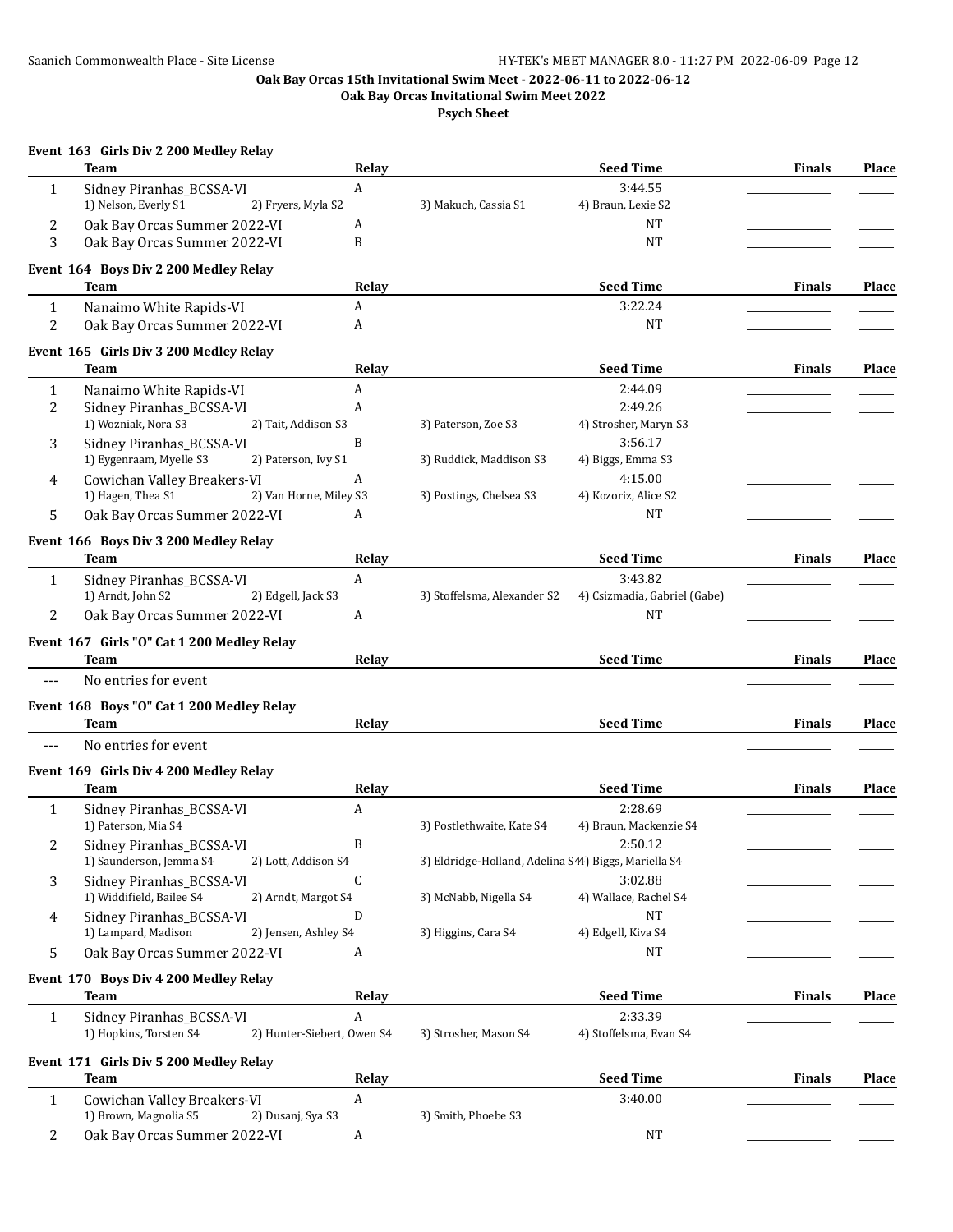**Oak Bay Orcas Invitational Swim Meet 2022**

|                | Event 172 Boys Div 5 200 Medley Relay<br><b>Team</b>                           | Relay                               | <b>Seed Time</b>               | <b>Finals</b> | <b>Place</b> |
|----------------|--------------------------------------------------------------------------------|-------------------------------------|--------------------------------|---------------|--------------|
| $\mathbf{1}$   | Nanaimo White Rapids-VI                                                        | A                                   | 2:02.50                        |               |              |
| $\overline{2}$ | Nanaimo White Rapids-VI                                                        | B                                   | <b>NT</b>                      |               |              |
|                | Event 173 Girls Div 6 200 Medley Relay<br>Team                                 | Relay                               | <b>Seed Time</b>               | <b>Finals</b> | Place        |
| 1              | Sidney Piranhas_BCSSA-VI<br>1) Postlethwaite, Sophie S5<br>2) Myette, Aevin S5 | A<br>3) Hopkins, Linnea S6          | 2:25.06<br>4) Higgins, Cara S4 |               |              |
| 2              | Cowichan Valley Breakers-VI<br>1) Dusanj, Avaya S5<br>2) Hagen, Sarah S5       | A<br>3) Dusanj, Iyshana S6          | 2:37.61<br>4) Hogan, Anden S4  |               |              |
| 3              | Oak Bay Orcas Summer 2022-VI                                                   | A                                   | <b>NT</b>                      |               |              |
|                | Event 174 Boys Div 6 200 Medley Relay                                          |                                     |                                |               |              |
|                | Team                                                                           | Relay                               | <b>Seed Time</b>               | <b>Finals</b> | Place        |
| 1              | Sidney Piranhas_BCSSA-VI<br>1) Rankin, Liam S6<br>2) Edgell, Frank S6          | $\mathbf{A}$<br>3) Makuch, Simon S5 | 2:14.91<br>4) Schandl, Ethan   |               |              |
| 2              | Oak Bay Orcas Summer 2022-VI                                                   | A                                   | NT                             |               |              |
|                | Event 175 Girls "O" Cat 2 200 Medley Relay                                     |                                     |                                |               |              |
|                | Team                                                                           | Relay                               | <b>Seed Time</b>               | <b>Finals</b> | Place        |
| $\mathbf{1}$   | Campbell River Salmon Kings-VI                                                 | A                                   | 2:42.18                        |               |              |
|                | Event 176 Boys "O" Cat 2 200 Medley Relay<br>Team                              | Relay                               | <b>Seed Time</b>               | <b>Finals</b> | Place        |
| ---            | No entries for event                                                           |                                     |                                |               |              |
|                | Event 177 Girls Div 7 200 Medley Relay                                         |                                     |                                |               |              |
|                | <b>Team</b>                                                                    | Relay                               | <b>Seed Time</b>               | <b>Finals</b> | <b>Place</b> |
| $\mathbf{1}$   | Nanaimo White Rapids-VI                                                        | A                                   | 2:15.14                        |               |              |
| 2              | Oak Bay Orcas Summer 2022-VI                                                   | A                                   | NT                             |               |              |
|                | Event 178 Boys Div 7 200 Medley Relay                                          |                                     |                                |               |              |
|                | Team                                                                           | Relay                               | <b>Seed Time</b>               | <b>Finals</b> | Place        |
| ---            | No entries for event                                                           |                                     |                                |               |              |
|                | Event 179 Girls "O" Cat Div 8 200 Medley Relay<br>Team                         | Relav                               | <b>Seed Time</b>               | <b>Finals</b> | <b>Place</b> |
| 1              | Nanaimo White Rapids-VI                                                        | A                                   | 2:12.90                        |               |              |
| 2              | Cowichan Valley Breakers-VI                                                    | A                                   | 2:15.00                        |               |              |
| 3              | Oak Bay Orcas Summer 2022-VI                                                   | A                                   | NT                             |               |              |
|                | Event 180 Boys "O" Cat Div 8 200 Medley Relay                                  |                                     |                                |               |              |
|                | Team                                                                           | Relay                               | <b>Seed Time</b>               | <b>Finals</b> | Place        |
| 1              | Oak Bay Orcas Summer 2022-VI                                                   | A                                   | <b>NT</b>                      |               |              |
|                | Event 201 Mixed 6 & Under 25 Butterfly                                         |                                     |                                |               |              |
|                | Name                                                                           | Year Team                           | <b>Seed Time</b>               | <b>Finals</b> | Place        |
| 1              | Deibert, Briggs<br>MS1                                                         | Nanaimo White Rapids-VI             | <b>NT</b>                      |               |              |
| 2              | Rajchert, Miia<br>WS1                                                          | Nanaimo White Rapids-VI             | XNT                            |               |              |
|                | Event 202 Mixed Div 1 25 Butterfly                                             |                                     |                                |               |              |
|                | Name                                                                           | Year Team                           | <b>Seed Time</b>               | <b>Finals</b> | Place        |
| 1              | Deibert, Briggs<br>MS1                                                         | Nanaimo White Rapids-VI             | <b>NT</b>                      |               |              |
| 2              | Ogrodnik, Evan                                                                 | MS1 Campbell River Salmon Kings-VI  | <b>NT</b>                      |               |              |
| 3              | Paterson, Ivy<br>WS1                                                           | Sidney Piranhas_BCSSA-VI            | <b>NT</b>                      |               |              |
| 4              | Nelson, Everly<br>WS1                                                          | Sidney Piranhas_BCSSA-VI            | <b>NT</b>                      |               |              |
| 5              | Deibert, Piper<br>WS1                                                          | Nanaimo White Rapids-VI             | XNT                            |               |              |
| 6              | Rajchert, Miia<br>WS1                                                          | Nanaimo White Rapids-VI             | XNT                            |               |              |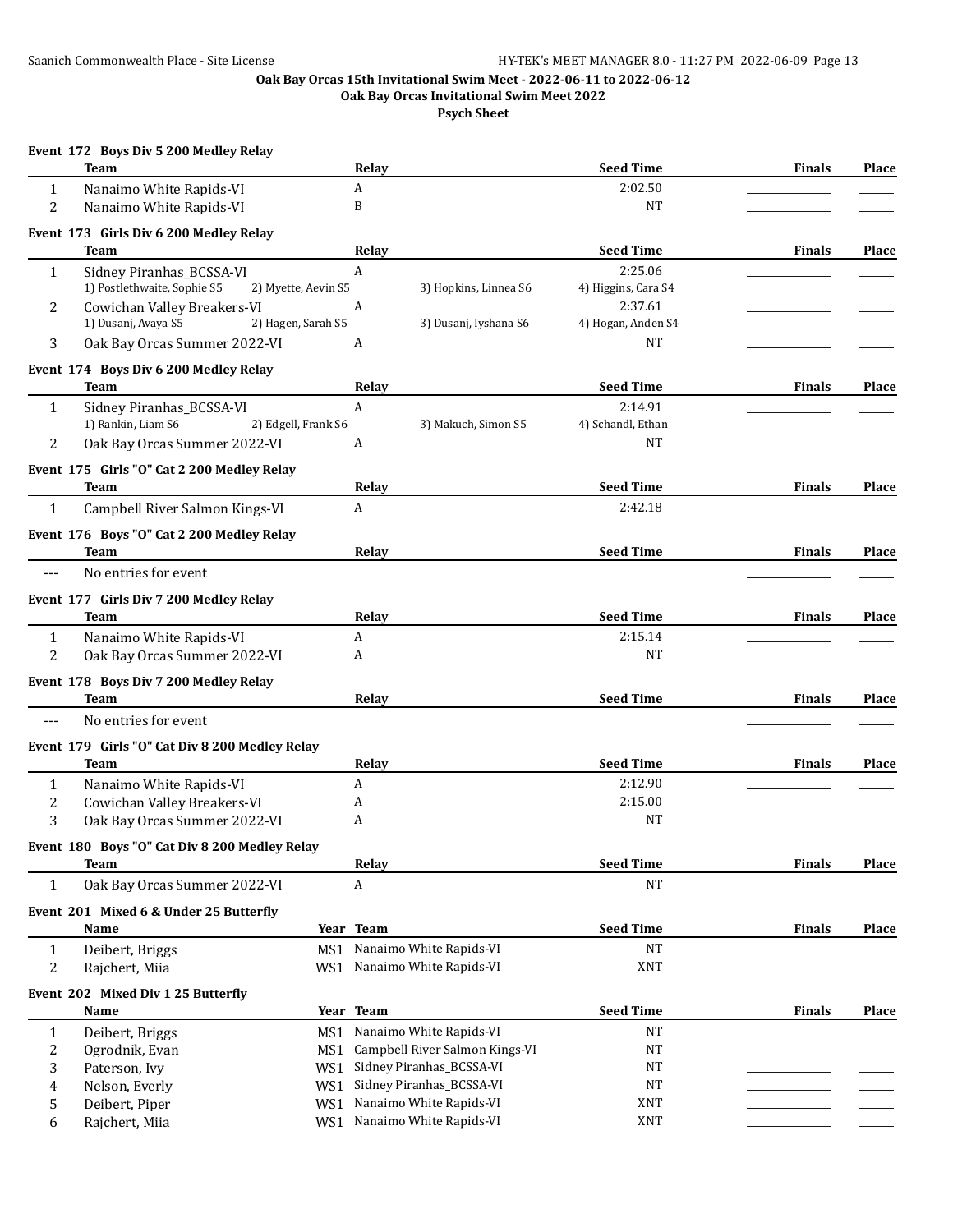## **Oak Bay Orcas 15th Invitational Swim Meet - 2022-06-11 to 2022-06-12**

**Oak Bay Orcas Invitational Swim Meet 2022**

**Psych Sheet**

|                         | Event 203 Mixed Div 2 25 Butterfly<br>Name |                      | Year Team                                           | <b>Seed Time</b> | <b>Finals</b> | Place        |
|-------------------------|--------------------------------------------|----------------------|-----------------------------------------------------|------------------|---------------|--------------|
|                         |                                            |                      | MS2 Juan de Fuca Royals-VI                          | <b>NT</b>        |               |              |
| $\mathbf{1}$            | Yates, Oliver                              |                      | WS2 Juan de Fuca Royals-VI                          | <b>NT</b>        |               |              |
| $\overline{c}$          | Fleming, Cali                              |                      | WS2 Pender Island Otters-VI                         | <b>NT</b>        |               |              |
| 3                       | Dearden, Ellie                             |                      |                                                     | <b>NT</b>        |               |              |
| 4                       | Gugin, Aurora                              |                      | WS2 Cowichan Valley Breakers-VI                     |                  |               |              |
|                         | Event 204 Mixed 6 & Under 25 Backstroke    |                      |                                                     |                  |               |              |
|                         | Name                                       |                      | Year Team                                           | <b>Seed Time</b> | <b>Finals</b> | <b>Place</b> |
| $\mathbf{1}$            | Deibert, Briggs                            | MS1                  | Nanaimo White Rapids-VI                             | <b>NT</b>        |               |              |
| $\overline{2}$          | Rajchert, Miia                             |                      | WS1 Nanaimo White Rapids-VI                         | <b>XNT</b>       |               |              |
|                         | Event 205 Mixed Div 1 25 Backstroke        |                      |                                                     |                  |               |              |
|                         | Name                                       |                      | Year Team                                           | <b>Seed Time</b> | <b>Finals</b> | Place        |
| $\mathbf{1}$            | Deibert, Briggs                            |                      | MS1 Nanaimo White Rapids-VI                         | <b>NT</b>        |               |              |
| $\overline{c}$          | Butlin, Owen                               |                      | MS1 Cowichan Valley Breakers-VI                     | <b>NT</b>        |               |              |
| 3                       | Deibert, Piper                             |                      | WS1 Nanaimo White Rapids-VI                         | <b>XNT</b>       |               |              |
| 4                       | Rajchert, Miia                             |                      | WS1 Nanaimo White Rapids-VI                         | <b>XNT</b>       |               |              |
|                         | Event 206 Mixed Div 2 25 Backstroke        |                      |                                                     |                  |               |              |
|                         | Name                                       |                      | Year Team                                           | <b>Seed Time</b> | <b>Finals</b> | Place        |
| $\mathbf{1}$            | Gugin, Aurora                              |                      | WS2 Cowichan Valley Breakers-VI                     | <b>NT</b>        |               |              |
|                         |                                            |                      |                                                     |                  |               |              |
|                         | Event 207 Girls Div 5 50 Butterfly         |                      |                                                     |                  |               |              |
|                         | Name                                       |                      | Year Team                                           | <b>Seed Time</b> | <b>Finals</b> | Place        |
| $\mathbf{1}$            | Postlethwaite, Sophie                      |                      | S5 Sidney Piranhas_BCSSA-VI                         | 32.09            |               |              |
| $\boldsymbol{2}$        | Blasco, Callie                             | S <sub>5</sub>       | <b>Blue Devils-VI</b>                               | 33.12            |               |              |
| 3                       | Sanchez Wickland, Zoe                      | S <sub>5</sub>       | Salt Spring Stingrays-VI                            | 35.68            |               |              |
| 4                       | Hagen, Sarah                               | S <sub>5</sub>       | Cowichan Valley Breakers-VI                         | 36.48            |               |              |
|                         |                                            |                      |                                                     |                  |               |              |
| 5                       | Richards, Aurora                           | S5                   | Nanaimo White Rapids-VI                             | 38.10            |               |              |
| 6                       | Lawlor, Rowan                              | S <sub>5</sub>       | Oak Bay Orcas Summer 2022-VI                        | 40.00            |               |              |
| 7                       | Frampton, Elena                            | S5                   | Oak Bay Orcas Summer 2022-VI                        | 41.13            |               |              |
| 8                       | Marshall, Indigo                           | S <sub>5</sub>       | Salt Spring Stingrays-VI                            | 41.35            |               |              |
| 9                       | Beaton, Ariana                             | S <sub>5</sub>       | Juan de Fuca Royals-VI                              | 46.56            |               |              |
| 10                      | Myette, Aevin                              | S <sub>5</sub>       | Sidney Piranhas_BCSSA-VI                            | 46.88            |               |              |
| 11                      | Black, Claire                              | S <sub>5</sub>       | Oak Bay Orcas Summer 2022-VI                        | 50.22            |               |              |
| 12                      | Macdonald, Rebecca                         | S <sub>5</sub>       | Juan de Fuca Royals-VI                              | <b>NT</b>        |               |              |
|                         |                                            |                      |                                                     |                  |               |              |
|                         | Event 208 Boys Div 5 50 Butterfly<br>Name  |                      | Year Team                                           | <b>Seed Time</b> | <b>Finals</b> | Place        |
|                         |                                            | S5                   | Sidney Piranhas_BCSSA-VI                            | 30.87            |               |              |
| $\mathbf{1}$            | Makuch, Simon                              |                      |                                                     |                  |               |              |
| $\sqrt{2}$              | Pinney, Druehn                             | S <sub>5</sub>       | Salt Spring Stingrays-VI<br>Nanaimo White Rapids-VI | 31.28<br>35.57   |               |              |
| 3                       | Gauthier, Mitchell                         | S <sub>5</sub>       | Nanaimo White Rapids-VI                             |                  |               |              |
| $\overline{\mathbf{4}}$ | Blackburn, Connor                          | S <sub>5</sub>       | Nanaimo White Rapids-VI                             | 37.57            |               |              |
| 5<br>6                  | Goerzen, Connor<br>Normile, Liam           | S5<br>S <sub>5</sub> | Salt Spring Stingrays-VI                            | 40.94<br>1:37.57 |               |              |

#### **Event 209 Girls Div 6 50 Butterfly**

|   | Name                   | Year Team                         | <b>Seed Time</b> | <b>Finals</b> | <b>Place</b> |
|---|------------------------|-----------------------------------|------------------|---------------|--------------|
|   | Revoy, Kate-Lynn       | S6 Campbell River Salmon Kings-VI | 31.93            |               |              |
|   | Hopkins, Linnea        | S6 Sidney Piranhas_BCSSA-VI       | 32.53            |               |              |
|   | Larkin, Rowan          | S6 Oak Bay Orcas Summer 2022-VI   | 32.56            |               |              |
| 4 | Barberie, Danielle     | S6 Nanaimo White Rapids-VI        | 34.26            |               |              |
|   | Dusani, Iyshana        | S6 Cowichan Valley Breakers-VI    | 37.44            |               |              |
| b | Dodd. Avari            | S6 Nanaimo White Rapids-VI        | 39.37            |               |              |
|   | Scholefield, Charlotte | S6 Juan de Fuca Royals-VI         | 45.73            |               |              |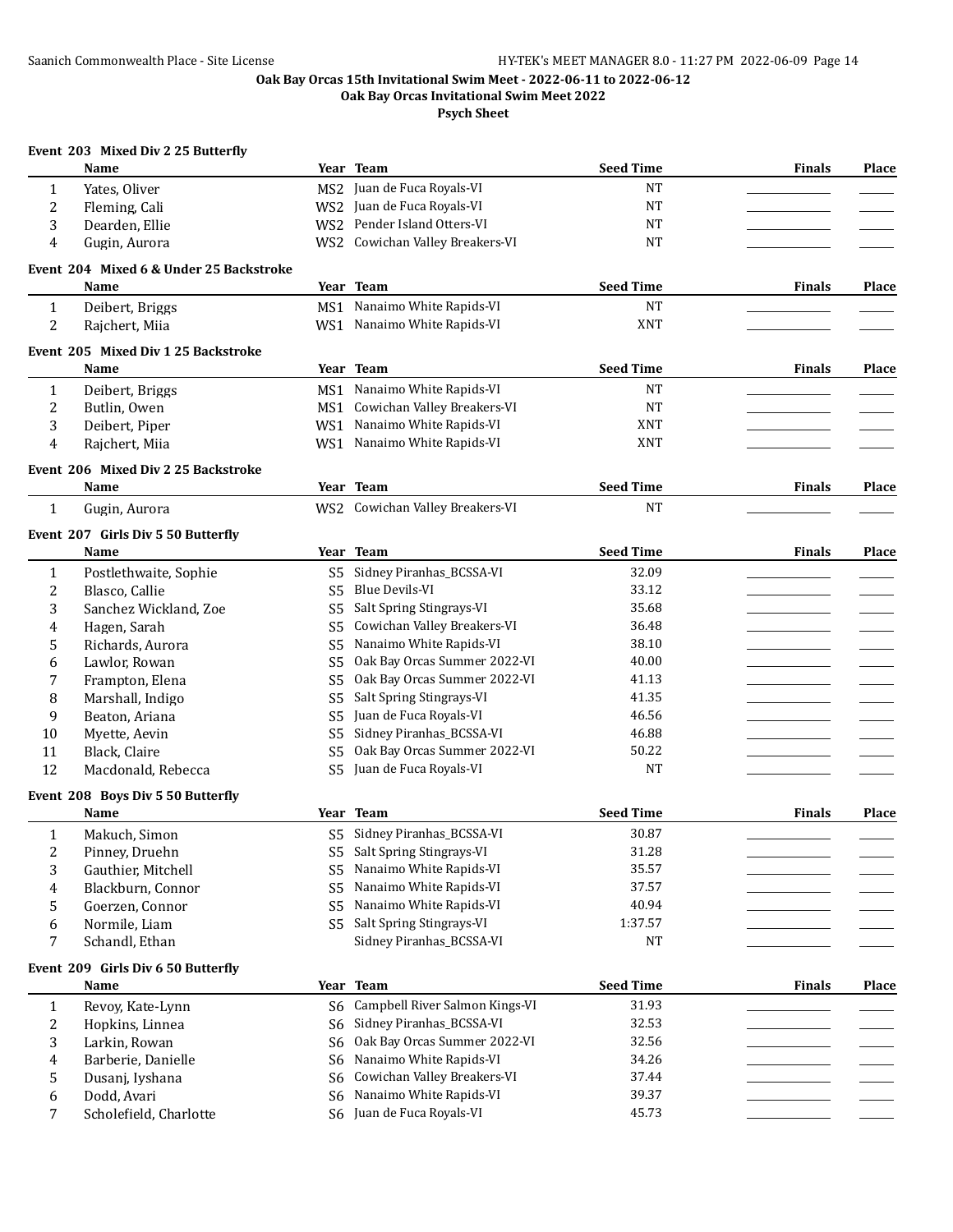**Oak Bay Orcas Invitational Swim Meet 2022**

**Psych Sheet**

#### **Event 209 ... (Girls Div 6 50 Butterfly)**

| 8            | Bishop-Nicol, McKechnie                    |                | S6 Oak Bay Orcas Summer 2022-VI   | 47.13            |               |              |
|--------------|--------------------------------------------|----------------|-----------------------------------|------------------|---------------|--------------|
| 9            | Threlfall, Lauren                          | S6.            | Oak Bay Orcas Summer 2022-VI      | 50.29            |               |              |
|              |                                            |                |                                   |                  |               |              |
|              | Event 210 Boys Div 6 50 Butterfly<br>Name  |                | Year Team                         | <b>Seed Time</b> | <b>Finals</b> | <b>Place</b> |
| $\mathbf{1}$ | Edgell, Frank                              | S6             | Sidney Piranhas_BCSSA-VI          | 30.04            |               |              |
| 2            | Telfer, Aiden                              | S6             | Nanaimo White Rapids-VI           | 30.28            |               |              |
| 3            | Williams, Brent                            | S6             | Nanaimo White Rapids-VI           | 32.49            |               |              |
| 4            | Otsubo-Papp, Keegan                        | S6             | Salt Spring Stingrays-VI          | 34.89            |               |              |
| 5            | Holland, Henry                             | S <sub>6</sub> | <b>Blue Devils-VI</b>             | 35.71            |               |              |
| 6            | Tam, Jacob                                 | S <sub>6</sub> | Oak Bay Orcas Summer 2022-VI      | 36.09            |               |              |
| 7            |                                            | S <sub>6</sub> | Oak Bay Orcas Summer 2022-VI      | 51.16            |               |              |
|              | Brozuk, Kai                                |                |                                   |                  |               |              |
|              | Event 211 Girls "O" Cat 2 50 Butterfly     |                |                                   |                  |               |              |
|              | Name                                       |                | Year Team                         | <b>Seed Time</b> | <b>Finals</b> | Place        |
| 1            | Sheppard, Kennadie                         |                | 02 Nanaimo White Rapids-VI        | 31.15            |               |              |
| 2            | Dion, Teegan                               | 02             | Campbell River Salmon Kings-VI    | <b>NT</b>        |               |              |
| 3            | Trevena, Maggie                            | 02             | Campbell River Salmon Kings-VI    | <b>NT</b>        |               |              |
|              | Event 212 Boys "O" Cat 2 50 Butterfly      |                |                                   |                  |               |              |
|              | Name                                       |                | Year Team                         | <b>Seed Time</b> | <b>Finals</b> | Place        |
| 1            | Wright, Grayson                            |                | 02 Campbell River Salmon Kings-VI | <b>NT</b>        |               |              |
|              | Event 213 Girls Div 7 50 Butterfly         |                |                                   |                  |               |              |
|              | Name                                       |                | Year Team                         | <b>Seed Time</b> | <b>Finals</b> | Place        |
|              |                                            |                |                                   | 32.75            |               |              |
| 1            | Coogan, Brynna                             |                | S7 Cowichan Valley Breakers-VI    |                  |               |              |
| 2            | Parsons, Isabelle                          | S7             | Nanaimo White Rapids-VI           | 33.19            |               |              |
| 3            | Peer, Sophie                               | S7             | Nanaimo White Rapids-VI           | 33.51            |               |              |
| 4            | De Pol, Nyah                               | S7             | Nanaimo White Rapids-VI           | NT               |               |              |
|              | Event 214 Boys Div 7 50 Butterfly          |                |                                   |                  |               |              |
|              | Name                                       |                | Year Team                         | <b>Seed Time</b> | <b>Finals</b> | Place        |
| $\mathbf{1}$ | Mangmang, Daniel                           |                | S7 Cowichan Valley Breakers-VI    | 31.38            |               |              |
| 2            | Otsubo-Papp, Aiden                         | S7             | Salt Spring Stingrays-VI          | 33.16            |               |              |
| 3            | Rithaler, William                          | S7             | Salt Spring Stingrays-VI          | 34.65            |               |              |
|              | Event 215 Girls "O" Cat Div 8 50 Butterfly |                |                                   |                  |               |              |
|              | Name                                       |                | Year Team                         | <b>Seed Time</b> | <b>Finals</b> | Place        |
| 1            | Thomas-Perry, McKinley                     | 08             | Cowichan Valley Breakers-VI       | 31.56            |               |              |
| 2            | Charles, Anna                              |                | 08 Cowichan Valley Breakers-VI    | 33.00            |               |              |
|              |                                            |                |                                   |                  |               |              |
|              | Event 216 Boys "O" Cat Div 8 50 Butterfly  |                |                                   |                  |               |              |
|              | Name                                       |                | Year Team                         | <b>Seed Time</b> | <b>Finals</b> | Place        |
| $---$        | No entries for event                       |                |                                   |                  |               |              |
|              | Event 217 Girls Div 1 50 Backstroke        |                |                                   |                  |               |              |
|              | Name                                       |                | Year Team                         | <b>Seed Time</b> | <b>Finals</b> | Place        |
| 1            | Makuch, Cassia                             | S1             | Sidney Piranhas_BCSSA-VI          | 51.89            |               |              |
| 2            | Galik-Lemky, Avery                         | S1             | <b>Blue Devils-VI</b>             | 56.73            |               |              |
| 3            | Hagen, Thea                                | S <sub>1</sub> | Cowichan Valley Breakers-VI       | 59.87            |               |              |
| 4            | Jin, Rachael                               | S <sub>1</sub> | Oak Bay Orcas Summer 2022-VI      | 1:02.80          |               |              |
| 5            | Palmer, Hadley                             |                | S1 Nanaimo White Rapids-VI        | 1:05.75          |               |              |
|              |                                            |                |                                   |                  |               |              |

# 6 Nelson, Everly S1 Sidney Piranhas\_BCSSA-VI 1:06.57<br>
7 Burke, Kailee S1 Oak Bay Orcas Summer 2022-VI 1:16.94 7 Burke, Kailee S1 Oak Bay Orcas Summer 2022-VI 1:16.94 \_\_\_\_\_\_\_\_\_\_\_\_\_\_\_\_\_ \_\_\_\_\_\_\_ 8 Nishi, Kiyomi S1 Oak Bay Orcas Summer 2022-VI 1:17.96<br>
9 Paterson, Ivy S1 Sidney Piranhas\_BCSSA-VI 1:30.98 9 Paterson, Ivy S1 Sidney Piranhas\_BCSSA-VI 10 Marshall, Jade S1 Salt Spring Stingrays-VI NT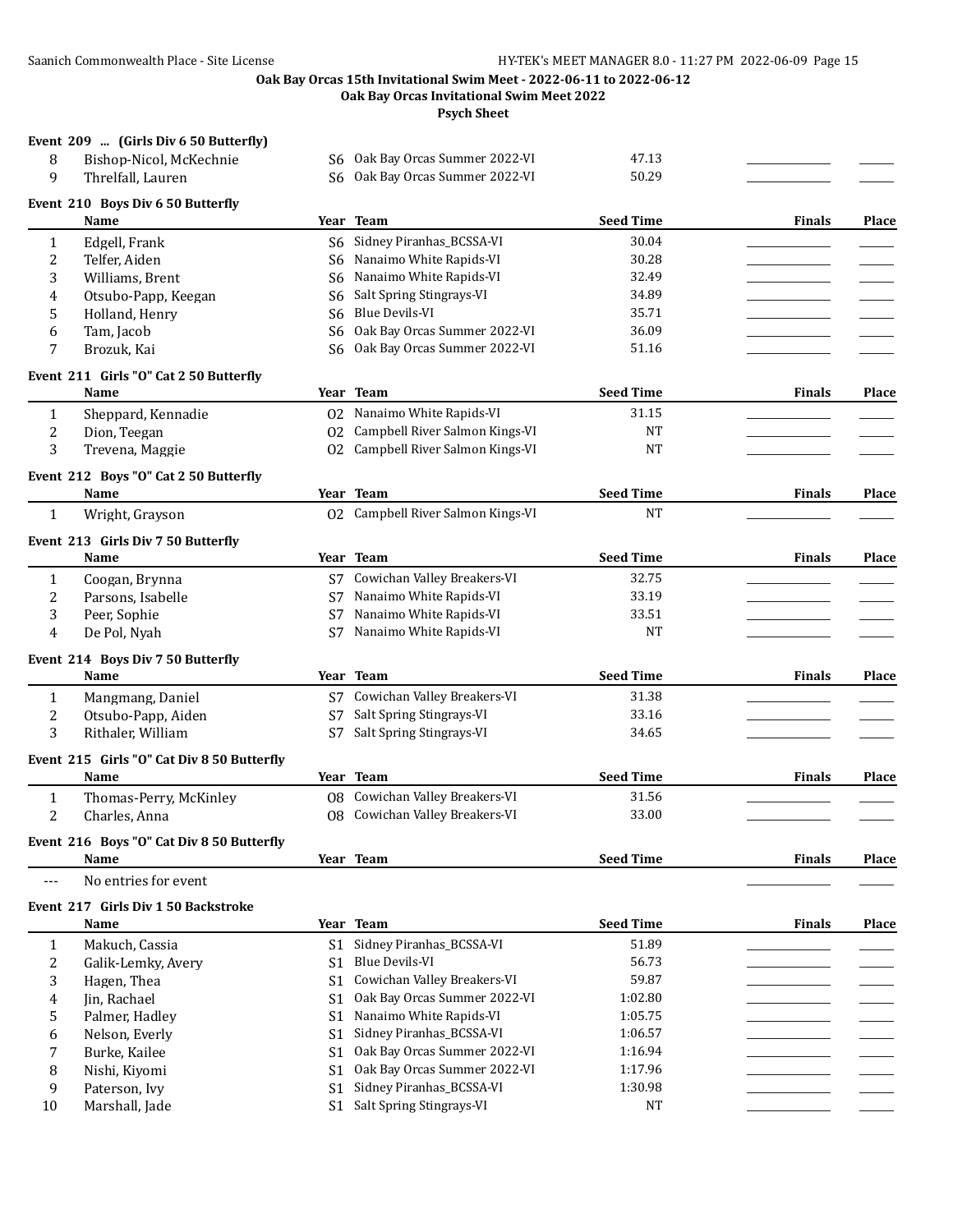**Oak Bay Orcas Invitational Swim Meet 2022**

**Psych Sheet**

## **Event 217 ... (Girls Div 1 50 Backstroke)**

|  | Event 218 Boys Div 1 50 Backstroke |  |
|--|------------------------------------|--|
|  |                                    |  |

|    | IIU 210 DOVS DIV 1 JO DAUNSU ONC |      |                                 |                  |               |       |
|----|----------------------------------|------|---------------------------------|------------------|---------------|-------|
|    | <b>Name</b>                      | Year | Team                            | <b>Seed Time</b> | <b>Finals</b> | Place |
|    | Ogrodnik, Evan                   | S1.  | Campbell River Salmon Kings-VI  | NΤ               |               |       |
| Ζ. | Hamer, Ian                       |      | S1 Oak Bay Orcas Summer 2022-VI | NT               |               |       |
|    | Barber, Isaac                    | S1.  | Oak Bay Orcas Summer 2022-VI    | NT               |               |       |
|    | Smith, Sebastian                 | S1.  | Cowichan Valley Breakers-VI     | NT               |               |       |

S1 Oak Bay Orcas Summer 2022-VI NT

#### **Event 219 Girls Div 2 50 Backstroke**

|    | Name             |                | Year Team                    | <b>Seed Time</b> | <b>Finals</b> | Place |
|----|------------------|----------------|------------------------------|------------------|---------------|-------|
|    | Nishi, Ayami     | S <sub>2</sub> | Oak Bay Orcas Summer 2022-VI | 47.17            |               |       |
| 2  | Braun, Lexie     | S2             | Sidney Piranhas_BCSSA-VI     | 50.43            |               |       |
| 3  | Fryers, Myla     | S2             | Sidney Piranhas_BCSSA-VI     | 53.23            |               |       |
| 4  | Belcourt, Teva   | S <sub>2</sub> | Oak Bay Orcas Summer 2022-VI | 53.32            |               |       |
| 5  | Tong, Lam        | S <sub>2</sub> | Oak Bay Orcas Summer 2022-VI | 53.64            |               |       |
| 6  | Wilkie, Amelia   | S <sub>2</sub> | Oak Bay Orcas Summer 2022-VI | 59.10            |               |       |
| 7  | Kovacs, Finley   | S <sub>2</sub> | Nanaimo White Rapids-VI      | 1:03.70          |               |       |
| 8  | Skirrow, Maya    | S <sub>2</sub> | Oak Bay Orcas Summer 2022-VI | 1:06.99          |               |       |
| 9  | Arneja, Victoria | S2             | Oak Bay Orcas Summer 2022-VI | 1:19.96          |               |       |
| 10 | Stephens, Sophie | S <sub>2</sub> | Nanaimo White Rapids-VI      | <b>NT</b>        |               |       |
| 11 | Tulloch, Brianna | S <sub>2</sub> | Juan de Fuca Royals-VI       | <b>NT</b>        |               |       |
| 12 | Huynh, Addison   | S <sub>2</sub> | Juan de Fuca Royals-VI       | <b>NT</b>        |               |       |
| 13 | Fleming, Cali    | S <sub>2</sub> | Juan de Fuca Royals-VI       | <b>NT</b>        |               |       |
| 14 | Dearden, Ellie   | S <sub>2</sub> | Pender Island Otters-VI      | <b>NT</b>        |               |       |
| 15 | Lampard, Madison |                | Sidney Piranhas BCSSA-VI     | <b>NT</b>        |               |       |
| 16 | Hodgson, Naomi   | S2             | Oak Bay Orcas Summer 2022-VI | <b>NT</b>        |               |       |
| 17 | Barber, Olivia   | S <sub>2</sub> | Oak Bay Orcas Summer 2022-VI | <b>NT</b>        |               |       |

## **Event 220 Boys Div 2 50 Backstroke**

|    | Name                  |                | Year Team                       | <b>Seed Time</b> | <b>Finals</b> | Place |
|----|-----------------------|----------------|---------------------------------|------------------|---------------|-------|
|    | Stoffelsma, Alexander |                | S2 Sidney Piranhas_BCSSA-VI     | 46.13            |               |       |
| 2  | Rajchert, Jakob       | S2             | Nanaimo White Rapids-VI         | 58.20            |               |       |
| 3  | Arndt, John           | S <sub>2</sub> | Sidney Piranhas_BCSSA-VI        | 1:00.46          |               |       |
| 4  | Moore, Kai            |                | S2 Juan de Fuca Royals-VI       | 1:02.12          |               |       |
| 5  | Moore, Asher          |                | S2 Oak Bay Orcas Summer 2022-VI | 1:31.55          |               |       |
| 6  | Yates, Oliver         | S2             | Juan de Fuca Royals-VI          | NT               |               |       |
|    | Butow, Brennan        |                | S2 Sidney Piranhas_BCSSA-VI     | <b>NT</b>        |               |       |
| 8  | Hanna-Lloyd, Henry    |                | S2 Oak Bay Orcas Summer 2022-VI | NT               |               |       |
| 9  | Alexander, Bradley    | S2             | Oak Bay Orcas Summer 2022-VI    | <b>NT</b>        |               |       |
| 10 | Hachey, Finn          | S2             | Oak Bay Orcas Summer 2022-VI    | NT               |               |       |
| 11 | Rouget, Leon          |                | S2 Oak Bay Orcas Summer 2022-VI | <b>NT</b>        |               |       |

#### **Event 221 Girls Div 3 50 Backstroke**

|   | Name             |                | Year Team                    | <b>Seed Time</b> | <b>Finals</b> | <b>Place</b> |
|---|------------------|----------------|------------------------------|------------------|---------------|--------------|
|   | Tait, Addison    | S <sub>3</sub> | Sidney Piranhas_BCSSA-VI     | 36.88            |               |              |
| ∠ | Paterson, Zoe    | S <sub>3</sub> | Sidney Piranhas BCSSA-VI     | 37.80            |               |              |
| 3 | Langdon, Mikayla |                | S3 Salt Spring Stingrays-VI  | 42.53            |               |              |
| 4 | Hendsbee, Lilyan | S <sub>3</sub> | Juan de Fuca Royals-VI       | 42.54            |               |              |
|   | Olsen, Savana    |                | S3 Juan de Fuca Royals-VI    | 43.04            |               |              |
| 6 | Strosher, Maryn  | S3             | Sidney Piranhas BCSSA-VI     | 45.61            |               |              |
|   | Barberie, Lila   |                | S3 Nanaimo White Rapids-VI   | 46.18            |               |              |
| 8 | Williams, Kiana  | S <sub>3</sub> | Juan de Fuca Royals-VI       | 47.38            |               |              |
|   | Lawlor, Ivy      | S <sub>3</sub> | Oak Bay Orcas Summer 2022-VI | 50.71            |               |              |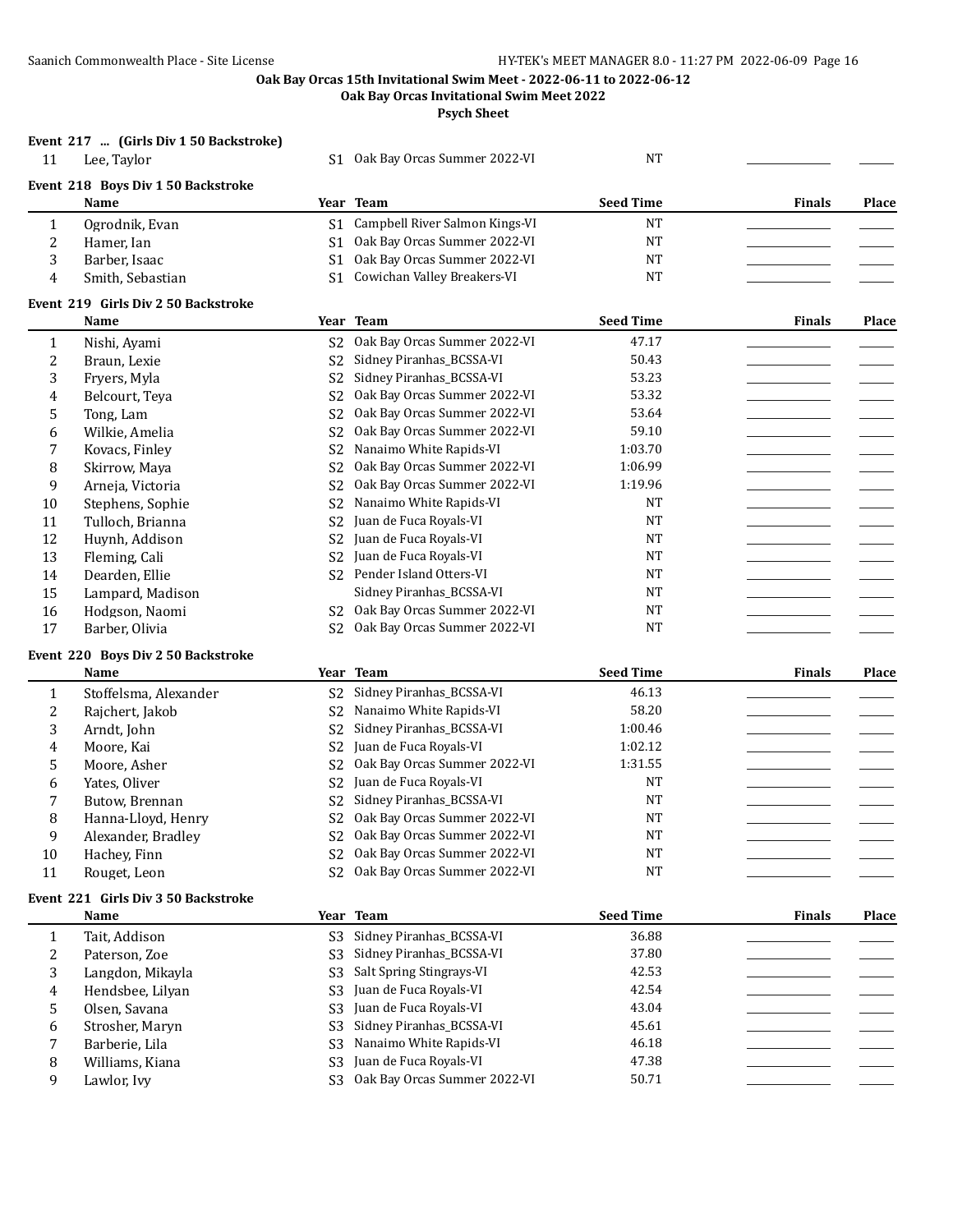**Oak Bay Orcas Invitational Swim Meet 2022**

**Psych Sheet**

## **Event 221 ... (Girls Div 3 50 Backstroke)**

| 10 | TownSchon, Delaila        | S3             | Juan de Fuca Royals-VI       | 50.82     |  |
|----|---------------------------|----------------|------------------------------|-----------|--|
| 11 | Sanchez Wickland, Sashi   | S3             | Salt Spring Stingrays-VI     | 51.88     |  |
| 12 | Wozniak, Nora             | S3             | Sidney Piranhas BCSSA-VI     | 52.11     |  |
| 13 | Martinez, Jennifer        | S3             | Oak Bay Orcas Summer 2022-VI | 55.10     |  |
| 14 | Palmer, Audrey            | S3             | Nanaimo White Rapids-VI      | 55.81     |  |
| 15 | Evgenraam, Myelle         | S3             | Sidney Piranhas_BCSSA-VI     | 56.07     |  |
| 16 | Ruddick, Maddison         | S3             | Sidney Piranhas BCSSA-VI     | 56.82     |  |
| 17 | Baker, Isabelle           | S3             | Oak Bay Orcas Summer 2022-VI | 57.75     |  |
| 18 | Biggs, Emma               | S3             | Sidney Piranhas_BCSSA-VI     | 1:00.15   |  |
| 19 | Van Horne, Miley          | S3             | Cowichan Valley Breakers-VI  | 1:04.32   |  |
| 20 | Fortney, Maya             | S3             | Oak Bay Orcas Summer 2022-VI | 1:05.42   |  |
| 21 | Postings, Chelsea         | S <sub>3</sub> | Cowichan Valley Breakers-VI  | 1:07.08   |  |
| 22 | Macdonald, Anna           | S3             | Juan de Fuca Royals-VI       | <b>NT</b> |  |
| 23 | DiFelice-Oinonen, Natalie | S3             | Oak Bay Orcas Summer 2022-VI | <b>NT</b> |  |
| 24 | Lubben, Zoe               | S3             | Oak Bay Orcas Summer 2022-VI | <b>NT</b> |  |

## **Event 222 Boys Div 3 50 Backstroke**

|    | Name                                    |                | Year Team                    | <b>Seed Time</b> | <b>Finals</b> | Place        |
|----|-----------------------------------------|----------------|------------------------------|------------------|---------------|--------------|
|    | Edgell, Jack                            | S <sub>3</sub> | Sidney Piranhas BCSSA-VI     | 45.65            |               |              |
| 2  | Johnston, Jamie                         | S <sub>3</sub> | Oak Bay Orcas Summer 2022-VI | 56.61            |               |              |
| 3  | Bishop-Nicol, Ross                      | S3             | Oak Bay Orcas Summer 2022-VI | 57.58            |               |              |
| 4  | Parker, Piers                           | S <sub>3</sub> | Blue Devils-VI               | 1:03.87          |               |              |
| 5  | Beaton, Xavier                          | S <sub>3</sub> | Juan de Fuca Royals-VI       | 1:08.47          |               |              |
| 6  | Goerzen, Chase                          | S <sub>3</sub> | Nanaimo White Rapids-VI      | 1:09.07          |               |              |
|    | Hamer, Cormac                           | S <sub>3</sub> | Oak Bay Orcas Summer 2022-VI | 1:13.92          |               |              |
| 8  | Harder, Jacob                           | S <sub>3</sub> | Salt Spring Stingrays-VI     | 1:35.47          |               |              |
| 9  | Deibert, Jude                           | S <sub>3</sub> | Nanaimo White Rapids-VI      | <b>NT</b>        |               |              |
| 10 | Csizmadia, Gabriel (Gabe)               |                | Sidney Piranhas BCSSA-VI     | <b>NT</b>        |               |              |
| 11 | Wiedemann, Nate                         | S3             | Oak Bay Orcas Summer 2022-VI | <b>NT</b>        |               |              |
| 12 | Black, Daniel                           | S <sub>3</sub> | Oak Bay Orcas Summer 2022-VI | <b>NT</b>        |               |              |
|    | Event 223 Girls "O" Cat 1 50 Backstroke |                |                              |                  |               |              |
|    | Name                                    |                | Year Team                    | <b>Seed Time</b> | <b>Finals</b> | <b>Place</b> |

--- No entries for event

## **Event 224 Boys "O" Cat 1 50 Backstroke**

|       | <b>Name</b>                          |    | Year Team                   | <b>Seed Time</b> | <b>Finals</b> | Place |
|-------|--------------------------------------|----|-----------------------------|------------------|---------------|-------|
| $---$ | No entries for event                 |    |                             |                  |               |       |
|       | Event 225 Girls Div 4 100 Backstroke |    |                             |                  |               |       |
|       | <b>Name</b>                          |    | Year Team                   | <b>Seed Time</b> | <b>Finals</b> | Place |
|       | Postlethwaite, Kate                  |    | S4 Sidney Piranhas BCSSA-VI | 1:19.07          |               |       |
| ∠     | Paterson, Mia                        | S4 | Sidney Piranhas BCSSA-VI    | 1:22.39          |               |       |
| 3     | Fudge, Claire                        |    | S4 Juan de Fuca Royals-VI   | 1:32.28          |               |       |
| 4     | Lott, Addison                        | S4 | Sidney Piranhas_BCSSA-VI    | 1:39.83          |               |       |
|       | _                                    |    |                             | $\overline{1}$   |               |       |

|              | Poulin, Holli             | S4 Juan de Fuca Royals-VI         | 1:40.28   |  |
|--------------|---------------------------|-----------------------------------|-----------|--|
| <sub>b</sub> | Eldridge-Holland, Adelina | S4 Sidney Piranhas BCSSA-VI       | 1:41.69   |  |
|              | Kovacs, Lilika            | S4 Nanaimo White Rapids-VI        | 1:44.58   |  |
| 8            | Telfer. Faith             | S4 Nanaimo White Rapids-VI        | NT        |  |
|              | Magley, Molly             | S4 Salt Spring Stingrays-VI       | <b>NT</b> |  |
| 10           | Marshall, Cypress         | S4 Salt Spring Stingrays-VI       | <b>NT</b> |  |
| 11           | Ogrodnik, Kate            | S4 Campbell River Salmon Kings-VI | <b>NT</b> |  |
| 12           | Hogan, Anden              | S4 Cowichan Valley Breakers-VI    | <b>NT</b> |  |
| 13           | Edgell, Kiva              | Sidney Piranhas BCSSA-VI          | <b>NT</b> |  |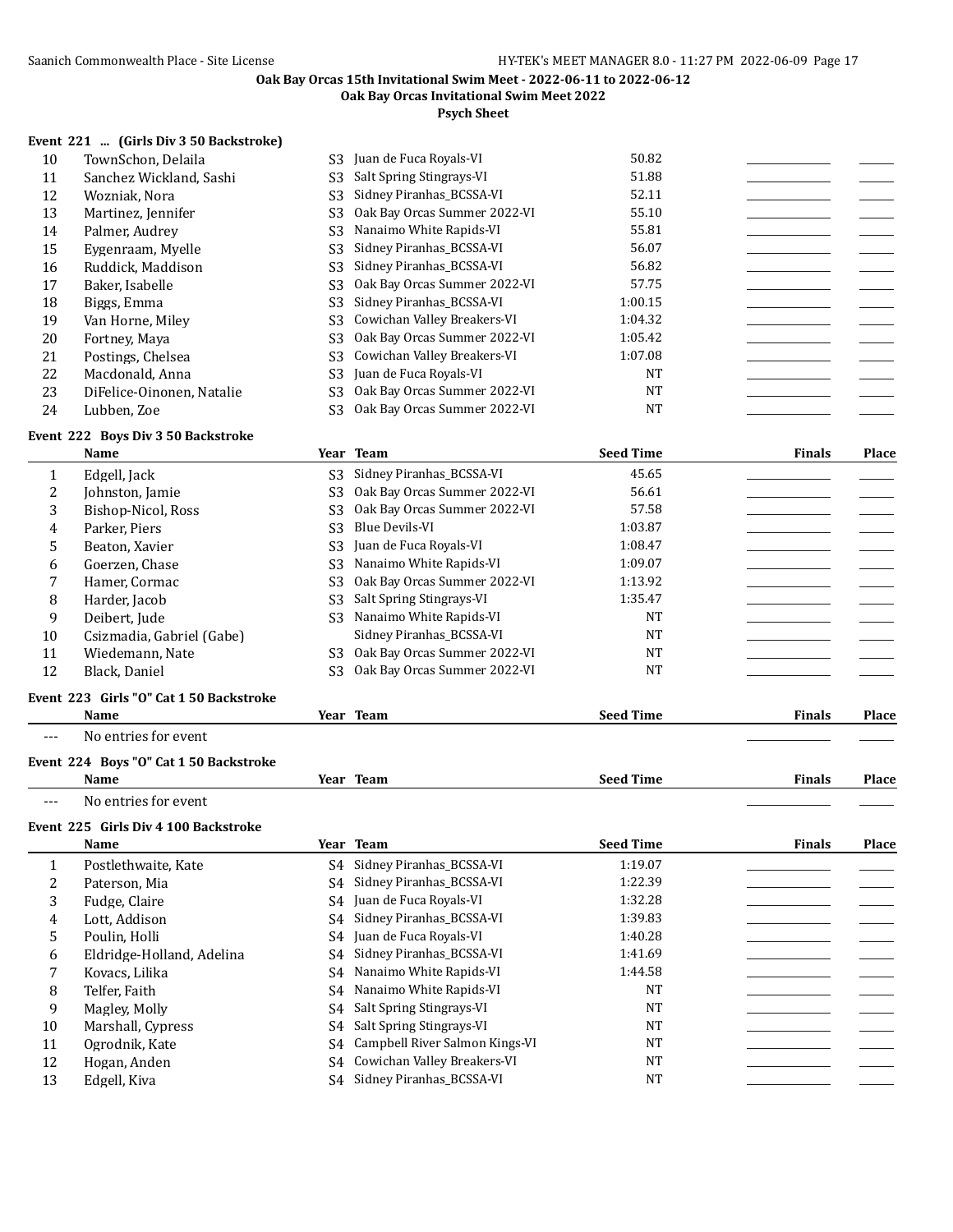**Oak Bay Orcas Invitational Swim Meet 2022**

**Psych Sheet**

#### **Event 225 ... (Girls Div 4 100 Backstroke)**

14 Biggs, Mariella S4 Sidney Piranhas\_BCSSA-VI NT 15 Arndt, Margot S4 Sidney Piranhas\_BCSSA-VI NT 16 Saunderson, Jemma S4 Sidney Piranhas\_BCSSA-VI NT 17 Braun, Mackenzie S4 Sidney Piranhas\_BCSSA-VI NT 18 Ellis, Bronwyn S4 Oak Bay Orcas Summer 2022-VI NT

#### **Event 226 Boys Div 4 100 Backstroke**

| Name |                            |  |  |
|------|----------------------------|--|--|
|      | للمحامل فالتراكب والمستحدث |  |  |

|    | Name                 |    | Year Team                       | <b>Seed Time</b> | <b>Finals</b> | Place |
|----|----------------------|----|---------------------------------|------------------|---------------|-------|
|    | Hunter-Siebert, Owen |    | S4 Sidney Piranhas_BCSSA-VI     | 1:18.46          |               |       |
| 2  | Hopkins, Torsten     | S4 | Sidney Piranhas BCSSA-VI        | 1:21.75          |               |       |
| 3  | Strosher, Mason      |    | S4 Sidney Piranhas BCSSA-VI     | 1:25.96          |               |       |
| 4  | Palmer, Hudson       |    | S4 Nanaimo White Rapids-VI      | 1:39.86          |               |       |
| 5. | Stoffelsma, Evan     |    | S4 Sidney Piranhas BCSSA-VI     | 1:40.58          |               |       |
| 6  | Bishop-Nicol, Callum |    | S4 Oak Bay Orcas Summer 2022-VI | 1:48.67          |               |       |
| 7  | Harder, William      |    | S4 Salt Spring Stingrays-VI     | 1:55.36          |               |       |
| 8  | Deibert, Gavin       |    | S4 Nanaimo White Rapids-VI      | NT               |               |       |
| 9  | Kinnear, LuoYuan     |    | Sidney Piranhas BCSSA-VI        | NT               |               |       |

#### **Event 227 Girls Div 5 100 Backstroke**

|    | <b>Name</b>           |     | Year Team                    | <b>Seed Time</b> | <b>Finals</b> | Place |
|----|-----------------------|-----|------------------------------|------------------|---------------|-------|
|    | Postlethwaite, Sophie | S5  | Sidney Piranhas_BCSSA-VI     | 1:15.73          |               |       |
|    | Blasco, Callie        | S5  | Blue Devils-VI               | 1:20.64          |               |       |
| 3  | Hagen, Sarah          | S5  | Cowichan Valley Breakers-VI  | 1:20.83          |               |       |
| 4  | Sanchez Wickland, Zoe | S5. | Salt Spring Stingrays-VI     | 1:24.16          |               |       |
| 5. | Richards, Aurora      | S5  | Nanaimo White Rapids-VI      | 1:25.03          |               |       |
| 6  | Dusanj, Avaya         | S5. | Cowichan Valley Breakers-VI  | 1:26.01          |               |       |
|    | Marshall, Indigo      | S5  | Salt Spring Stingrays-VI     | 1:31.16          |               |       |
| 8  | Lawlor, Rowan         | S5  | Oak Bay Orcas Summer 2022-VI | 1:33.07          |               |       |
| 9  | Frampton, Elena       | S5  | Oak Bay Orcas Summer 2022-VI | 1:34.37          |               |       |
| 10 | Beaton, Ariana        | S5  | Juan de Fuca Royals-VI       | 1:42.60          |               |       |
| 11 | Black, Claire         | S5  | Oak Bay Orcas Summer 2022-VI | 1:48.46          |               |       |
| 12 | Myette, Aevin         | S5. | Sidney Piranhas_BCSSA-VI     | <b>NT</b>        |               |       |

#### **Event 228 Boys Div 5 100 Backstroke**

|               | Name               |     | Year Team                   | <b>Seed Time</b> | <b>Finals</b> | Place |
|---------------|--------------------|-----|-----------------------------|------------------|---------------|-------|
|               | Pinney, Druehn     |     | S5 Salt Spring Stingrays-VI | 1:08.78          |               |       |
|               | Gauthier. Mitchell |     | S5 Nanaimo White Rapids-VI  | 1:23.45          |               |       |
|               | Blackburn, Connor  |     | S5 Nanaimo White Rapids-VI  | 1:24.43          |               |       |
| 4             | Goerzen, Connor    |     | S5 Nanaimo White Rapids-VI  | 1:35.12          |               |       |
| $\mathcal{D}$ | Makuch, Simon      |     | S5 Sidney Piranhas BCSSA-VI | 1:42.98          |               |       |
| 6             | Normile, Liam      | S5. | Salt Spring Stingrays-VI    | NT               |               |       |

#### **Event 229 Girls Div 6 100 Backstroke**

|   | Name                                |     | Year Team                         | <b>Seed Time</b> | <b>Finals</b> | Place |
|---|-------------------------------------|-----|-----------------------------------|------------------|---------------|-------|
|   | Barberie, Danielle                  | S6. | Nanaimo White Rapids-VI           | 1:11.09          |               |       |
|   | Revoy, Kate-Lynn                    |     | S6 Campbell River Salmon Kings-VI | 1:16.62          |               |       |
|   | Larkin, Rowan                       | S6. | Oak Bay Orcas Summer 2022-VI      | 1:19.90          |               |       |
| 4 | Scholefield, Charlotte              |     | S6 Juan de Fuca Royals-VI         | 1:28.05          |               |       |
|   | Dodd, Avari                         | S6. | Nanaimo White Rapids-VI           | 1:32.50          |               |       |
| 6 | Bishop-Nicol, McKechnie             |     | S6 Oak Bay Orcas Summer 2022-VI   | 1:37.37          |               |       |
|   | Threlfall, Lauren                   |     | S6 Oak Bay Orcas Summer 2022-VI   | 1:50.71          |               |       |
|   | Event 230 Boys Div 6 100 Backstroke |     |                                   |                  |               |       |
|   | Name                                |     | Year Team                         | <b>Seed Time</b> | <b>Finals</b> | Place |
|   |                                     |     | ________________                  | .                |               |       |

1 Telfer, Aiden S6 Nanaimo White Rapids-VI 1:11.07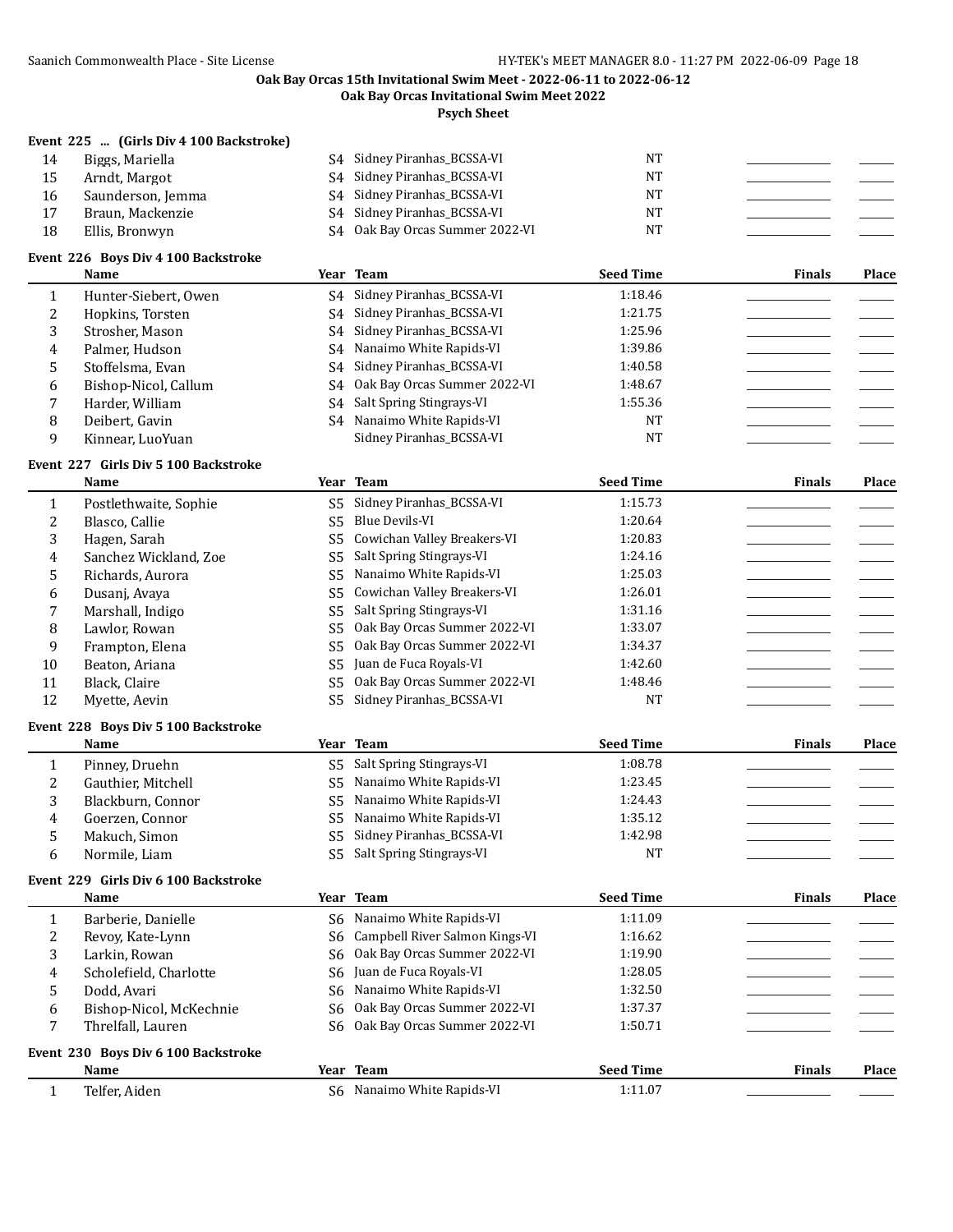**Oak Bay Orcas Invitational Swim Meet 2022**

|              | Event 230  (Boys Div 6 100 Backstroke)          |     |                                   |                               |               |              |
|--------------|-------------------------------------------------|-----|-----------------------------------|-------------------------------|---------------|--------------|
| 2            | Otsubo-Papp, Keegan                             |     | S6 Salt Spring Stingrays-VI       | 1:15.64                       |               |              |
| 3            | Edgell, Frank                                   | S6  | Sidney Piranhas_BCSSA-VI          | 1:17.22                       |               |              |
| 4            | Williams, Brent                                 | S6. | Nanaimo White Rapids-VI           | 1:19.39                       |               |              |
| 5            | Tam, Jacob                                      | S6  | Oak Bay Orcas Summer 2022-VI      | 1:21.31                       |               |              |
| 6            | Holland, Henry                                  | S6  | <b>Blue Devils-VI</b>             | 1:22.30                       |               |              |
| 7            | Brozuk, Kai                                     | S6. | Oak Bay Orcas Summer 2022-VI      | 1:33.48                       |               |              |
|              | Event 231 Girls "O" Cat 2 100 Backstroke        |     |                                   |                               |               |              |
|              | Name                                            |     | Year Team                         | <b>Seed Time</b>              | <b>Finals</b> | Place        |
| 1            | Sheppard, Kennadie                              |     | 02 Nanaimo White Rapids-VI        | 1:11.67                       |               |              |
| 2            | Dion, Teegan                                    | 02  | Campbell River Salmon Kings-VI    | <b>NT</b>                     |               |              |
| 3            | Trevena, Maggie                                 |     | 02 Campbell River Salmon Kings-VI | <b>NT</b>                     |               |              |
|              | Event 232 Boys "O" Cat 2 100 Backstroke<br>Name |     | Year Team                         | <b>Seed Time</b>              | <b>Finals</b> | <b>Place</b> |
| 1            | Wright, Grayson                                 |     | 02 Campbell River Salmon Kings-VI | <b>NT</b>                     |               |              |
|              | Event 233 Girls Div 7 100 Backstroke            |     |                                   |                               |               |              |
|              | Name                                            |     | Year Team                         | <b>Seed Time</b>              | <b>Finals</b> | Place        |
| 1            | Coogan, Brynna                                  |     | S7 Cowichan Valley Breakers-VI    | 1:12.29                       |               |              |
| 2            | Weir, Johanna                                   | S7  | Oak Bay Orcas Summer 2022-VI      | 1:14.89                       |               |              |
| 3            | Parsons, Isabelle                               | S7  | Nanaimo White Rapids-VI           | 1:14.99                       |               |              |
| 4            | Peer, Sophie                                    | S7  | Nanaimo White Rapids-VI           | 1:19.41                       |               |              |
|              | Event 234 Boys Div 7 100 Backstroke             |     |                                   |                               |               |              |
|              | Name                                            |     | Year Team                         | <b>Seed Time</b>              | <b>Finals</b> | Place        |
| $\mathbf{1}$ | Otsubo-Papp, Aiden                              |     | S7 Salt Spring Stingrays-VI       | 1:10.13                       |               |              |
| 2            | Mangmang, Daniel                                |     | S7 Cowichan Valley Breakers-VI    | 1:20.41                       |               |              |
| 3            | Rithaler, William                               | S7  | Salt Spring Stingrays-VI          | 1:32.48                       |               |              |
| 4            | Martin, Ethan                                   | S7  | Cowichan Valley Breakers-VI       | NT                            |               |              |
|              | Event 235 Girls "O" Cat Div 8 100 Backstroke    |     |                                   |                               |               |              |
|              | Name                                            |     | Year Team                         | <b>Seed Time</b>              | <b>Finals</b> | <b>Place</b> |
| ---          | No entries for event                            |     |                                   |                               |               |              |
|              | Event 236 Boys "O" Cat Div 8 100 Backstroke     |     |                                   |                               |               |              |
|              | Name                                            |     | Year Team                         | <b>Seed Time</b>              | <b>Finals</b> | Place        |
| $---$        | No entries for event                            |     |                                   |                               |               |              |
|              | Event 237 Mixed 6 & Under 25 Breaststroke       |     |                                   |                               |               |              |
|              | Name                                            |     | Year Team                         | <b>Seed Time</b>              | <b>Finals</b> | <b>Place</b> |
| $---$        | No entries for event                            |     |                                   |                               |               |              |
|              | Event 238 Mixed Div 1 25 Breaststroke           |     |                                   |                               |               |              |
|              | Name                                            |     | Year Team                         | <b>Seed Time</b>              | <b>Finals</b> | <b>Place</b> |
| 1            | Nelson, Everly                                  |     | WS1 Sidney Piranhas_BCSSA-VI      | <b>NT</b>                     |               |              |
| 2            | Hamer, Ian                                      |     | MS1 Oak Bay Orcas Summer 2022-VI  | <b>NT</b>                     |               |              |
| 3            | Deibert, Piper                                  |     | WS1 Nanaimo White Rapids-VI       | XNT                           |               |              |
|              | Event 239 Mixed Div 2 25 Breaststroke           |     |                                   |                               |               |              |
|              | Name                                            |     | Year Team                         | <b>Seed Time</b><br><b>NT</b> | <b>Finals</b> | <b>Place</b> |
| 1            | Gugin, Aurora                                   |     | WS2 Cowichan Valley Breakers-VI   |                               |               |              |
|              | Event 240 Mixed 6 & Under 25 Freestyle          |     |                                   |                               |               |              |
|              | Name                                            |     | Year Team                         | <b>Seed Time</b>              | <b>Finals</b> | <b>Place</b> |
| ---          | No entries for event                            |     |                                   |                               |               |              |
|              | Event 241 Mixed Div 1 25 Freestyle              |     |                                   |                               |               |              |
|              | Name                                            |     | Year Team                         | <b>Seed Time</b>              | <b>Finals</b> | Place        |
| $\mathbf{1}$ | Barber, Isaac                                   |     | MS1 Oak Bay Orcas Summer 2022-VI  | <b>NT</b>                     |               |              |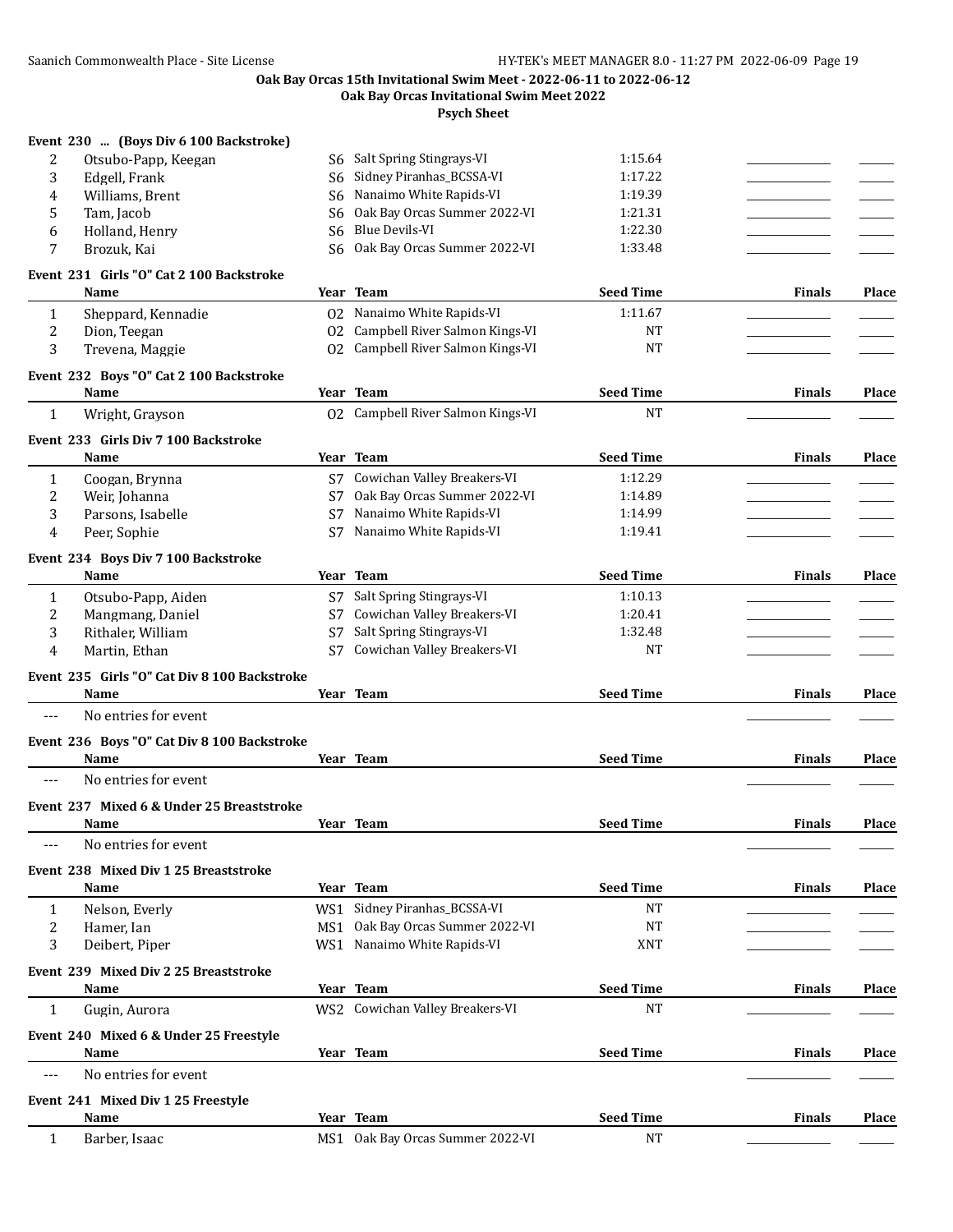**Oak Bay Orcas Invitational Swim Meet 2022**

**Psych Sheet**

#### **Event 241 ... (Mixed Div 1 25 Freestyle)**

| Butlin, Owen   | MS1 Cowichan Valley Breakers-VI | NT  |  |
|----------------|---------------------------------|-----|--|
| Deibert, Piper | WS1 Nanaimo White Rapids-VI     | XNT |  |

# **Event 242 Mixed Div 2 25 Freestyle**

|          | <b>Name</b>    | Year Team                       | <b>Seed Time</b> | Finals | Place |
|----------|----------------|---------------------------------|------------------|--------|-------|
| <b>.</b> | Dearden, Ellie | WS2 Pender Island Otters-VI     | NT               |        |       |
| 4        | Gugin, Aurora  | WS2 Cowichan Valley Breakers-VI | NΤ               |        |       |

#### **Event 245 Girls Div 1 50 Breaststroke**

|    | <b>Name</b>        | Year Team                       | <b>Seed Time</b> | <b>Finals</b> | <b>Place</b> |
|----|--------------------|---------------------------------|------------------|---------------|--------------|
|    | Galik-Lemky, Avery | S1 Blue Devils-VI               | 1:06.93          |               |              |
|    | Paterson, Ivy      | S1 Sidney Piranhas_BCSSA-VI     | 1:09.87          |               |              |
| 3  | Hagen, Thea        | S1 Cowichan Valley Breakers-VI  | 1:10.45          |               |              |
| 4  | Palmer, Hadley     | S1 Nanaimo White Rapids-VI      | 1:13.33          |               |              |
| 5. | Burke, Kailee      | S1 Oak Bay Orcas Summer 2022-VI | 1:15.11          |               |              |
| 6  | Iin. Rachael       | S1 Oak Bay Orcas Summer 2022-VI | 1:33.67          |               |              |
|    | Nishi, Kiyomi      | S1 Oak Bay Orcas Summer 2022-VI | 1:43.47          |               |              |
| 8  | Marshall, Jade     | S1 Salt Spring Stingrays-VI     | NT               |               |              |
| q  | Lee, Taylor        | S1 Oak Bay Orcas Summer 2022-VI | NT               |               |              |
|    |                    |                                 |                  |               |              |

#### **Event 246 Boys Div 1 50 Breaststroke**

**Event 247 Girls Div 2 50 Breaststroke**

**Name Year Team Seed Time Finals Place** 1 Ogrodnik, Evan S1 Campbell River Salmon Kings-VI NT

|    | Name             |                | Year Team                    | <b>Seed Time</b> | <b>Finals</b> | Place |
|----|------------------|----------------|------------------------------|------------------|---------------|-------|
|    | Nishi, Ayami     | S2             | Oak Bay Orcas Summer 2022-VI | 50.19            |               |       |
| 2  | Fryers, Myla     | S <sub>2</sub> | Sidney Piranhas_BCSSA-VI     | 54.87            |               |       |
| 3  | Tong, Lam        | S <sub>2</sub> | Oak Bay Orcas Summer 2022-VI | 56.16            |               |       |
| 4  | Belcourt, Teya   | S <sub>2</sub> | Oak Bay Orcas Summer 2022-VI | 1:01.64          |               |       |
| 5  | Hodgson, Naomi   | S <sub>2</sub> | Oak Bay Orcas Summer 2022-VI | 1:06.01          |               |       |
| 6  | Braun, Lexie     | S <sub>2</sub> | Sidney Piranhas_BCSSA-VI     | 1:06.32          |               |       |
|    | Wilkie, Amelia   | S2             | Oak Bay Orcas Summer 2022-VI | 1:08.06          |               |       |
| 8  | Arneja, Victoria | S <sub>2</sub> | Oak Bay Orcas Summer 2022-VI | 1:27.74          |               |       |
| 9  | Kovacs, Finley   | S <sub>2</sub> | Nanaimo White Rapids-VI      | <b>NT</b>        |               |       |
| 10 | Stephens, Sophie | S2             | Nanaimo White Rapids-VI      | <b>NT</b>        |               |       |
| 11 | Tulloch, Brianna | S2             | Juan de Fuca Royals-VI       | <b>NT</b>        |               |       |
| 12 | Huynh, Addison   | S2             | Juan de Fuca Royals-VI       | <b>NT</b>        |               |       |
| 13 | Fleming, Cali    | S2             | Juan de Fuca Royals-VI       | <b>NT</b>        |               |       |
| 14 | Dearden, Ellie   | S2             | Pender Island Otters-VI      | <b>NT</b>        |               |       |
| 15 | Lampard, Madison |                | Sidney Piranhas_BCSSA-VI     | <b>NT</b>        |               |       |
| 16 | Burke, Michaela  | S2             | Oak Bay Orcas Summer 2022-VI | <b>NT</b>        |               |       |
| 17 | Barber, Olivia   | S2             | Oak Bay Orcas Summer 2022-VI | <b>NT</b>        |               |       |
| 18 | Skirrow, Maya    | S2             | Oak Bay Orcas Summer 2022-VI | NT               |               |       |

#### **Event 248 Boys Div 2 50 Breaststroke**

|   | Name                  |                | Year Team                             | <b>Seed Time</b> | <b>Finals</b> | <b>Place</b> |
|---|-----------------------|----------------|---------------------------------------|------------------|---------------|--------------|
|   | Stoffelsma, Alexander |                | S2 Sidney Piranhas BCSSA-VI           | 58.70            |               |              |
|   | Rajchert, Jakob       |                | S2 Nanaimo White Rapids-VI            | 1:03.71          |               |              |
|   | Arndt, John           |                | S2 Sidney Piranhas BCSSA-VI           | 1:11.95          |               |              |
| 4 | Yates, Oliver         |                | S <sub>2</sub> Juan de Fuca Royals-VI | NT               |               |              |
|   | Moore. Kai            |                | S <sub>2</sub> Juan de Fuca Royals-VI | NT               |               |              |
|   | Butow, Brennan        |                | S2 Sidney Piranhas_BCSSA-VI           | NT               |               |              |
|   | Hanna-Lloyd, Henry    |                | S2 Oak Bay Orcas Summer 2022-VI       | <b>NT</b>        |               |              |
|   | Davis, Charles        | S <sub>2</sub> | Oak Bay Orcas Summer 2022-VI          | NT               |               |              |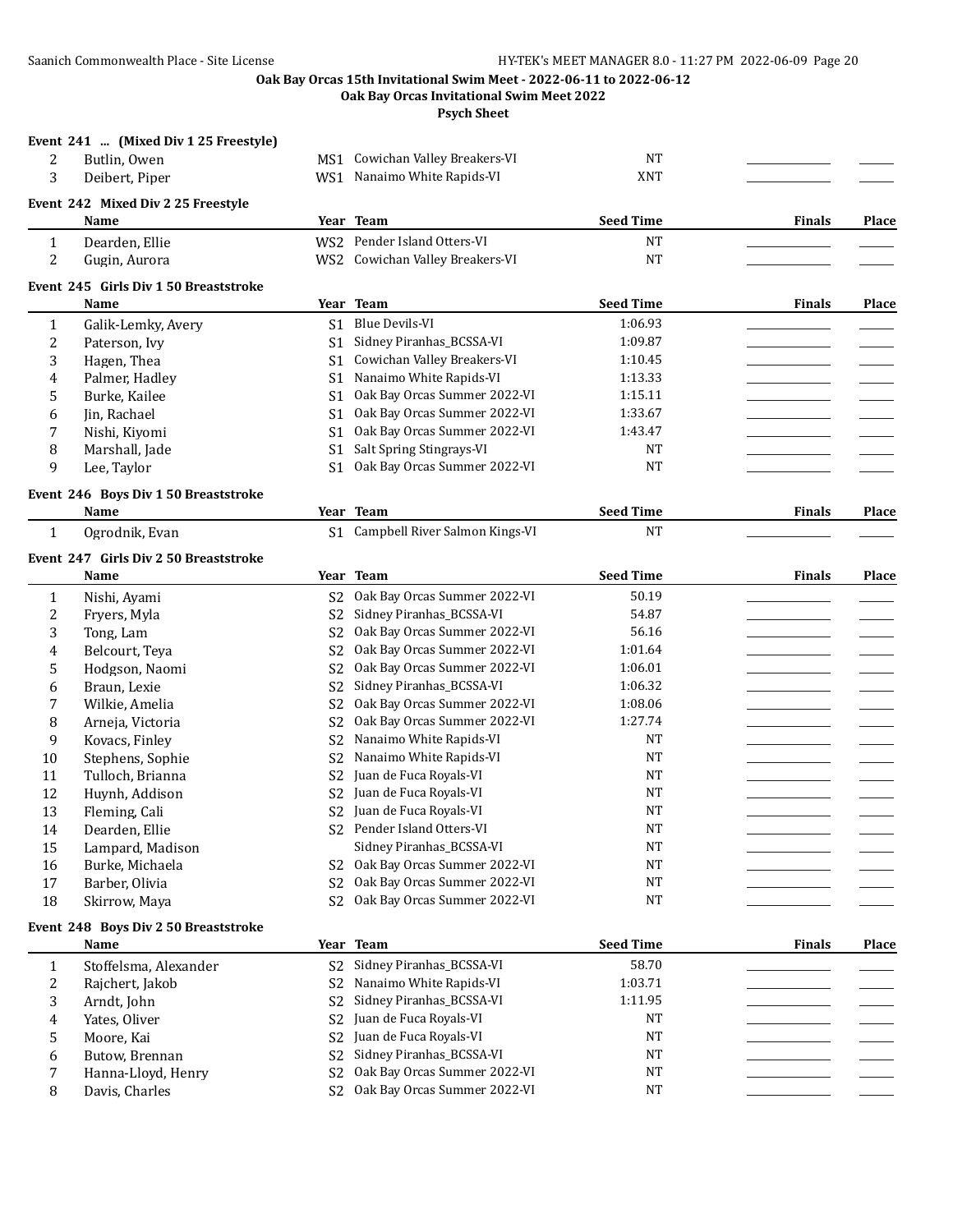**Oak Bay Orcas Invitational Swim Meet 2022**

**Psych Sheet**

## **Event 248 ... (Boys Div 2 50 Breaststroke)**

| Moore, Asher | S2 Oak Bay Orcas Summer 2022-VI | NT |  |
|--------------|---------------------------------|----|--|
| Rouget, Leon | S2 Oak Bay Orcas Summer 2022-VI | NT |  |

|                | Event 249 Girls Div 3 50 Breaststroke |                |                              |                  |               |       |
|----------------|---------------------------------------|----------------|------------------------------|------------------|---------------|-------|
|                | Name                                  |                | Year Team                    | <b>Seed Time</b> | <b>Finals</b> | Place |
| 1              | Tait, Addison                         | S <sub>3</sub> | Sidney Piranhas_BCSSA-VI     | 40.56            |               |       |
| $\overline{c}$ | Hendsbee, Lilyan                      | S <sub>3</sub> | Juan de Fuca Royals-VI       | 47.69            |               |       |
| 3              | Paterson, Zoe                         | S <sub>3</sub> | Sidney Piranhas_BCSSA-VI     | 48.95            |               |       |
| 4              | Dusanj, Sya                           | S <sub>3</sub> | Cowichan Valley Breakers-VI  | 50.91            |               |       |
| 5              | Williams, Kiana                       | S <sub>3</sub> | Juan de Fuca Royals-VI       | 51.86            |               |       |
| 6              | Langdon, Mikayla                      | S3             | Salt Spring Stingrays-VI     | 53.19            |               |       |
| 7              | TownSchon, Delaila                    | S <sub>3</sub> | Juan de Fuca Royals-VI       | 57.52            |               |       |
| 8              | Lawlor, Ivy                           | S <sub>3</sub> | Oak Bay Orcas Summer 2022-VI | 58.53            |               |       |
| 9              | Fortney, Maya                         | S <sub>3</sub> | Oak Bay Orcas Summer 2022-VI | 58.58            |               |       |
| 10             | Palmer, Audrey                        | S <sub>3</sub> | Nanaimo White Rapids-VI      | 59.28            |               |       |
| 11             | Strosher, Maryn                       | S <sub>3</sub> | Sidney Piranhas_BCSSA-VI     | 59.34            |               |       |
| 12             | Barberie, Lila                        | S <sub>3</sub> | Nanaimo White Rapids-VI      | 59.63            |               |       |
| 13             | Baker, Isabelle                       | S <sub>3</sub> | Oak Bay Orcas Summer 2022-VI | 1:01.47          |               |       |
| 14             | Eygenraam, Myelle                     | S <sub>3</sub> | Sidney Piranhas BCSSA-VI     | 1:01.81          |               |       |
| 15             | Bell, Lily                            | S <sub>3</sub> | Juan de Fuca Royals-VI       | 1:02.19          |               |       |
| 16             | Sanchez Wickland, Sashi               | S <sub>3</sub> | Salt Spring Stingrays-VI     | 1:03.06          |               |       |
| 17             | Ruddick, Maddison                     | S <sub>3</sub> | Sidney Piranhas_BCSSA-VI     | 1:08.40          |               |       |
| 18             | Van Horne, Miley                      | S <sub>3</sub> | Cowichan Valley Breakers-VI  | 1:18.77          |               |       |
| 19             | Macdonald, Anna                       | S <sub>3</sub> | Juan de Fuca Royals-VI       | <b>NT</b>        |               |       |
| 20             | Postings, Chelsea                     | S <sub>3</sub> | Cowichan Valley Breakers-VI  | <b>NT</b>        |               |       |
| 21             | Biggs, Emma                           | S <sub>3</sub> | Sidney Piranhas_BCSSA-VI     | <b>NT</b>        |               |       |
| 22             | Wozniak, Nora                         | S <sub>3</sub> | Sidney Piranhas_BCSSA-VI     | NT               |               |       |
| 23             | DiFelice-Oinonen, Natalie             | S <sub>3</sub> | Oak Bay Orcas Summer 2022-VI | <b>NT</b>        |               |       |
| 24             | Martinez, Jennifer                    | S <sub>3</sub> | Oak Bay Orcas Summer 2022-VI | <b>NT</b>        |               |       |
| 25             | Lubben, Zoe                           | S <sub>3</sub> | Oak Bay Orcas Summer 2022-VI | <b>NT</b>        |               |       |

#### **Event 250 Boys Div 3 50 Breaststroke**

|    | Name                                      |    | Year Team                    | <b>Seed Time</b> | <b>Finals</b> | Place        |
|----|-------------------------------------------|----|------------------------------|------------------|---------------|--------------|
|    | Edgell, Jack                              | S3 | Sidney Piranhas_BCSSA-VI     | 48.29            |               |              |
| 2  | Wiedemann, Nate                           | S3 | Oak Bay Orcas Summer 2022-VI | 55.39            |               |              |
| 3  | Beaton, Xavier                            | S3 | Juan de Fuca Royals-VI       | 59.01            |               |              |
| 4  | Bishop-Nicol, Ross                        | S3 | Oak Bay Orcas Summer 2022-VI | 1:06.69          |               |              |
| 5. | Goerzen, Chase                            | S3 | Nanaimo White Rapids-VI      | 1:10.80          |               |              |
| 6  | Parker, Piers                             | S3 | Blue Devils-VI               | 1:13.25          |               |              |
|    | Deibert, Jude                             | S3 | Nanaimo White Rapids-VI      | <b>NT</b>        |               |              |
| 8  | Harder, Jacob                             | S3 | Salt Spring Stingrays-VI     | <b>NT</b>        |               |              |
| 9  | Mills, Adrien                             | S3 | Juan de Fuca Royals-VI       | <b>NT</b>        |               |              |
| 10 | Csizmadia, Gabriel (Gabe)                 |    | Sidney Piranhas BCSSA-VI     | <b>NT</b>        |               |              |
| 11 | Johnston, Jamie                           | S3 | Oak Bay Orcas Summer 2022-VI | <b>NT</b>        |               |              |
| 12 | Hamer, Cormac                             | S3 | Oak Bay Orcas Summer 2022-VI | <b>NT</b>        |               |              |
|    | Event 251 Girls "O" Cat 1 50 Breaststroke |    |                              |                  |               |              |
|    | <b>Name</b>                               |    | Year Team                    | <b>Seed Time</b> | <b>Finals</b> | <b>Place</b> |
|    | Lampard, Madison                          |    | Sidney Piranhas BCSSA-VI     | <b>NT</b>        |               |              |

**Event 252 Boys "O" Cat 1 50 Breaststroke Name Year Team Seed Time Finals Place**

--- No entries for event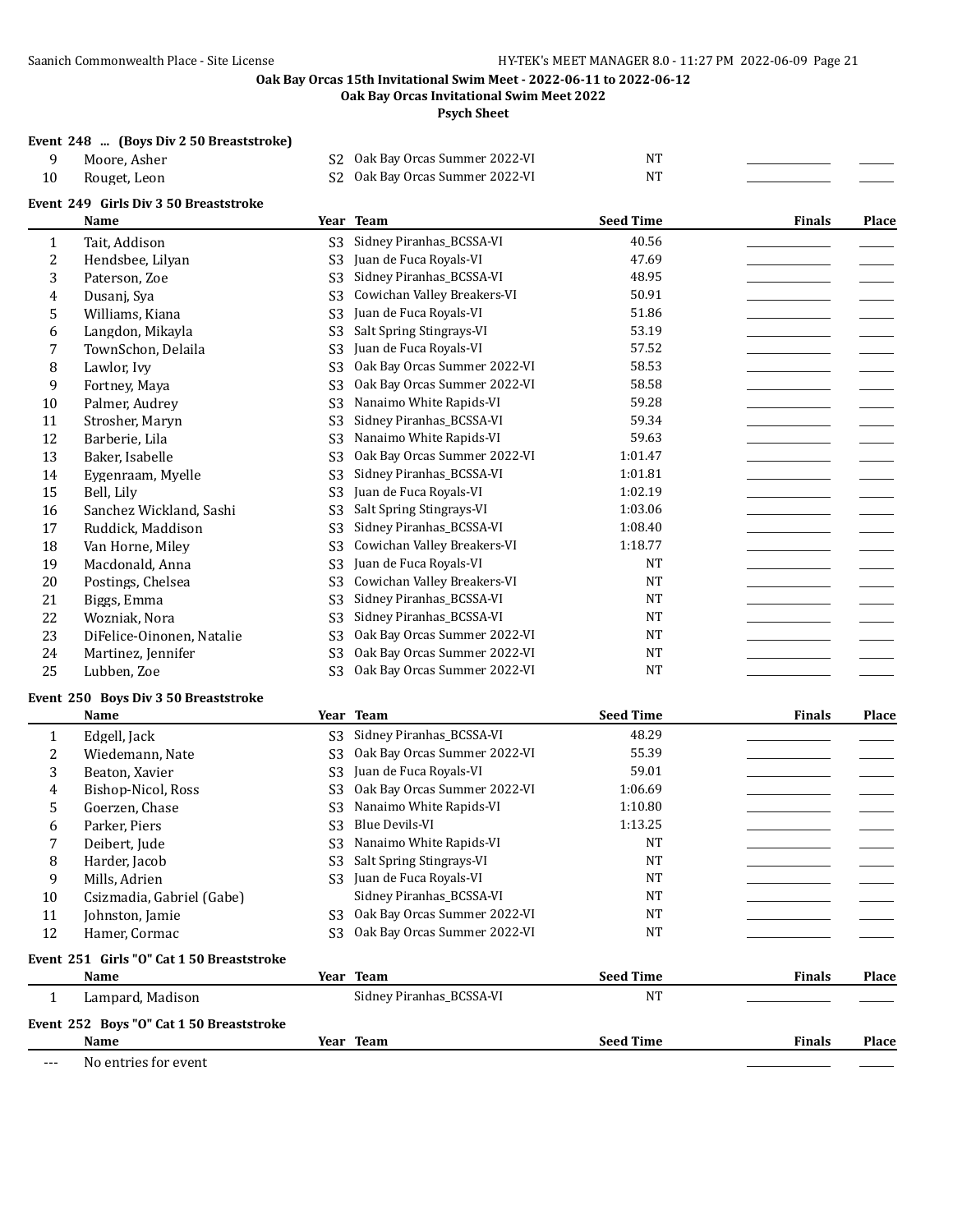**Oak Bay Orcas Invitational Swim Meet 2022**

# **Psych Sheet**

# **Event 253 Girls Div 4 100 Breaststroke**

|              | Name                                          |                | Year Team                       | <b>Seed Time</b> | <b>Finals</b> | Place |
|--------------|-----------------------------------------------|----------------|---------------------------------|------------------|---------------|-------|
| 1            | Paterson, Mia                                 | S4             | Sidney Piranhas_BCSSA-VI        | 1:32.50          |               |       |
| 2            | Hogan, Anden                                  | S4             | Cowichan Valley Breakers-VI     | 1:36.99          |               |       |
| 3            | Lott, Addison                                 | S4             | Sidney Piranhas_BCSSA-VI        | 1:38.95          |               |       |
| 4            | Fudge, Claire                                 | S4             | Juan de Fuca Royals-VI          | 1:45.05          |               |       |
| 5            | Eldridge-Holland, Adelina                     | S4             | Sidney Piranhas_BCSSA-VI        | 1:46.72          |               |       |
| 6            | Kovacs, Lilika                                | S4             | Nanaimo White Rapids-VI         | 1:49.50          |               |       |
| 7            | Arndt, Margot                                 | S4             | Sidney Piranhas_BCSSA-VI        | 1:56.91          |               |       |
| 8            | Wallace, Rachel                               | S4             | Sidney Piranhas_BCSSA-VI        | 2:23.84          |               |       |
| 9            | Telfer, Faith                                 | S4             | Nanaimo White Rapids-VI         | <b>NT</b>        |               |       |
| 10           | Marshall, Cypress                             | S4             | Salt Spring Stingrays-VI        | <b>NT</b>        |               |       |
| 11           | Ogrodnik, Kate                                | S4             | Campbell River Salmon Kings-VI  | <b>NT</b>        |               |       |
| 12           | Edgell, Kiva                                  | S4             | Sidney Piranhas_BCSSA-VI        | <b>NT</b>        |               |       |
| 13           | Biggs, Mariella                               | S4             | Sidney Piranhas_BCSSA-VI        | <b>NT</b>        |               |       |
| 14           | Widdifield, Bailee                            | S4             | Sidney Piranhas_BCSSA-VI        | <b>NT</b>        |               |       |
| 15           | Saunderson, Jemma                             | S4             | Sidney Piranhas_BCSSA-VI        | <b>NT</b>        |               |       |
| 16           | Braun, Mackenzie                              | S4             | Sidney Piranhas_BCSSA-VI        | <b>NT</b>        |               |       |
| 17           | Higgins, Cara                                 | S4             | Sidney Piranhas_BCSSA-VI        | <b>NT</b>        |               |       |
| 18           | Ellis, Bronwyn                                | S4             | Oak Bay Orcas Summer 2022-VI    | <b>NT</b>        |               |       |
|              |                                               |                |                                 |                  |               |       |
|              | Event 254 Boys Div 4 100 Breaststroke         |                |                                 |                  |               |       |
|              | Name                                          |                | Year Team                       | <b>Seed Time</b> | <b>Finals</b> | Place |
| $\mathbf{1}$ | Hunter-Siebert, Owen                          | S4             | Sidney Piranhas_BCSSA-VI        | 1:29.04          |               |       |
| 2            | Palmer, Hudson                                | S4             | Nanaimo White Rapids-VI         | 1:32.51          |               |       |
| 3            | Strosher, Mason                               | S4             | Sidney Piranhas_BCSSA-VI        | 1:35.98          |               |       |
| 4            | Hopkins, Torsten                              | S4             | Sidney Piranhas_BCSSA-VI        | 1:37.49          |               |       |
| 5            | Stoffelsma, Evan                              | S4             | Sidney Piranhas_BCSSA-VI        | 1:48.81          |               |       |
| 6            | Bishop-Nicol, Callum                          | S4             | Oak Bay Orcas Summer 2022-VI    | 2:16.25          |               |       |
| 7            | Deibert, Gavin                                | S4             | Nanaimo White Rapids-VI         | <b>NT</b>        |               |       |
| 8            | Harder, William                               |                | S4 Salt Spring Stingrays-VI     | <b>NT</b>        |               |       |
| 9            | Kinnear, LuoYuan                              |                | Sidney Piranhas_BCSSA-VI        | <b>NT</b>        |               |       |
|              |                                               |                |                                 |                  |               |       |
|              | Event 255 Girls Div 5 100 Breaststroke        |                |                                 |                  |               |       |
|              | Name                                          |                | Year Team                       | <b>Seed Time</b> | <b>Finals</b> | Place |
| 1            | Hagen, Sarah                                  | S5             | Cowichan Valley Breakers-VI     | 1:24.11          |               |       |
| 2            | Postlethwaite, Sophie                         | S <sub>5</sub> | Sidney Piranhas_BCSSA-VI        | 1:28.57          |               |       |
| 3            | Sanchez Wickland, Zoe                         | S <sub>5</sub> | Salt Spring Stingrays-VI        | 1:30.42          |               |       |
| 4            | Richards, Aurora                              | S5             | Nanaimo White Rapids-VI         | 1:36.56          |               |       |
| 5            | Dusanj, Avaya                                 | S5             | Cowichan Valley Breakers-VI     | 1:39.75          |               |       |
| 6            | Lawlor, Rowan                                 |                | S5 Oak Bay Orcas Summer 2022-VI | 1:44.00          |               |       |
| 7            | Marshall, Indigo                              |                | S5 Salt Spring Stingrays-VI     | 1:45.26          |               |       |
| 8            | Safranyik, Natalie                            | S5             | Juan de Fuca Royals-VI          | 1:49.58          |               |       |
| 9            | Beaton, Ariana                                | S5             | Juan de Fuca Royals-VI          | 1:51.26          |               |       |
| 10           | Frampton, Elena                               | S5             | Oak Bay Orcas Summer 2022-VI    | 1:53.23          |               |       |
| 11           | Macdonald, Rebecca                            | S5             | Juan de Fuca Royals-VI          | <b>NT</b>        |               |       |
| 12           | Myette, Aevin                                 | S <sub>5</sub> | Sidney Piranhas_BCSSA-VI        | <b>NT</b>        |               |       |
| 13           | Black, Claire                                 | S <sub>5</sub> | Oak Bay Orcas Summer 2022-VI    | NT               |               |       |
|              |                                               |                |                                 |                  |               |       |
|              | Event 256 Boys Div 5 100 Breaststroke<br>Name |                | Year Team                       | <b>Seed Time</b> | <b>Finals</b> | Place |
|              | Pinney, Druehn                                | S <sub>5</sub> | Salt Spring Stingrays-VI        | 1:30.85          |               |       |
| 1            |                                               | S <sub>5</sub> | Nanaimo White Rapids-VI         | 1:39.17          |               |       |
| 2            | Goerzen, Connor                               |                | Nanaimo White Rapids-VI         | 1:45.10          |               |       |
| 3            | Blackburn, Connor                             | S <sub>5</sub> | S5 Nanaimo White Rapids-VI      |                  |               |       |
| 4            | Gauthier, Mitchell                            |                |                                 | 1:45.49          |               |       |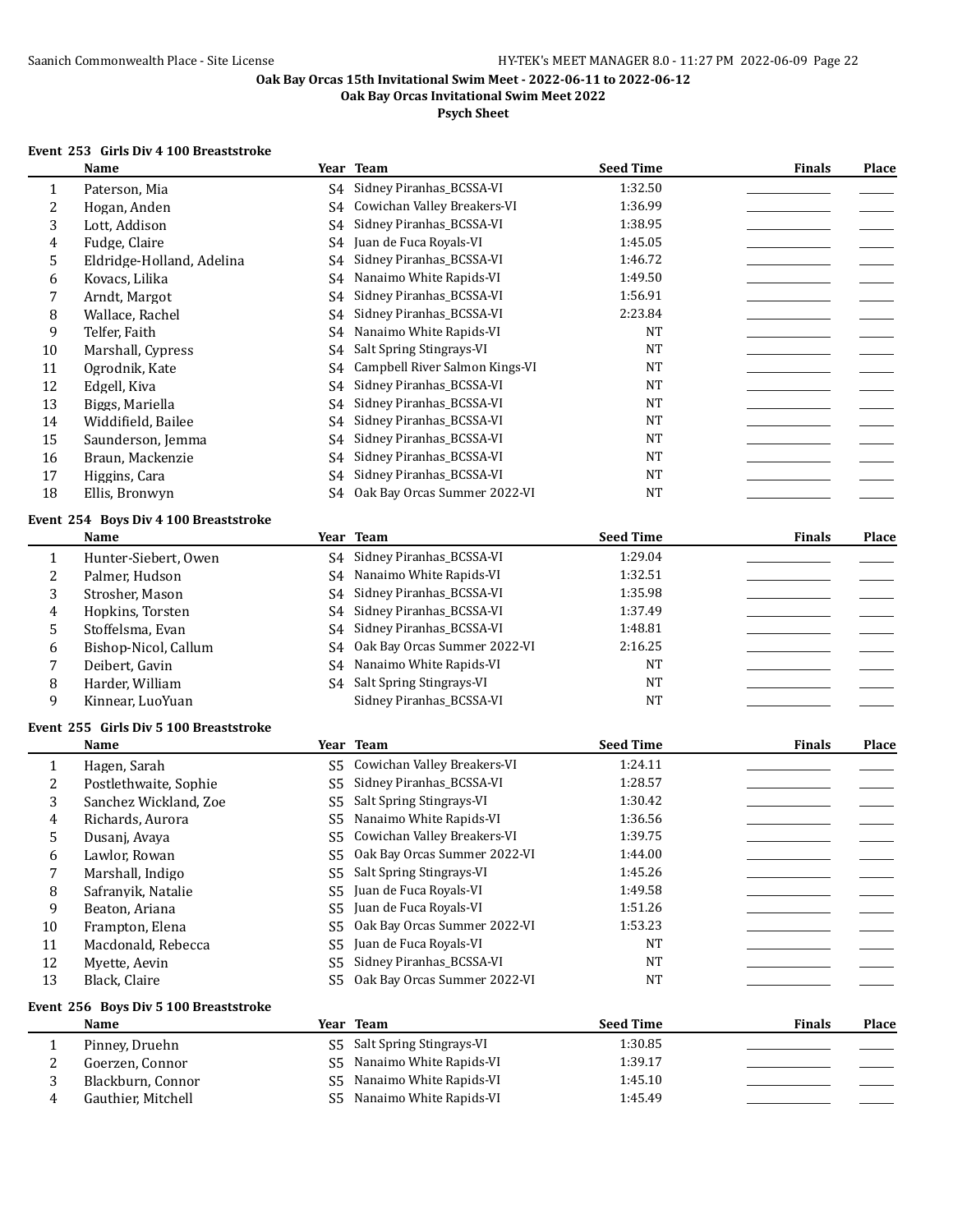**Oak Bay Orcas Invitational Swim Meet 2022**

**Psych Sheet**

## **Event 256 ... (Boys Div 5 100 Breaststroke)**

| 5              | Normile, Liam                                  |                | S5 Salt Spring Stingrays-VI       | <b>NT</b>        |               |              |
|----------------|------------------------------------------------|----------------|-----------------------------------|------------------|---------------|--------------|
| 6              | Schandl, Ethan                                 |                | Sidney Piranhas_BCSSA-VI          | <b>NT</b>        |               |              |
|                | Event 257 Girls Div 6 100 Breaststroke         |                |                                   |                  |               |              |
|                | Name                                           |                | Year Team                         | <b>Seed Time</b> | <b>Finals</b> | <b>Place</b> |
| 1              | Barberie, Danielle                             | S <sub>6</sub> | Nanaimo White Rapids-VI           | 1:16.47          |               |              |
| 2              | Hopkins, Linnea                                | S <sub>6</sub> | Sidney Piranhas_BCSSA-VI          | 1:26.69          |               |              |
| 3              | Revoy, Kate-Lynn                               | S6             | Campbell River Salmon Kings-VI    | 1:30.05          |               |              |
| 4              | Dodd, Avari                                    | S6             | Nanaimo White Rapids-VI           | 1:39.11          |               |              |
| 5              | Threlfall, Lauren                              | S6             | Oak Bay Orcas Summer 2022-VI      | 1:42.47          |               |              |
| 6              | Scholefield, Charlotte                         | S6             | Juan de Fuca Royals-VI            | 1:47.37          |               |              |
| 7              | Bishop-Nicol, McKechnie                        | S6             | Oak Bay Orcas Summer 2022-VI      | 1:47.46          |               |              |
| 8              | Evdaeva, Liliya                                | S6             | Juan de Fuca Royals-VI            | <b>NT</b>        |               |              |
|                | Event 258 Boys Div 6 100 Breaststroke          |                |                                   |                  |               |              |
|                | Name                                           |                | Year Team                         | <b>Seed Time</b> | Finals        | Place        |
| 1              | Edgell, Frank                                  | S6             | Sidney Piranhas_BCSSA-VI          | 1:22.58          |               |              |
| 2              | Otsubo-Papp, Keegan                            | S <sub>6</sub> | Salt Spring Stingrays-VI          | 1:33.07          |               |              |
| 3              | Telfer, Aiden                                  | S <sub>6</sub> | Nanaimo White Rapids-VI           | 1:34.24          |               |              |
| 4              | Williams, Brent                                | S6             | Nanaimo White Rapids-VI           | 1:36.74          |               |              |
| 5              | Tam, Jacob                                     | S6             | Oak Bay Orcas Summer 2022-VI      | 1:38.24          |               |              |
| 6              | Holland, Henry                                 | S <sub>6</sub> | <b>Blue Devils-VI</b>             | 1:41.96          |               |              |
| 7              | Brozuk, Kai                                    | S6             | Oak Bay Orcas Summer 2022-VI      | 1:47.88          |               |              |
|                | Event 259 Girls "O" Cat 2 100 Breaststroke     |                |                                   |                  |               |              |
|                | <b>Name</b>                                    |                | Year Team                         | <b>Seed Time</b> | <b>Finals</b> | <b>Place</b> |
| 1              | Sheppard, Kennadie                             |                | 02 Nanaimo White Rapids-VI        | 1:27.18          |               |              |
| 2              | Dion, Teegan                                   |                | 02 Campbell River Salmon Kings-VI | NT               |               |              |
| 3              | Trevena, Maggie                                |                | 02 Campbell River Salmon Kings-VI | NT               |               |              |
|                | Event 260 Boys "O" Cat 2 100 Breaststroke      |                |                                   |                  |               |              |
|                | Name                                           |                | Year Team                         | <b>Seed Time</b> | <b>Finals</b> | <b>Place</b> |
| 1              | Wright, Grayson                                |                | 02 Campbell River Salmon Kings-VI | <b>NT</b>        |               |              |
|                |                                                |                |                                   |                  |               |              |
|                | Event 261 Girls Div 7 100 Breaststroke         |                |                                   |                  |               |              |
|                | Name                                           |                | Year Team                         | <b>Seed Time</b> | <b>Finals</b> | Place        |
| $---$          | No entries for event                           |                |                                   |                  |               |              |
|                | Event 262 Boys Div 7 100 Breaststroke          |                |                                   |                  |               |              |
|                | Name                                           |                | Year Team                         | <b>Seed Time</b> | <b>Finals</b> | <b>Place</b> |
| 1              | Rithaler, William                              |                | S7 Salt Spring Stingrays-VI       | 1:27.58          |               |              |
| $\overline{c}$ | Otsubo-Papp, Aiden                             |                | S7 Salt Spring Stingrays-VI       | 1:31.28          |               |              |
| 3              | Martin, Ethan                                  |                | S7 Cowichan Valley Breakers-VI    | 1:47.66          |               |              |
|                | Event 263 Girls "O" Cat Div 8 100 Breaststroke |                |                                   |                  |               |              |
|                | Name                                           |                | Year Team                         | <b>Seed Time</b> | <b>Finals</b> | Place        |
| $\mathbf{1}$   | Hampton, Allison                               |                | Q8 Oak Bay Orcas Summer 2022-VI   | <b>NT</b>        |               |              |
|                | Event 264 Boys "O" Cat Div 8 100 Breaststroke  |                |                                   |                  |               |              |
|                | Name                                           |                | Year Team                         | <b>Seed Time</b> | <b>Finals</b> | Place        |
| ---            | No entries for event                           |                |                                   |                  |               |              |
|                |                                                |                |                                   |                  |               |              |
|                | Event 265 Girls Div 1 100 Freestyle<br>Name    |                | Year Team                         | <b>Seed Time</b> | <b>Finals</b> | <b>Place</b> |
| 1              | Makuch, Cassia                                 |                | S1 Sidney Piranhas_BCSSA-VI       | 1:41.09          |               |              |
| 2              | Galik-Lemky, Avery                             | S <sub>1</sub> | <b>Blue Devils-VI</b>             | 1:51.09          |               |              |
| 3              | Palmer, Hadley                                 | S1             | Nanaimo White Rapids-VI           | 2:12.32          |               |              |
| 4              | Jin, Rachael                                   |                | S1 Oak Bay Orcas Summer 2022-VI   | 2:12.90          |               |              |
|                |                                                |                |                                   |                  |               |              |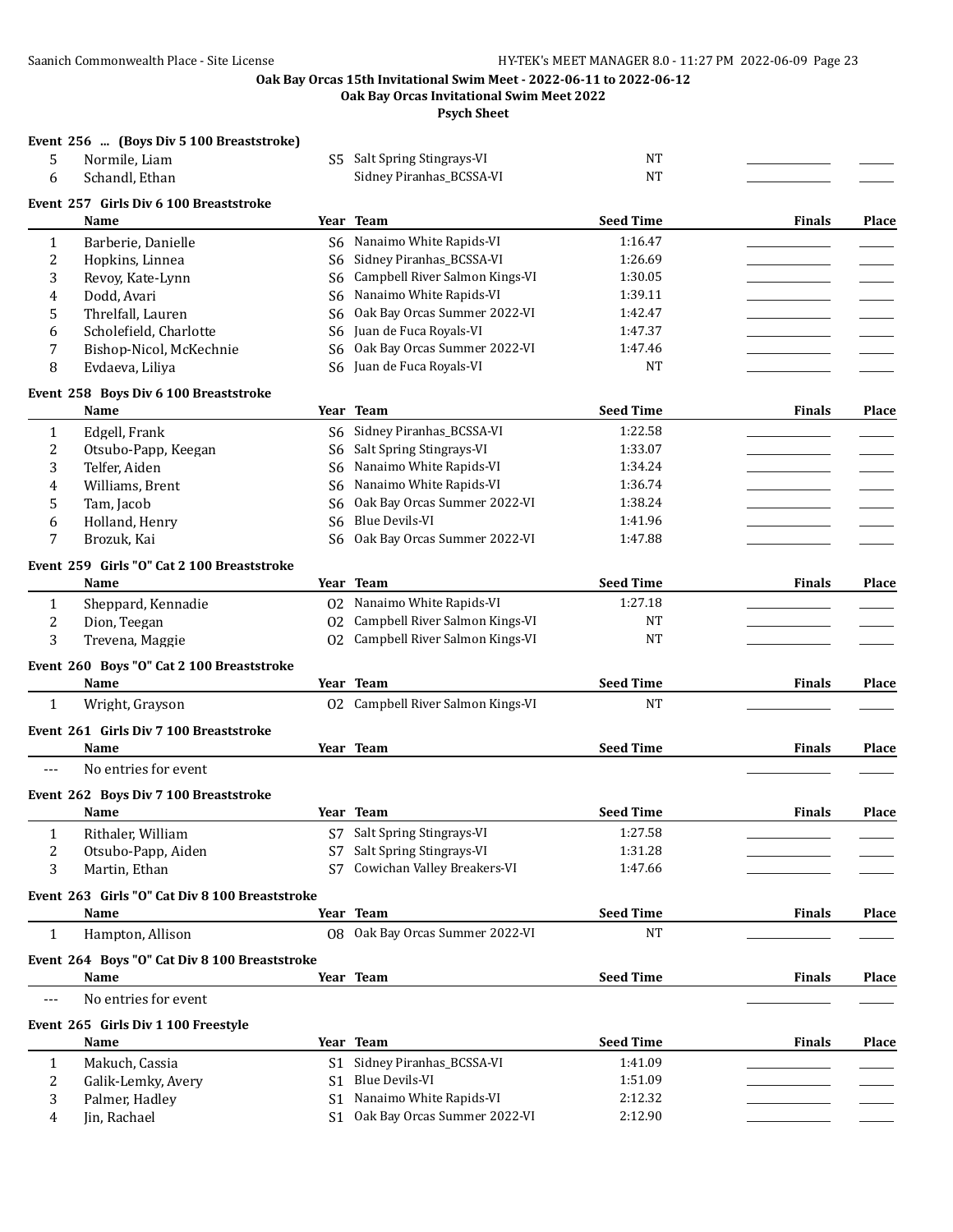**Oak Bay Orcas Invitational Swim Meet 2022**

**Psych Sheet**

#### **Event 265 ... (Girls Div 1 100 Freestyle)**

5 Hagen, Thea S1 Cowichan Valley Breakers-VI 2:16.67 6 Burke, Kailee S1 Oak Bay Orcas Summer 2022-VI 2:23.24 7 Nishi, Kiyomi S1 Oak Bay Orcas Summer 2022-VI 2:45.94 8 Lee, Taylor S1 Oak Bay Orcas Summer 2022-VI NT

## **Event 266 Boys Div 1 100 Freestyle**

#### **Name Year Team Seed Time Finals Place** 1 Ogrodnik, Evan S1 Campbell River Salmon Kings-VI NT

|    | Event 267 Girls Div 2 100 Freestyle |                |                              |                  |               |       |
|----|-------------------------------------|----------------|------------------------------|------------------|---------------|-------|
|    | Name                                |                | Year Team                    | <b>Seed Time</b> | <b>Finals</b> | Place |
|    | Nishi, Ayami                        | S2             | Oak Bay Orcas Summer 2022-VI | 1:33.78          |               |       |
| 2  | Hodgson, Naomi                      | S <sub>2</sub> | Oak Bay Orcas Summer 2022-VI | 1:37.43          |               |       |
| 3  | Tong, Lam                           | S <sub>2</sub> | Oak Bay Orcas Summer 2022-VI | 1:41.80          |               |       |
| 4  | Fryers, Myla                        | S <sub>2</sub> | Sidney Piranhas_BCSSA-VI     | 1:47.74          |               |       |
| 5  | Wilkie, Amelia                      | S <sub>2</sub> | Oak Bay Orcas Summer 2022-VI | 1:55.76          |               |       |
| 6  | Braun, Lexie                        | S <sub>2</sub> | Sidney Piranhas BCSSA-VI     | 1:56.24          |               |       |
| 7  | Belcourt, Teva                      | S <sub>2</sub> | Oak Bay Orcas Summer 2022-VI | 1:57.77          |               |       |
| 8  | Skirrow, Maya                       | S <sub>2</sub> | Oak Bay Orcas Summer 2022-VI | 2:02.53          |               |       |
| 9  | Burke, Michaela                     | S <sub>2</sub> | Oak Bay Orcas Summer 2022-VI | 2:04.78          |               |       |
| 10 | Kovacs, Finley                      | S <sub>2</sub> | Nanaimo White Rapids-VI      | 2:23.28          |               |       |
| 11 | Stephens, Sophie                    | S <sub>2</sub> | Nanaimo White Rapids-VI      | <b>NT</b>        |               |       |
| 12 | Tulloch, Brianna                    | S2             | Juan de Fuca Royals-VI       | <b>NT</b>        |               |       |
| 13 | Lampard, Madison                    |                | Sidney Piranhas_BCSSA-VI     | <b>NT</b>        |               |       |
| 14 | Barber, Olivia                      | S <sub>2</sub> | Oak Bay Orcas Summer 2022-VI | <b>NT</b>        |               |       |
| 15 | Arneja, Victoria                    | S2             | Oak Bay Orcas Summer 2022-VI | <b>NT</b>        |               |       |

#### **Event 268 Boys Div 2 100 Freestyle**

|    | Name                  | Year Team                                   | <b>Seed Time</b> | <b>Finals</b> | Place |
|----|-----------------------|---------------------------------------------|------------------|---------------|-------|
|    | Stoffelsma, Alexander | S2 Sidney Piranhas BCSSA-VI                 | 1:38.30          |               |       |
|    | Rajchert, Jakob       | S <sub>2</sub> Nanaimo White Rapids-VI      | 1:46.68          |               |       |
| 3  | Moore, Kai            | S2 Juan de Fuca Royals-VI                   | 1:50.71          |               |       |
| 4  | Arndt, John           | S2 Sidney Piranhas BCSSA-VI                 | 2:09.07          |               |       |
| 5. | Moore, Asher          | S <sub>2</sub> Oak Bay Orcas Summer 2022-VI | 2:30.72          |               |       |
| 6  | Butow, Brennan        | S2 Sidney Piranhas_BCSSA-VI                 | NT               |               |       |
|    | Alexander, Bradley    | S2 Oak Bay Orcas Summer 2022-VI             | NT               |               |       |
| 8  | Hachey, Finn          | S2 Oak Bay Orcas Summer 2022-VI             | <b>NT</b>        |               |       |
| q  | Rouget, Leon          | S <sub>2</sub> Oak Bay Orcas Summer 2022-VI | <b>NT</b>        |               |       |

#### **Event 269 Girls Div 3 100 Freestyle**

|    | Name                    |                | Year Team                    | <b>Seed Time</b> | <b>Finals</b> | Place |
|----|-------------------------|----------------|------------------------------|------------------|---------------|-------|
|    | Olsen, Savana           | S3             | Juan de Fuca Royals-VI       | 1:20.89          |               |       |
|    | Lubben. Zoe             | S3             | Oak Bay Orcas Summer 2022-VI | 1:22.85          |               |       |
| 3  | Barberie, Lila          | S <sub>3</sub> | Nanaimo White Rapids-VI      | 1:23.75          |               |       |
| 4  | Lawlor, Ivy             | S3             | Oak Bay Orcas Summer 2022-VI | 1:26.44          |               |       |
| 5  | Hendsbee, Lilyan        | S3.            | Juan de Fuca Royals-VI       | 1:26.48          |               |       |
| 6  | Strosher, Maryn         | S <sub>3</sub> | Sidney Piranhas BCSSA-VI     | 1:31.04          |               |       |
|    | Martinez, Jennifer      | S3             | Oak Bay Orcas Summer 2022-VI | 1:33.80          |               |       |
| 8  | Langdon, Mikayla        | S3             | Salt Spring Stingrays-VI     | 1:35.40          |               |       |
| 9  | Williams, Kiana         | S3             | Juan de Fuca Royals-VI       | 1:37.50          |               |       |
| 10 | Palmer, Audrey          | S3             | Nanaimo White Rapids-VI      | 1:41.95          |               |       |
| 11 | Eygenraam, Myelle       | S3             | Sidney Piranhas BCSSA-VI     | 1:43.27          |               |       |
| 12 | Wozniak, Nora           | S3             | Sidney Piranhas BCSSA-VI     | 1:43.35          |               |       |
| 13 | Sanchez Wickland, Sashi | S3             | Salt Spring Stingrays-VI     | 1:43.86          |               |       |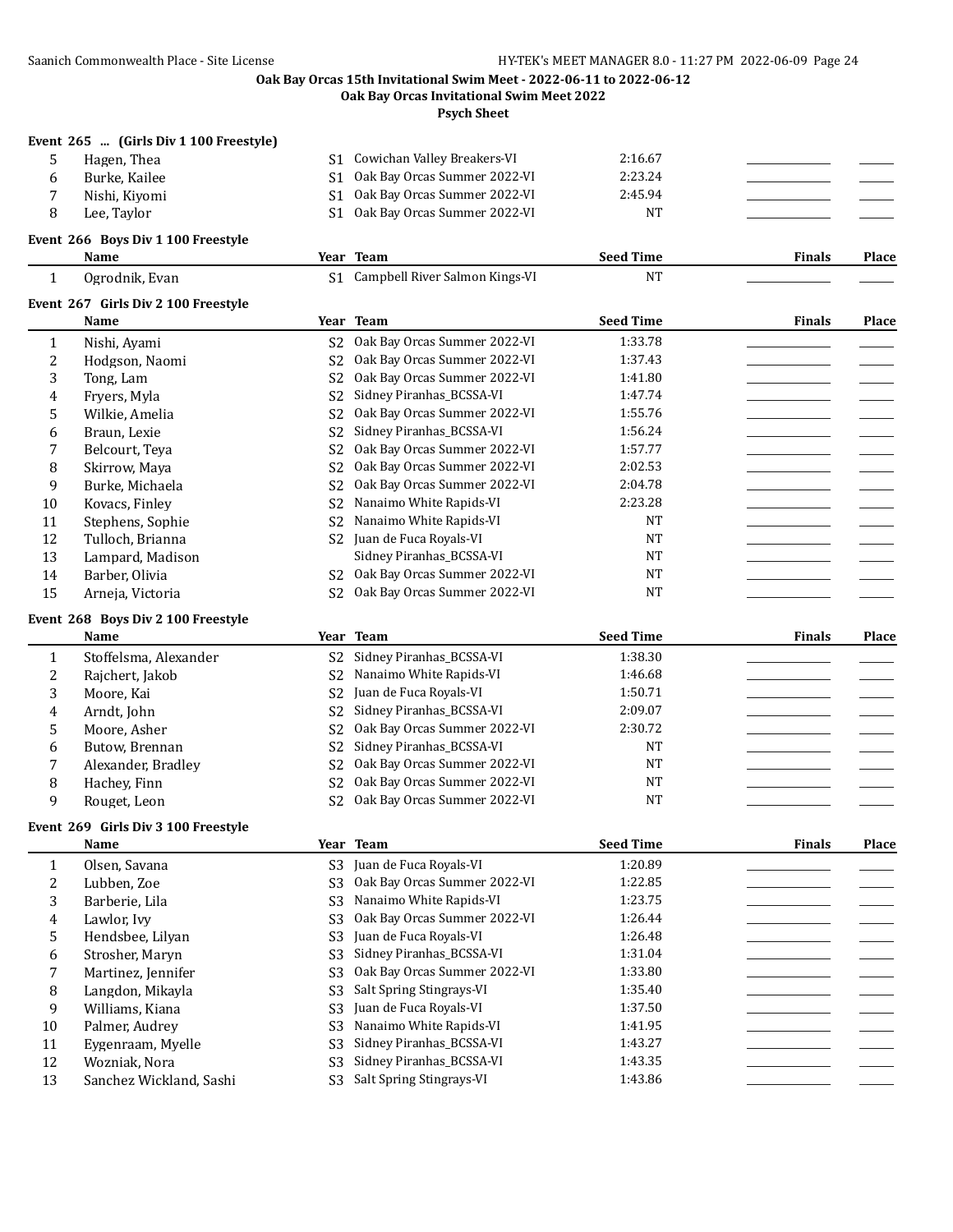**Oak Bay Orcas Invitational Swim Meet 2022**

**Psych Sheet**

## **Event 269 ... (Girls Div 3 100 Freestyle)**

| 14 | TownSchon, Delaila        | S <sub>3</sub> Juan de Fuca Royals-VI | 1:45.45   |  |
|----|---------------------------|---------------------------------------|-----------|--|
| 15 | Baker, Isabelle           | S3 Oak Bay Orcas Summer 2022-VI       | 1:46.49   |  |
| 16 | Bell. Lily                | S3 Juan de Fuca Royals-VI             | 1:52.16   |  |
| 17 | Fortney, Maya             | S3 Oak Bay Orcas Summer 2022-VI       | 1:58.34   |  |
| 18 | Van Horne, Miley          | S3 Cowichan Valley Breakers-VI        | 2:23.20   |  |
| 19 | Postings, Chelsea         | S3 Cowichan Valley Breakers-VI        | 2:26.20   |  |
| 20 | Biggs, Emma               | S3 Sidney Piranhas_BCSSA-VI           | <b>NT</b> |  |
| 21 | Ruddick, Maddison         | S3 Sidney Piranhas BCSSA-VI           | NT        |  |
| 22 | DiFelice-Oinonen, Natalie | S3 Oak Bay Orcas Summer 2022-VI       | NT        |  |
|    |                           |                                       |           |  |

## **Event 270 Boys Div 3 100 Freestyle**

|    | Name                      |                | Year Team                    | <b>Seed Time</b> | <b>Finals</b> | <b>Place</b> |
|----|---------------------------|----------------|------------------------------|------------------|---------------|--------------|
|    | Edgell, Jack              | S3             | Sidney Piranhas_BCSSA-VI     | 1:23.53          |               |              |
|    | Wiedemann, Nate           | S3             | Oak Bay Orcas Summer 2022-VI | 1:35.11          |               |              |
| 3  | Johnston, Jamie           | S <sub>3</sub> | Oak Bay Orcas Summer 2022-VI | 1:39.57          |               |              |
| 4  | Bishop-Nicol, Ross        | S3             | Oak Bay Orcas Summer 2022-VI | 1:42.14          |               |              |
| 5  | Goerzen, Chase            | S <sub>3</sub> | Nanaimo White Rapids-VI      | 1:57.67          |               |              |
| 6  | Beaton, Xavier            | S <sub>3</sub> | Juan de Fuca Royals-VI       | 2:01.58          |               |              |
| 7  | Parker, Piers             | S <sub>3</sub> | Blue Devils-VI               | 2:04.82          |               |              |
| 8  | Csizmadia, Gabriel (Gabe) |                | Sidney Piranhas BCSSA-VI     | 2:22.29          |               |              |
| 9  | Hamer, Cormac             | S <sub>3</sub> | Oak Bay Orcas Summer 2022-VI | 2:23.80          |               |              |
| 10 | Deibert, Jude             | S <sub>3</sub> | Nanaimo White Rapids-VI      | NT               |               |              |
| 11 | Mills, Adrien             | S3             | Juan de Fuca Royals-VI       | <b>NT</b>        |               |              |
| 12 | Black, Daniel             | S3             | Oak Bay Orcas Summer 2022-VI | NT               |               |              |

# **Event 271 Girls "O" Cat 1 100 Freestyle**

|     | Name                      | $tan$<br>Team<br>.cai | 'Time<br>seed | <b>Finals</b> | <b>Place</b> |
|-----|---------------------------|-----------------------|---------------|---------------|--------------|
| --- | No entries for event<br>. |                       |               |               | ______       |

## **Event 272 Boys "O" Cat 1 100 Freestyle**

|    | <b>Name</b>                         |    | Year Team                      | <b>Seed Time</b> | <b>Finals</b> | Place |
|----|-------------------------------------|----|--------------------------------|------------------|---------------|-------|
|    | No entries for event                |    |                                |                  |               |       |
|    | Event 273 Girls Div 4 100 Freestyle |    |                                |                  |               |       |
|    | Name                                |    | Year Team                      | <b>Seed Time</b> | <b>Finals</b> | Place |
| 1  | Braun, Mackenzie                    | S4 | Sidney Piranhas_BCSSA-VI       | 1:10.16          |               |       |
| 2  | Postlethwaite, Kate                 | S4 | Sidney Piranhas_BCSSA-VI       | 1:10.96          |               |       |
| 3  | Telfer, Faith                       | S4 | Nanaimo White Rapids-VI        | 1:11.39          |               |       |
| 4  | Paterson, Mia                       | S4 | Sidney Piranhas_BCSSA-VI       | 1:12.29          |               |       |
| 5  | Hogan, Anden                        | S4 | Cowichan Valley Breakers-VI    | 1:14.21          |               |       |
| 6  | Saunderson, Jemma                   | S4 | Sidney Piranhas_BCSSA-VI       | 1:20.46          |               |       |
| 7  | Lott, Addison                       | S4 | Sidney Piranhas_BCSSA-VI       | 1:22.96          |               |       |
| 8  | Eldridge-Holland, Adelina           | S4 | Sidney Piranhas_BCSSA-VI       | 1:25.45          |               |       |
| 9  | Fudge, Claire                       | S4 | Juan de Fuca Royals-VI         | 1:27.20          |               |       |
| 10 | Kovacs, Lilika                      | S4 | Nanaimo White Rapids-VI        | 1:27.43          |               |       |
| 11 | Poulin, Holli                       | S4 | Juan de Fuca Royals-VI         | 1:33.25          |               |       |
| 12 | Marshall, Cypress                   | S4 | Salt Spring Stingrays-VI       | 1:39.17          |               |       |
| 13 | Higgins, Cara                       | S4 | Sidney Piranhas_BCSSA-VI       | 1:43.43          |               |       |
| 14 | Wallace, Rachel                     | S4 | Sidney Piranhas_BCSSA-VI       | 1:56.10          |               |       |
| 15 | Magley, Molly                       | S4 | Salt Spring Stingrays-VI       | <b>NT</b>        |               |       |
| 16 | Ogrodnik, Kate                      | S4 | Campbell River Salmon Kings-VI | <b>NT</b>        |               |       |
| 17 | Edgell, Kiva                        | S4 | Sidney Piranhas_BCSSA-VI       | <b>NT</b>        |               |       |
| 18 | Biggs, Mariella                     | S4 | Sidney Piranhas_BCSSA-VI       | <b>NT</b>        |               |       |
| 19 | Widdifield, Bailee                  | S4 | Sidney Piranhas_BCSSA-VI       | <b>NT</b>        |               |       |
|    |                                     |    |                                |                  |               |       |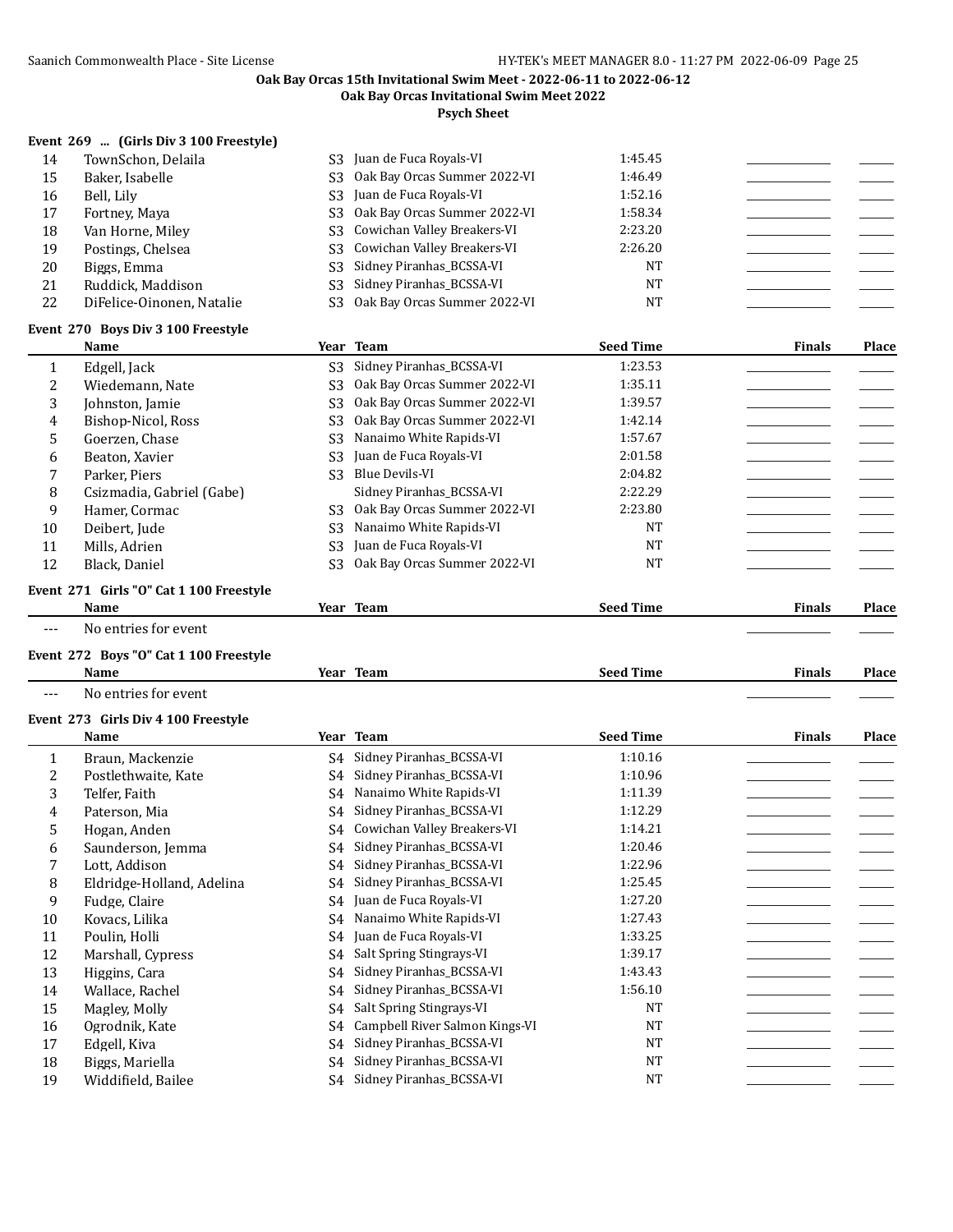20 S4 Oak Bay Orcas Summer 2022-VI NT

**Oak Bay Orcas Invitational Swim Meet 2022**

**Psych Sheet**

## **Event 273 ... (Girls Div 4 100 Freestyle)**

| --------- |                |  |  |
|-----------|----------------|--|--|
| 20        | Ellis, Bronwyn |  |  |

|  | Event 274 Boys Div 4 100 Freestyle |
|--|------------------------------------|
|  |                                    |

|              | Event 274 Boys Div 4 100 Freestyle<br>Name |                | Year Team                         | <b>Seed Time</b> | <b>Finals</b> | Place        |
|--------------|--------------------------------------------|----------------|-----------------------------------|------------------|---------------|--------------|
| $\mathbf{1}$ | Hunter-Siebert, Owen                       |                | S4 Sidney Piranhas_BCSSA-VI       | 1:08.27          |               |              |
| 2            | Hopkins, Torsten                           | S4             | Sidney Piranhas_BCSSA-VI          | 1:15.78          |               |              |
| 3            | Strosher, Mason                            | S4             | Sidney Piranhas_BCSSA-VI          | 1:20.16          |               |              |
| 4            | Stoffelsma, Evan                           | S <sub>4</sub> | Sidney Piranhas_BCSSA-VI          | 1:23.31          |               |              |
| 5            | Palmer, Hudson                             | S <sub>4</sub> | Nanaimo White Rapids-VI           | 1:25.24          |               |              |
| 6            | Bishop-Nicol, Callum                       | S <sub>4</sub> | Oak Bay Orcas Summer 2022-VI      | 1:32.88          |               |              |
| 7            | Harder, William                            |                | S4 Salt Spring Stingrays-VI       | 1:37.70          |               |              |
| 8            | Kinnear, LuoYuan                           |                | Sidney Piranhas_BCSSA-VI          | 1:41.00          |               |              |
| 9            | Deibert, Gavin                             |                | S4 Nanaimo White Rapids-VI        | <b>NT</b>        |               |              |
|              | Event 275 Girls Div 5 100 Freestyle        |                |                                   |                  |               |              |
|              | Name                                       |                | Year Team                         | <b>Seed Time</b> | <b>Finals</b> | Place        |
| $\mathbf{1}$ | Postlethwaite, Sophie                      |                | S5 Sidney Piranhas_BCSSA-VI       | 1:06.79          |               |              |
| 2            | Hagen, Sarah                               | S5             | Cowichan Valley Breakers-VI       | 1:07.43          |               |              |
| 3            | Blasco, Callie                             | S <sub>5</sub> | Blue Devils-VI                    | 1:07.64          |               |              |
| 4            | Sanchez Wickland, Zoe                      | S5             | Salt Spring Stingrays-VI          | 1:10.17          |               |              |
| 5            | Richards, Aurora                           | S <sub>5</sub> | Nanaimo White Rapids-VI           | 1:16.49          |               |              |
| 6            | Frampton, Elena                            | S5             | Oak Bay Orcas Summer 2022-VI      | 1:16.91          |               |              |
| 7            | Dusanj, Avaya                              | S5             | Cowichan Valley Breakers-VI       | 1:18.40          |               |              |
| 8            | Marshall, Indigo                           | S <sub>5</sub> | Salt Spring Stingrays-VI          | 1:18.65          |               |              |
| 9            | Lawlor, Rowan                              | S <sub>5</sub> | Oak Bay Orcas Summer 2022-VI      | 1:19.16          |               |              |
| 10           | Myette, Aevin                              | S5             | Sidney Piranhas_BCSSA-VI          | 1:28.53          |               |              |
| 11           | Beaton, Ariana                             | S <sub>5</sub> | Juan de Fuca Royals-VI            | 1:28.97          |               |              |
| 12           | Black, Claire                              | S <sub>5</sub> | Oak Bay Orcas Summer 2022-VI      | 1:31.09          |               |              |
| 13           | Macdonald, Rebecca                         | S <sub>5</sub> | Juan de Fuca Royals-VI            | <b>NT</b>        |               |              |
|              | Event 276 Boys Div 5 100 Freestyle         |                |                                   |                  |               |              |
|              | Name                                       |                | Year Team                         | <b>Seed Time</b> | <b>Finals</b> | <b>Place</b> |
| $\mathbf{1}$ | Pinney, Druehn                             |                | S5 Salt Spring Stingrays-VI       | 1:03.20          |               |              |
| 2            | Gauthier, Mitchell                         | S <sub>5</sub> | Nanaimo White Rapids-VI           | 1:09.41          |               |              |
| 3            | Blackburn, Connor                          | S5             | Nanaimo White Rapids-VI           | 1:13.08          |               |              |
| 4            | Goerzen, Connor                            | S5             | Nanaimo White Rapids-VI           | 1:17.65          |               |              |
| 5            | Normile, Liam                              | S <sub>5</sub> | Salt Spring Stingrays-VI          | 1:33.65          |               |              |
|              |                                            |                |                                   |                  |               |              |
|              | Event 277 Girls Div 6 100 Freestyle        |                |                                   |                  |               |              |
|              | Name                                       |                | Year Team                         | <b>Seed Time</b> | <b>Finals</b> | Place        |
| $\mathbf{1}$ | Barberie, Danielle                         |                | S6 Nanaimo White Rapids-VI        | 1:03.95          |               |              |
| 2            | Revoy, Kate-Lynn                           |                | S6 Campbell River Salmon Kings-VI | 1:03.96          |               |              |
| 3            | Larkin, Rowan                              |                | S6 Oak Bay Orcas Summer 2022-VI   | 1:06.12          |               |              |
| 4            | Hopkins, Linnea                            |                | S6 Sidney Piranhas_BCSSA-VI       | 1:06.81          |               |              |
| 5            | Dodd, Avari                                | S6             | Nanaimo White Rapids-VI           | 1:15.24          |               |              |
| 6            | Scholefield, Charlotte                     | S6             | Juan de Fuca Royals-VI            | 1:15.53          |               |              |
| 7            | Bishop-Nicol, McKechnie                    | S6             | Oak Bay Orcas Summer 2022-VI      | 1:21.79          |               |              |
| 8            | Threlfall, Lauren                          | S6             | Oak Bay Orcas Summer 2022-VI      | 1:24.08          |               |              |
| 9            | Evdaeva, Liliya                            | S6             | Juan de Fuca Royals-VI            | NT               |               |              |
|              | Event 278 Boys Div 6 100 Freestyle         |                |                                   |                  |               |              |
|              | Name                                       |                | Year Team                         | <b>Seed Time</b> | <b>Finals</b> | Place        |
| 1            | Telfer, Aiden                              | S6             | Nanaimo White Rapids-VI           | 59.47            |               |              |
| 2            | Edgell, Frank                              |                | S6 Sidney Piranhas_BCSSA-VI       | 1:03.00          |               |              |
| 3            | Otsubo-Papp, Keegan                        |                | S6 Salt Spring Stingrays-VI       | 1:03.41          |               |              |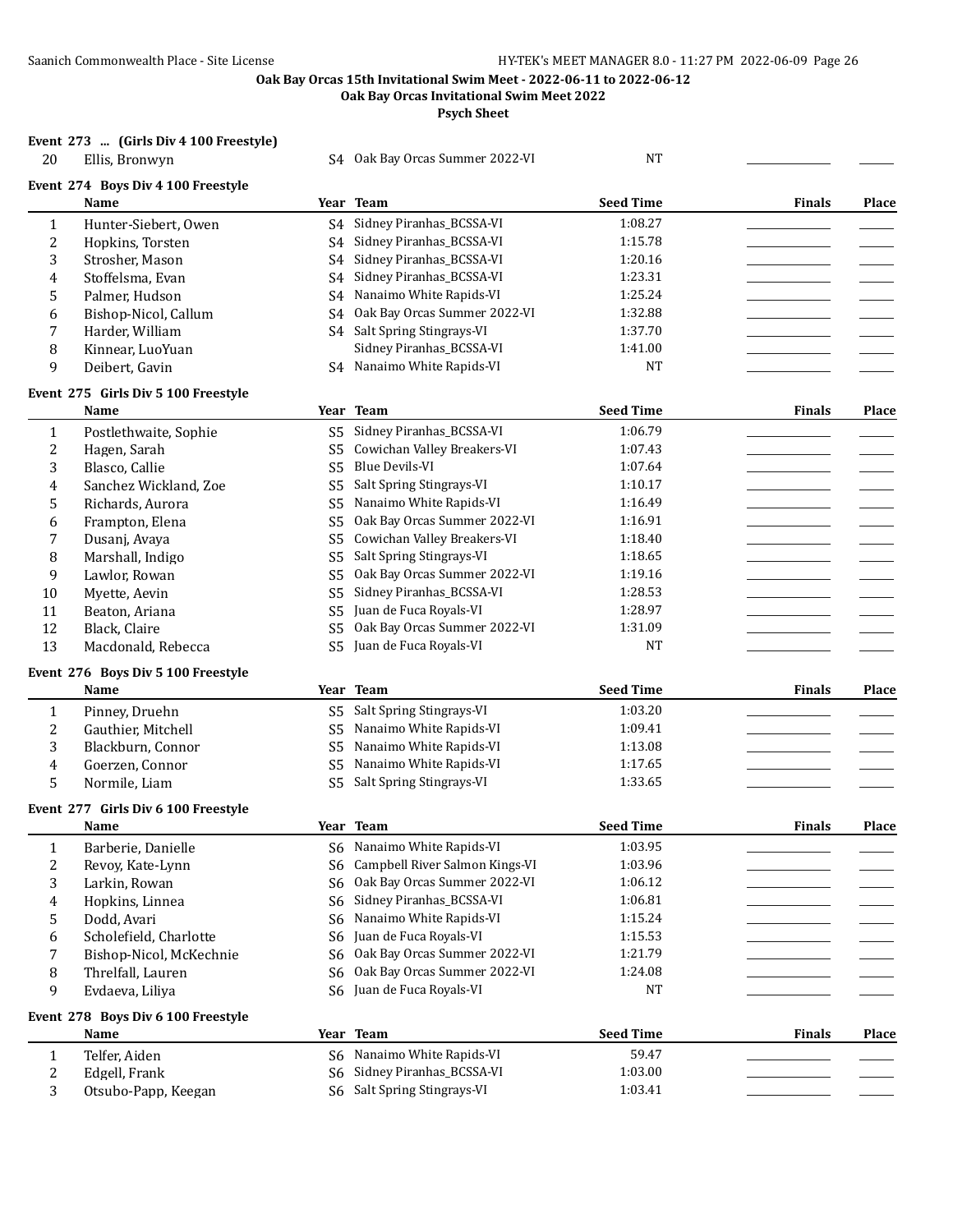#### **Oak Bay Orcas 15th Invitational Swim Meet - 2022-06-11 to 2022-06-12 Oak Bay Orcas Invitational Swim Meet 2022**

|              | Event 278  (Boys Div 6 100 Freestyle)                                    |                |                                                       |                      |               |              |
|--------------|--------------------------------------------------------------------------|----------------|-------------------------------------------------------|----------------------|---------------|--------------|
| 4            | Tam, Jacob                                                               |                | S6 Oak Bay Orcas Summer 2022-VI                       | 1:06.20              |               |              |
| 5            | Brozuk, Kai                                                              |                | S6 Oak Bay Orcas Summer 2022-VI                       | 1:07.80              |               |              |
| 6            | Williams, Brent                                                          | S6             | Nanaimo White Rapids-VI                               | 1:10.27              |               |              |
| 7            | Holland, Henry                                                           | S <sub>6</sub> | <b>Blue Devils-VI</b>                                 | 1:12.39              |               |              |
|              | Event 279 Girls "O" Cat 2 100 Freestyle                                  |                |                                                       |                      |               |              |
|              | Name                                                                     |                | Year Team                                             | <b>Seed Time</b>     | <b>Finals</b> | <b>Place</b> |
| 1            | Sheppard, Kennadie                                                       |                | 02 Nanaimo White Rapids-VI                            | 1:02.08              |               |              |
| 2            | Dion, Teegan                                                             |                | 02 Campbell River Salmon Kings-VI                     | NT                   |               |              |
| 3            | Trevena, Maggie                                                          |                | 02 Campbell River Salmon Kings-VI                     | <b>NT</b>            |               |              |
|              |                                                                          |                |                                                       |                      |               |              |
|              | Event 280 Boys "O" Cat 2 100 Freestyle<br>Name                           |                | Year Team                                             | <b>Seed Time</b>     | <b>Finals</b> | Place        |
|              |                                                                          |                |                                                       |                      |               |              |
| 1            | Wright, Grayson                                                          |                | 02 Campbell River Salmon Kings-VI                     | 1:50.80              |               |              |
| 2            | Schandl, Ethan                                                           |                | Sidney Piranhas_BCSSA-VI                              | NT                   |               |              |
|              | Event 281 Girls Div 7 100 Freestyle                                      |                |                                                       |                      |               |              |
|              | Name                                                                     |                | Year Team                                             | <b>Seed Time</b>     | <b>Finals</b> | <b>Place</b> |
| 1            | Weir, Johanna                                                            | S7             | Oak Bay Orcas Summer 2022-VI                          | 1:03.34              |               |              |
| 2            | Coogan, Brynna                                                           | S7             | Cowichan Valley Breakers-VI                           | 1:04.03              |               |              |
|              |                                                                          |                |                                                       |                      |               |              |
|              | Event 282 Boys Div 7 100 Freestyle                                       |                |                                                       |                      |               |              |
|              | Name                                                                     |                | Year Team                                             | <b>Seed Time</b>     | <b>Finals</b> | Place        |
| 1            | Otsubo-Papp, Aiden                                                       |                | S7 Salt Spring Stingrays-VI                           | 59.77                |               |              |
| 2            | Mangmang, Daniel                                                         | S7             | Cowichan Valley Breakers-VI                           | 1:03.05              |               |              |
| 3            | Rithaler, William                                                        | S7             | Salt Spring Stingrays-VI                              | 1:12.51              |               |              |
|              | Event 283 Girls "O" Cat Div 8 100 Freestyle                              |                |                                                       |                      |               |              |
|              | Name                                                                     |                | Year Team                                             | <b>Seed Time</b>     | <b>Finals</b> | Place        |
| 1            | Hampton, Allison                                                         |                | 08 Oak Bay Orcas Summer 2022-VI                       | <b>NT</b>            |               |              |
|              |                                                                          |                |                                                       |                      |               |              |
|              | Event 284 Boys "O" Cat Div 8 100 Freestyle<br>Name                       |                | Year Team                                             | <b>Seed Time</b>     | <b>Finals</b> | <b>Place</b> |
|              |                                                                          |                |                                                       |                      |               |              |
| ---          | No entries for event                                                     |                |                                                       |                      |               |              |
|              | Event 285 Mixed Div 1 200 Freestyle Relay                                |                |                                                       |                      |               |              |
|              | <b>Team</b>                                                              |                | Relay                                                 | <b>Seed Time</b>     | <b>Finals</b> | Place        |
| $\mathbf{1}$ | Oak Bay Orcas Summer 2022-VI                                             |                | A                                                     | <b>NT</b>            |               |              |
|              | Event 287 Mixed Div 2 200 Freestyle Relay                                |                |                                                       |                      |               |              |
|              | Team                                                                     |                | Relay                                                 | <b>Seed Time</b>     | <b>Finals</b> | Place        |
|              |                                                                          |                |                                                       | 2:49.44              |               |              |
| 1            | Sidney Piranhas_BCSSA-VI<br>1) Braun, Lexie WS2<br>2) Butow, Brennan MS2 |                | A<br>3) Stoffelsma, Alexander MS2 4) Fryers, Myla WS2 |                      |               |              |
|              | Oak Bay Orcas Summer 2022-VI                                             |                | A                                                     | <b>NT</b>            |               |              |
| 2            | Oak Bay Orcas Summer 2022-VI                                             |                | B                                                     | NT                   |               |              |
| 3<br>4       | Oak Bay Orcas Summer 2022-VI                                             |                | C                                                     | <b>NT</b>            |               |              |
|              |                                                                          |                |                                                       |                      |               |              |
|              | Event 289 Mixed Div 3 200 Freestyle Relay                                |                |                                                       |                      |               |              |
|              | <b>Team</b>                                                              |                | Relay                                                 | <b>Seed Time</b>     | <b>Finals</b> | <b>Place</b> |
| 1            | Nanaimo White Rapids-VI                                                  |                | A                                                     | 2:40.98              |               |              |
| 2            | Sidney Piranhas_BCSSA-VI                                                 |                | A                                                     | 2:44.47              |               |              |
|              | 1) Paterson, Zoe WS3                                                     |                | 2) Csizmadia, Gabriel (Gabe) M 3) Edgell, Jack MS3    | 4) Tait, Addison WS3 |               |              |
| 3            | Cowichan Valley Breakers-VI                                              |                | A                                                     | 3:27.61              |               |              |
|              | 2) Smith, Sebastian MS1<br>1) Hagen, Thea WS1                            |                | 3) Van Horne, Miley WS3                               | 4) Dusanj, Sya WS3   |               |              |
| 4            | Oak Bay Orcas Summer 2022-VI                                             |                | A                                                     | NT                   |               |              |
| 5            | Oak Bay Orcas Summer 2022-VI                                             |                | B                                                     | NT                   |               |              |
| 6            | Oak Bay Orcas Summer 2022-VI                                             |                | C                                                     | NT                   |               |              |